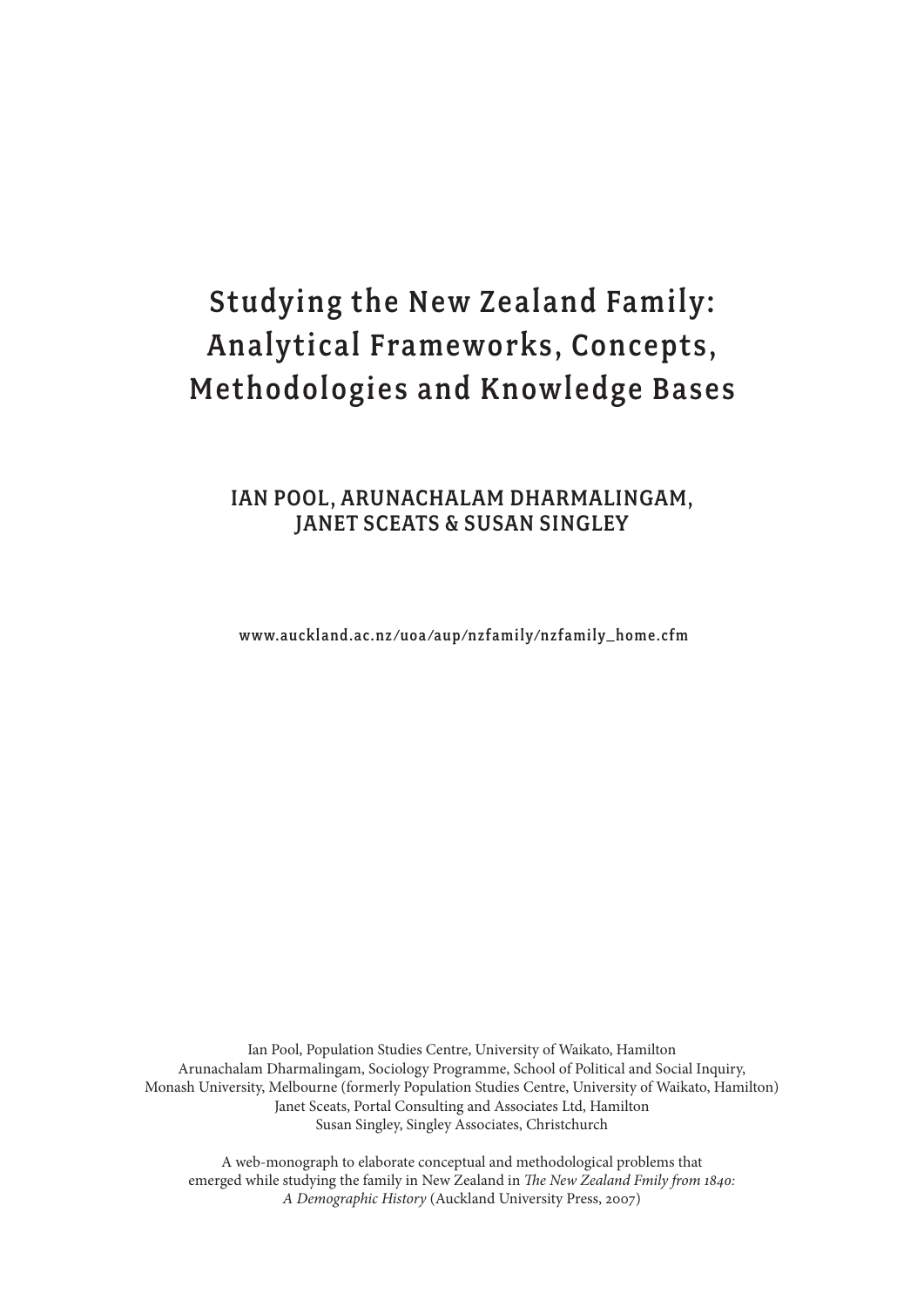*We reiterate here the dedication of our book to the late Dr E. G. Jacoby and Dr Miriam Vosburgh, both of whom laid down the major foundations of a systematic demographic knowledge base about the New Zealand family. We also dedicate this technical monograph to them as their contributions extended beyond empirical research. Each of them pioneered what have subsequently become conventional approaches for family research methodologies, cohort analysis and sample surveys and thus they initiated strategies referred to throughout this monograph.*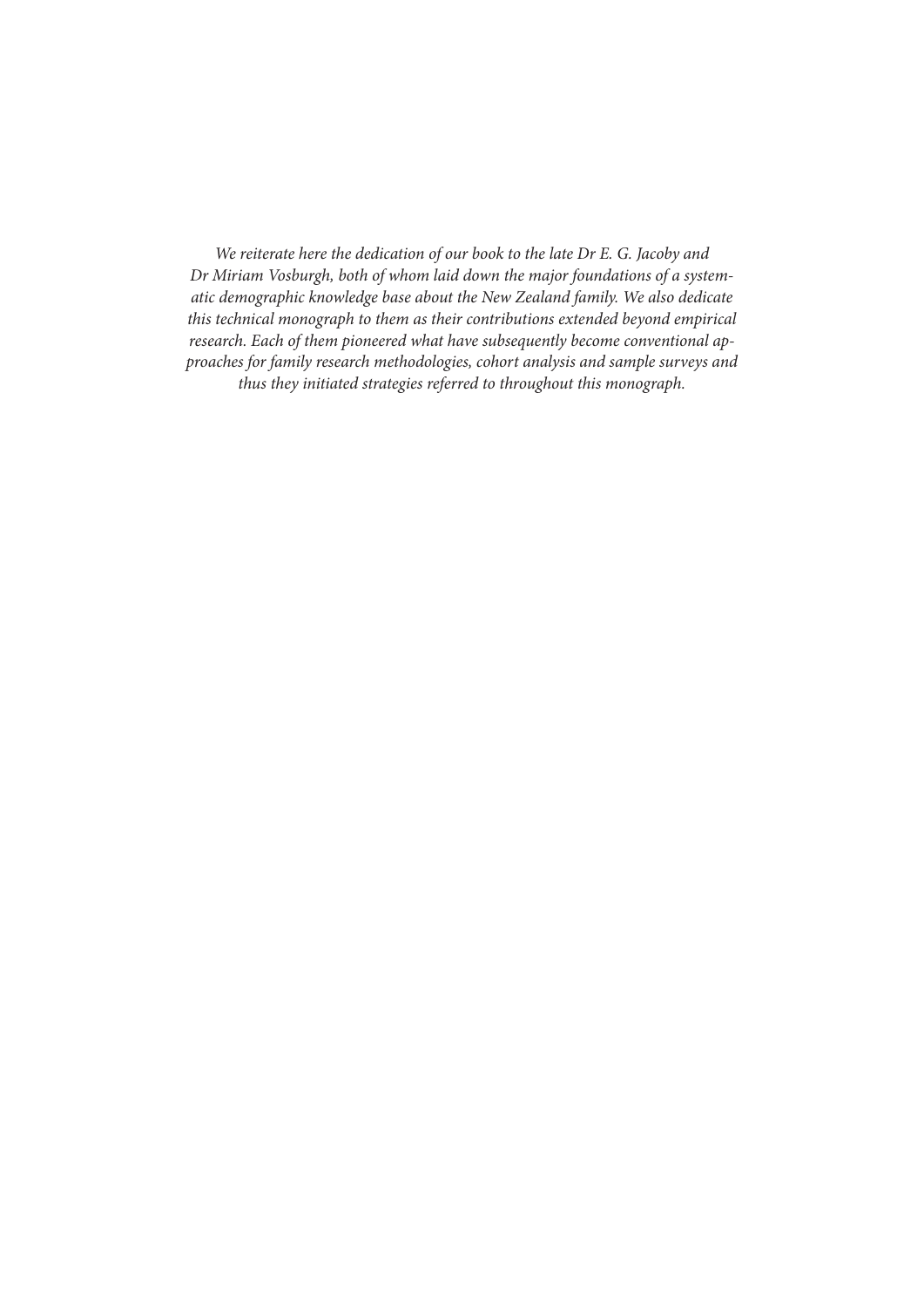# **CONTENTS**

List of Abbreviations Preface

CHAPTER ONE: STUDYING FAMILY CHANGE 1.1 Transitions in New Zealand Families 1.2 Technical Questions Relating to the Study of the Family 1.3 Elaborating Key Concepts for the Analysis of Families and Households 1.4 A Reflective Analysis 1.5 Conclusion

CHAPTER TWO: CONCEPTUAL AND ANALYTICAL QUESTIONS 2.1 Introduction:

2.2 Setting the Analysis Diachronically: Temporal Issues

2.3 Setting the Analysis Synchronically: Diverse Family Morphologies

2.4 Explaining Change and Variance: An Analytical Framework

2.5 Ethnic and Cultural Differences

2.6 Social, Economic and Cultural Context of Family Structures and Forms

2.7 Effects of Family Structural Changes on the Wider Society

2.8 Levels of Aggregation in Social Analysis: Macro and Micro

2.9 Conclusion

CHAPTER THREE: DEVELOPING A KNOWLEDGE BASE FOR THE NEW ZEALAND FAMILY: A COMPARATIVE PERSPECTIVE

3.1 Constituents of a Knowledge Base

3.2 Family Structures

3.3 First-order Explanations: Changes in Family Formation

3.4 Second- and Higher-order Explanations: Socio-economic and Normative Contexts

3.5 Summary

3.6 Conclusion

Bibliography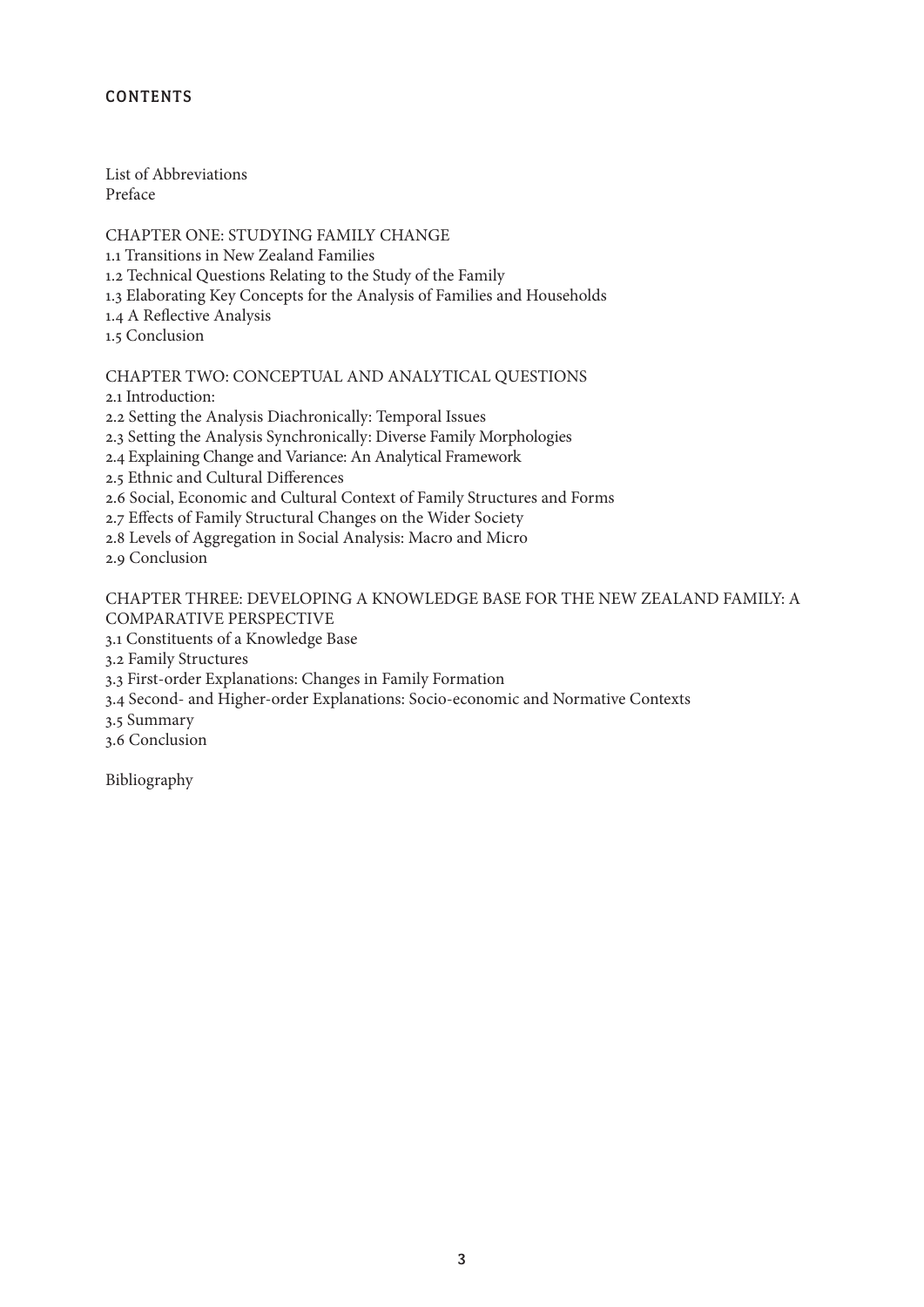# LIST OF ABBREVIATIONS

| ARTs           | assisted reproductive technologies                                     |
|----------------|------------------------------------------------------------------------|
| <b>CBR</b>     | crude birth rate                                                       |
| <b>ECE/FFS</b> | Economic Commission for Europe/Family and Fertility Study              |
| <b>ESCAP</b>   | United Nations Economic and Social Commission for Asia and the Pacific |
| <b>ESCs</b>    | English-speaking countries                                             |
| GAR            | general abortion rate                                                  |
| <b>GFR</b>     | general fertility rate                                                 |
| <b>GRR</b>     | gross reproduction rate                                                |
| <b>LAT</b>     | living apart together                                                  |
| <b>MGFR</b>    | marital general fertility rate                                         |
| <b>MTFR</b>    | marital total fertility rate                                           |
| <b>NZFFS</b>   | New Zealand Fertility and Family Survey                                |
| NZW:FEE        | New Zealand Women: Family, Employment and Education Survey             |
| <b>NRR</b>     | net reproduction rate                                                  |
| <b>STDs</b>    | sexually transmitted diseases                                          |
| <b>TAR</b>     | total abortion rate                                                    |
| <b>TFR</b>     | total fertility rate                                                   |
| <b>WDCs</b>    | Western developed countries                                            |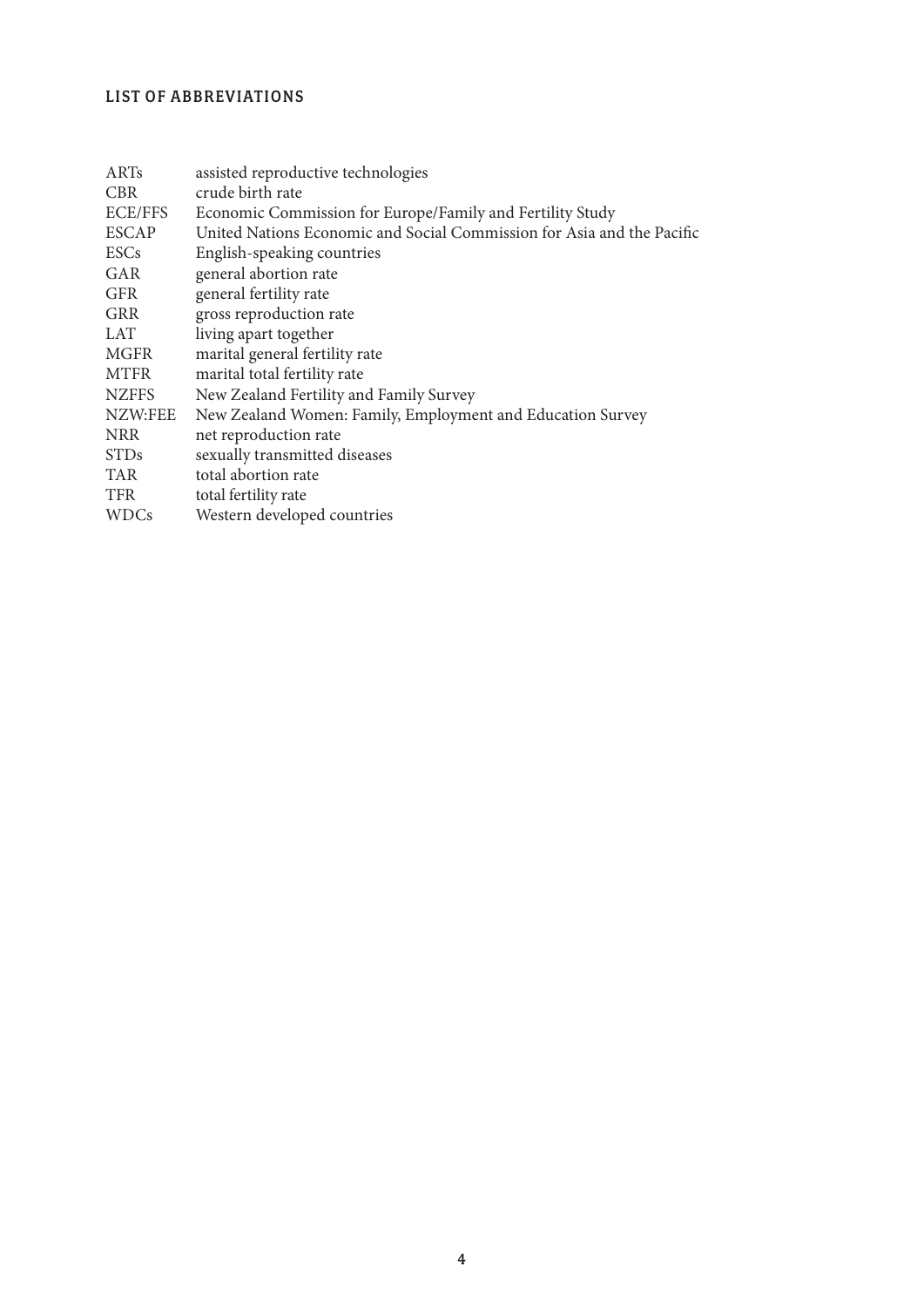#### PREFACE

The family is such an everyday institution that often we feel that we know it instinctively and that it thus needs no further conceptual elaboration. In trying to analyse the family, however, this turns out not to be the case. Researchers often have to lay out in further detail technical arguments which may impinge on their story about the family. To avoid this, we have adopted a different approach.

This web monograph is a supporting document for *The New Zealand Family from 1840: A Demographic History* by Ian Pool, Arunachalam Dharmalingam and Janet Sceats. It is aimed at the specialist reader who wishes to pursue in further depth issues raised more briefly in the book. A second web document, *A Demographic History of the New Zealand Family from 1840: Tables*, by Arunachalam Dharmalingam, Ian Pool and Janet Sceats, provides detailed data supporting the more summary tables in the book, again as a source for the specialist reader.

The printed narrative with supporting technical documents on the web was a strategy suggested by Auckland University Press director Elizabeth Caffin. The intention is to allow the reader to follow the flow of an argument without being exposed to the full weight of statistical evidence or elaborations on technical issues, yet being able to turn to these if they wish to follow up some issue in more detail.

All three of the chapters here are summarised and referred to in *The New Zealand Family from 1840* and, particularly in the case of the first two chapters, there is inevitable overlap. The third chapter here, a detailed cross-comparative analysis, is a more 'stand-alone' document. It systematically identifies key areas of analysis on the family and on co-variates of family change, shows how overseas researchers have approached the analysis of these issues, and then reviews and evaluates the New Zealand studies and literature on these areas. It thus shows the knowledge base available to the New Zealand scholar and pinpoints significant gaps. Co-author Susan Singley developed the framework for Chapter Three and was the team member who made the greatest contribution to it when the authors were writing a report on the family for the Ministry of Social Development.

Finally, we would like to thank Maxine Campbell of the Department of Societies and Cultures at the University of Waikato for her comments on an earlier version of this monograph.

*Ian Pool, Arunachalam Dharmalingam, Janet Sceats and Susan Singley Hamilton, Melbourne and Christchurch May 2007*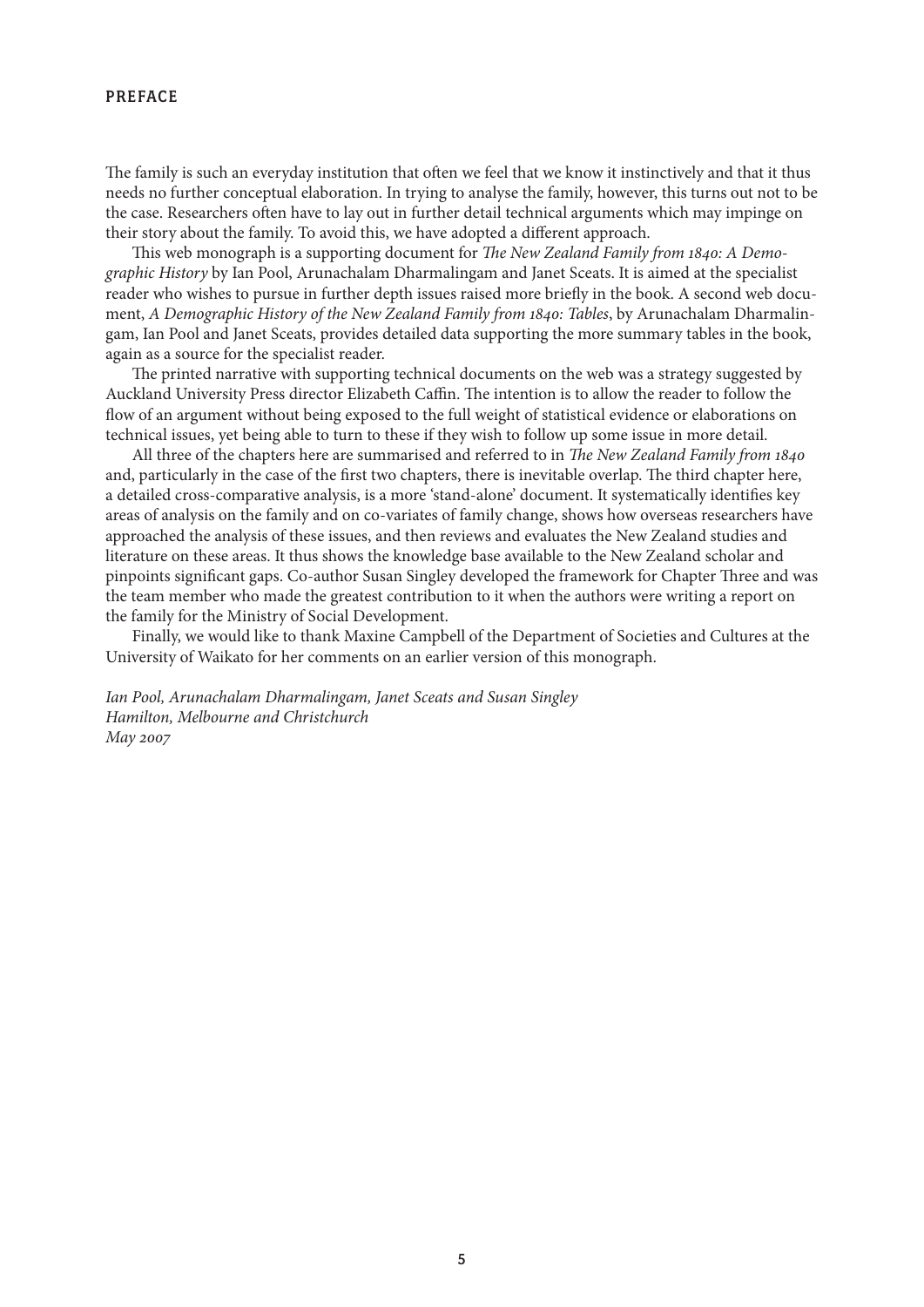# Studying Family Change

#### 1.1 Transitions in New Zealand Families

This monograph elaborates on a number of technical issues raised in an empirical context in a separate book, *The New Zealand Family from 1840: A Demographic History* (Auckland University Press, 2007), by three of the present authors, Ian Pool, Arunachalam Dharmalingam and Janet Sceats. *The New Zealand Family from 1840* provides a demographic analysis of changes in the New Zealand family spanning the 165 years from the start of colonisation until the early twenty-first century. It covers the family transitions of all major ethnic groups; the notion of transition, to be developed below in this chapter, is merely a convenient framework around which to analyse long-term socio-demographic trends in various phenomena, in this case the family. The book also covers key dimensions of family life: family dynamics; family morphologies, further sub-categorised into structures and forms; and family policies (defined below). This monograph provides the book's academic underpinnings, making these available to the specialist or general reader who wishes to follow up particular issues of a conceptual or theoretical nature or that relate to the knowledge base about the family available internationally for societies like our own, and identifies the gaps in our own knowledge base.

#### 1.2 Technical Questions Relating to the Study of the Family

In writing such a broad-ranging history of society's most pivotal institution, there is always a tension between the need to expound on what is technical detail, essential to the testing of various hypotheses and the explaining of documented trends, and the need to avoid what may be distractions for the non-specialist reader looking for a sweeping, authoritative yet accessible narrative. Our aim for *The New Zealand Family from 1840* was ambitious: to present an academically rigorous history, yet one of interest to the general reader. These tensions become particularly acute when the family is the subject under the microscope because it is an institution that is all too familiar to everybody, yet whose properties turn out, on further examination, to be complex and less evident than a superficial view might suggest.

To resolve these tensions in the book we recorded the more technical information separately in this monograph, where it can be available both to the specialist reader who is interested in problems of family analysis and to the general reader who wants clarification on one or more technical points. This inevitably produces overlaps and some repetition between the book and this web document; this is unfortunate but also unavoidable. Another companion web-document, *The New Zealand Family from 1840: Tables*, presents longer tables, plus some tables that provide supplementary evidence on various points referred to in the main book.

The technical and methodological issues raised in this present monograph fall into several major categories:

- 1. What are the key concepts necessary for the study of the family? How does one define these concepts, including the term family itself and its virtual synonym, household? Conceptualisation must extend to factors underlying many of the co-variates of family life, notably ethnicity.
- 2. What are the sources of data available for such research, quantitative and qualitative?

The word 'transition' is used in two very different senses in this monograph. In this chapter, following demographic convention, it refers to a major societal transformation. A 'family' transition is merely one example of such a set of changes followed at different times by each major New Zealand ethnic group. A second usage follows statistical conventions and relates to changes of individuals or cohorts from one 'state' or status to another.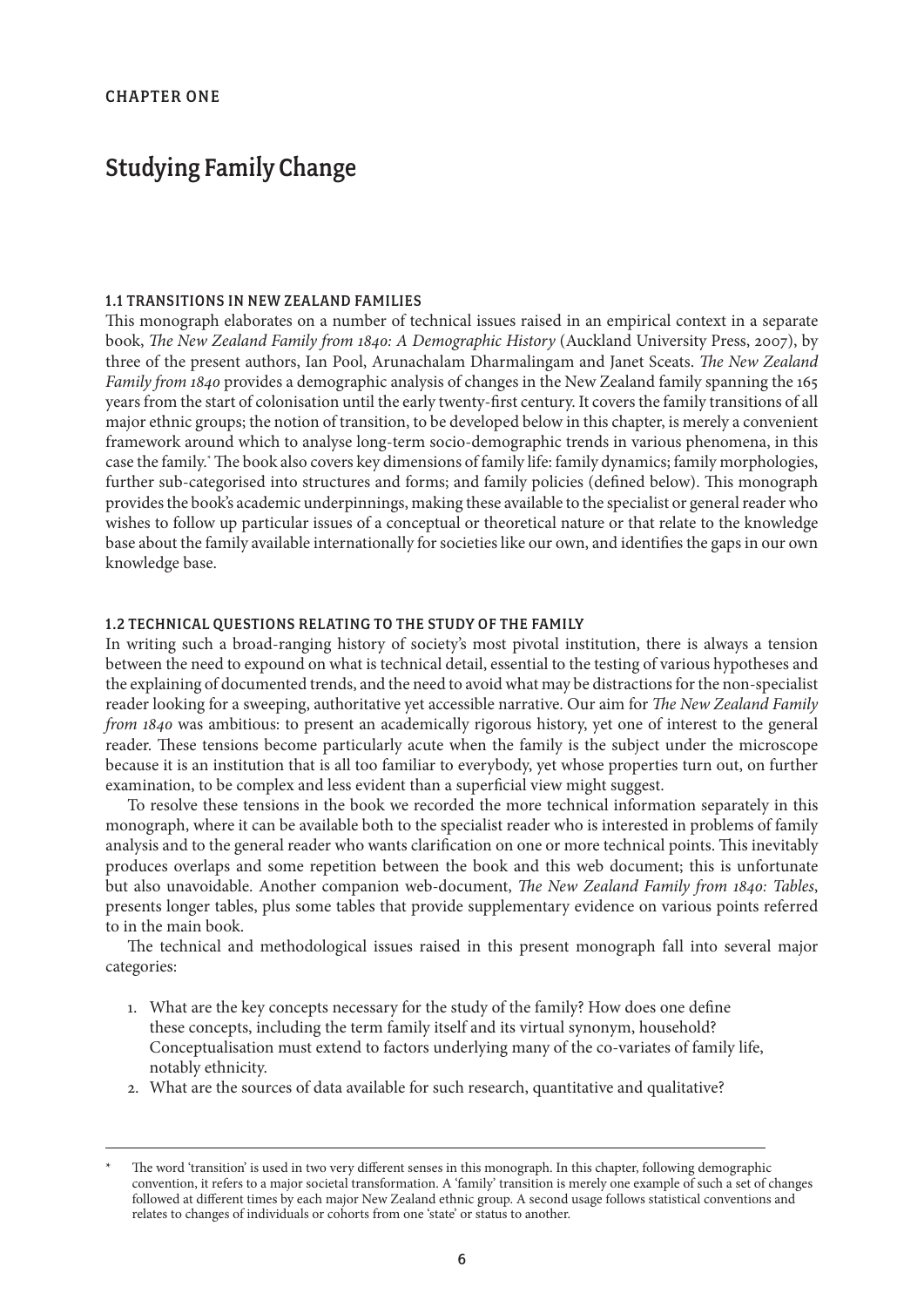- 3. What then are the analytical strategies, the techniques and methodologies that we can employ for such data?
- 4. Ours is primarily a demographic study that deals with the family at a macro level, and not with individual households. Thus it looks at rates of change for family dimensions at a population or sub-population level. In the case of structures it analyses the percentage of all households that fall into various categories. That said, the family or the individual person is the unit of reference for survey data and in some historical studies – where these are available – that use expository methods. But we still analyse these data by aggregating them into categories – historians and others do, of course, also cite individuals, and we do the same for some of our survey data coming from sources such as focus groups. We must therefore ask what the advantages are of adopting this macro-level strategy which is the primary approach of this study. In part that question is almost rhetorical as there are few other data available – in New Zealand we do not yet have the genealogical data analyses available, for example, to our British peers, nor, as Chapter Three shows, do we have the rich and diverse data sets available in many other Western developed countries (WDCs), especially the United States. Simply importing results from American or other analyses is not a solution for this problem, as our trends may be very different. To take a simple case, the media and the public have uncritically accepted the parameters Americans have established for their Baby Boom, a signal social event. Their data drive our views on this, yet their Boom ended perhaps a decade before ours and thus has very different policy – and market – implications.
- 5. A related very important major question is: do such macro-level analyses report fairly on the realities of family life?
- 6. We also ask how extensive the literature on the New Zealand family is. We do not look at the child development literature as we see that domain as being largely outside the scope of our study; nor do we look at some processes that impinge on household life, such as family court and mediation proceedings coming from family breakdown. Moreover, we do not address socialemotional dynamics, in part because they are outside the scope of what is a macro-level study, but in part because there are, anyway, surprisingly few data on these aspects of New Zealand family life. Had they been available, we would have turned to them in order to enrich our explanatory frameworks, but because of severe knowledge-gaps this option was more or less closed to us.
- 7. To set guidelines for what is essentially a knowledge-base review of New Zealand family studies, we make a cross-comparative analysis with other similar WDCs, asking how well has research in New Zealand covered family life? This then allows us to ask the related question: where are the knowledge gaps? This exercise is weighed towards American analyses for the very good reason that the United States has by far the most systematic, developed data-bases and research in this area. It is also a country that falls into the English-speaking (ESCs), neo-European block of WDCs, that cluster of states closest to New Zealand in terms of socio-demographic characteristics.

In this monograph, Chapter One focuses on defining the family and the different dimensions that we study. Chapter Two takes a more multi-variate approach by looking at family change and its determinants, and transitions over time. It formulates an analytical framework for the study of changes in the family, Figure 2.1, which relates to all family morphologies, further sub-categorised into family dynamics, family structures and forms, and family policies. Chapter Three is focused on the knowledge-base review noted above.

The present study – that is, both the book and the two related web documents – reports on what are arguably among the most important of all social phenomena, for the forms and structures of the family constitute the morphology of what, essentially, are society's building blocks. In order to make some introductory comments, we define the key terms as follows. The *forms* are the statuses of the family and its members (e.g. marriage or consensual union; marital status; dependent child, adult, relatives), and its living arrangements (e.g. two-parent, sole parent, couple-only or single-person households). The *structures* are its size and residential patterns (e.g. number of adults and children; age-composition; geographical links to other parts of the family) (these and other constructs are elaborated further below).

The word morphology is borrowed from the biological sciences to describe all of dynamics, forms and structures.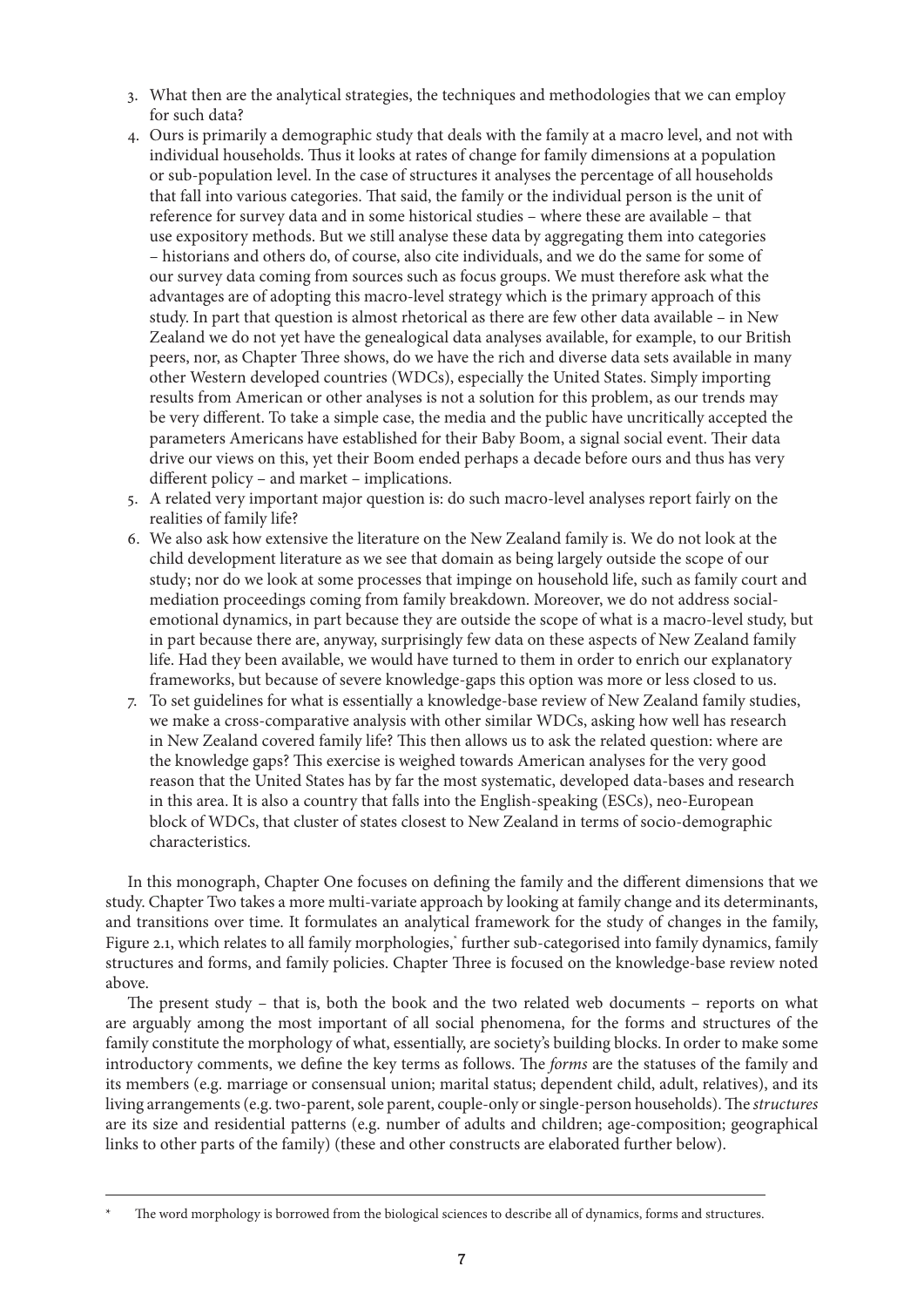The story that will emerge here relates to the normative structures and forms of family life. That is, it deals with modal trends: those prevalent among most households, or at least among a significant minority of them. Inherent in mapping these is the phenomenon 'family formation', the socio-demographic processes of forming unions and having children by which families are shaped. The societal significance of the structures and forms is derived from the roles the family performs, and thus its basic responsibilities to the wider society, most notably how this contributes to the fertility rates of the population.<sup>\*</sup> But, equally, the family itself is also affected by social, economic and cultural transformations in the wider society.

By their very nature social phenomena, such as family life or the values relating to this, do not lend themselves easily to reductionism and branding. Yet, it is generally agreed that the family is society's most pivotal primary unit, and that, in this role, it performs a set of fundamental functions for the wider society.

Reproduction and thus societal maintenance – where each couple has sufficient children to replace themselves – is indisputably one such key function, perhaps the most important. Changes in the demographic dynamics of families – the processes of family formation involving the establishment of a union, parenting, and then the dissolution of a household through children leaving home and/or breakup or widow(er)hood – become the essential determinants of societal vitality. These events also affect the forms and structures of families themselves. The family also plays a major role in the nurturing and socialisation of each new generation; and, beyond this, so it can be argued, it is the keystone of civil society and contributes to social cohesion.

To do all of these, the family must have at its disposal appropriate tools and material assets. As a result, one of the more enduring political and social debates is whether or not the family has the capacity to serve society in these ways and, conversely, how the wider society and economy can help it perform its roles more effectively. This takes the form of providing back-up services and often of direct assistance, all of which fall within the purview of family policy.

#### 1.3 Elaborating Key Concepts for the Analysis of Families and Households

This study employs some key concepts, a number of which have been referred to already but are further elaborated here, and others of which must be defined here. The umbrella term family morphologies, which encompasses processes as well as forms and structures, was defined earlier.

In this section of the chapter the focus will be on conventional definitions, primarily in statistical data series, and conceptual problems that arise. Then in later sections of the chapter the follow-up question will be raised: do these definitions and the data they attempt to capture reflect family realities?

#### 1.3.1 Family Dynamics

This term includes all ongoing processes in family patterns, trends, interactions and transactions, and behaviours, including psycho-social dynamics that are outside the scope of this study. This definition also encompasses values, norms and mores, albeit at the macro-level at which this analysis is undertaken. The focus will be on structural factors rather than attitudinal variables. Family structures and forms are essentially outcomes of particular dynamics, most importantly those of family formation (defined above; see also below). These changes in turn are not only interrelated with, or determined by, (i) norms and values and (ii) familial interactions and transactions, but are also affected by (iii) the wider social and economic environment.

Structures and forms, to be defined below, manifest themselves, both as behaviours and values (what Cameron 1985a calls 'values structures'), although perforce, because of the available data, our research generally limits itself to the more manifest behaviours rather than the more latent values structures. Nevertheless, it is essential to recognise that the value system is also an integral part of the social and economic contexts that drive, or are co-variates of, shifts in family dynamics, and thus in structures and forms.

This said, the value system constitutes a set of factors on which it is extraordinarily difficult to provide precise information. First, values do not remain stable, even over short periods, and depend on the context operating at a given moment. Secondly, in surveys, whether qualitative or quantitative, perceptions, at-

Throughout this study demographic terminology is used for words such as fertility (= live births), fecundity (innate capacity to reproduce) and fecundability (probability of conception in any inter-menstrum in the absence of fertility regulation). See Grebenik and Hill 1974; also Pool 1991: Glossary. The conventions in English-language demography for fertility and fecundity are, for some curious reason, the opposite of those employed in biology and in the Romance languages.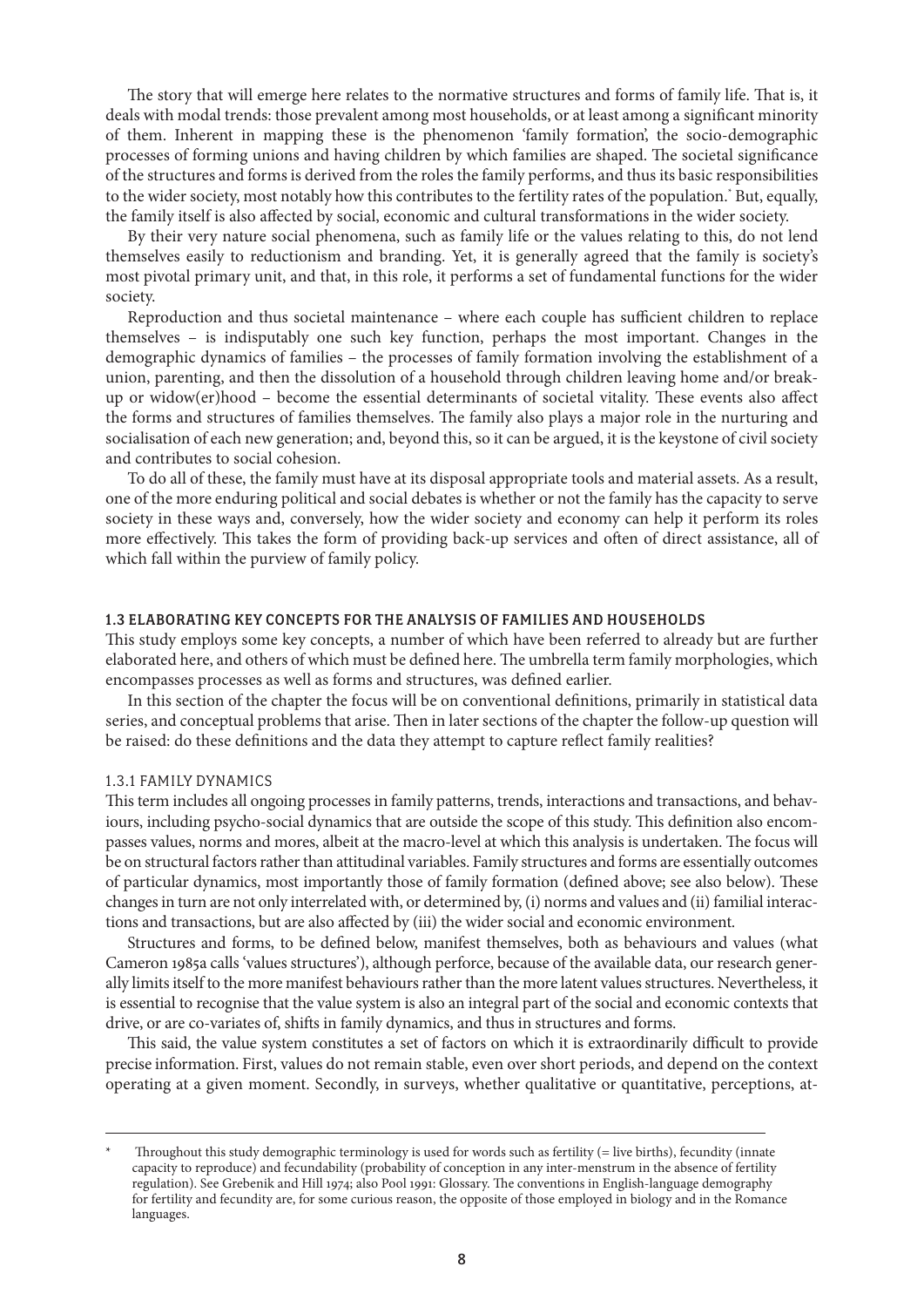titudes and mores may well be driven more by community and cultural prescriptive 'norms' (what people should or might do) than by the actual values held by respondents. In a study such as this, it is more useful to focus on the other sort of 'norms' (what people have done, or report that they have done). Even then, it must also be recognised that the recording of what people do or claim to do involves some important methodological problems, particularly of a classificatory type such as defining different sorts of family structures.

Thus, the value system is not addressed in detail in this macro-level historical study. But ultimately reference to it is limited by the practical fact that the New Zealand knowledge base does not contain a diverse and well-developed literature on this, either survey-based (except for the survey *New Zealand Values Today*, Gold and Webster, 1990 which covers only a limited part of the period here) or from micro-level qualitative studies. Cameron's work (e.g. 1990), or that of Toynbee (1995), Sceats (e.g. 2003) or a scattering of historians would be notable exceptions to this lacuna (discussed further in Chapter Three).

#### 1.3.2 Family Formation: Overall

The significance of family formation as a driver of family dynamics in general is so fundamental that it is the most important organising principle for a major, seven-volume, multi-national study, *Family Change and Family Policy in the West*, coordinated by the University of Mannheim's Centre for European Social Research, and edited by two very senior American social policy analysts, Sheila Kamerman and Alfred Kahn. The first volume, covering New Zealand and three other 'Anglo-Saxon' countries, is explicit about this issue both in the introduction (Kamerman and Kahn 1997) and in its case studies (for example, New Zealand, Shirley *et al.* 1997; Canada, Baker and Phipps 1997 and Great Britain, Ringen 1997).

Unlike structures and forms, the problem with much of family formation is not so much conceptualisation as measurement. In this regard, as we will discuss in detail in Chapter Three, the New Zealand information base lacks the richness of those seen in most other WDCs, although in terms of core data we are not too badly off. Thus data accuracy and coverage of the core data is a key question, an issue that we will touch on below. But family formation also involves studying statuses as well as the occurrence of events: whether or not events occur that cause or allow an individual to make a transition from one life-cycle state to another – the second meaning of the word transition – and each state relates to a family form that must be conceptualised.

In employing the term family formation, our study draws on the demographer Paul Glick's classical concept, used in all basic sociological texts on the family, and elaborated for New Zealand by Pool and Crawford (1979) and Swain (1985). It is important to note that Glick included in the family life-cycle, and thus in his model of family formation, decrements through events such as children leaving home, union dissolution and reconstitution, as well as increments coming from forming unions and having children. Reconstitution, where previously married persons form a new union, often bringing with them children from previous unions, was a less important phenomenon at the time he wrote, although through widow(er)hood it had been in previous decades. Clearly it has once again become a critical factor, because of separations and divorce, and must be analysed for recent periods.

Thus, this study uses the term family formation in its conventionally accepted sociological and demographic sense to mean both the incremental phases of the family life-cycle (e.g. marriage, first birth, . . . , to last birth), the decremental stages (e.g. the 'empty nest' stage, dissolution through widowhood or divorce), and any reconstitutional phases (implying new incremental phases) that may follow decrements. The use of the word formation for decremental or reconstitutional phases may at first seem illogical, but in reality at each of these phases the family forms, or re-forms, a new structure. As children leave home, for example, a childless couple constitutes a newly formed family structure with rather different familial behaviours (transactions and interactions) from those occurring previously when the children were still at home

The reason why family-formation processes play such a critical role in shaping family structures and forms is that they are highly deterministic, typically sequential events (Santow 1989). They then set in train in an inexorable way other family dynamics and also determine subsequent structures and forms, and even may play a role in shaping future familial events (Kamerman and Kahn 1997; Koopman-Boyden and Hillcoat-Nalletamby 2000). For example, consider the following two truisms that are highly deterministic yet have enormous analytical import:

- that birth cannot occur without exposure to the risk of conception;
- that a younger or older age at first pregnancy will affect the remainder of the family life-cycle and the ages at which key stages are reached. Parents who have a first birth at age 20 years, before they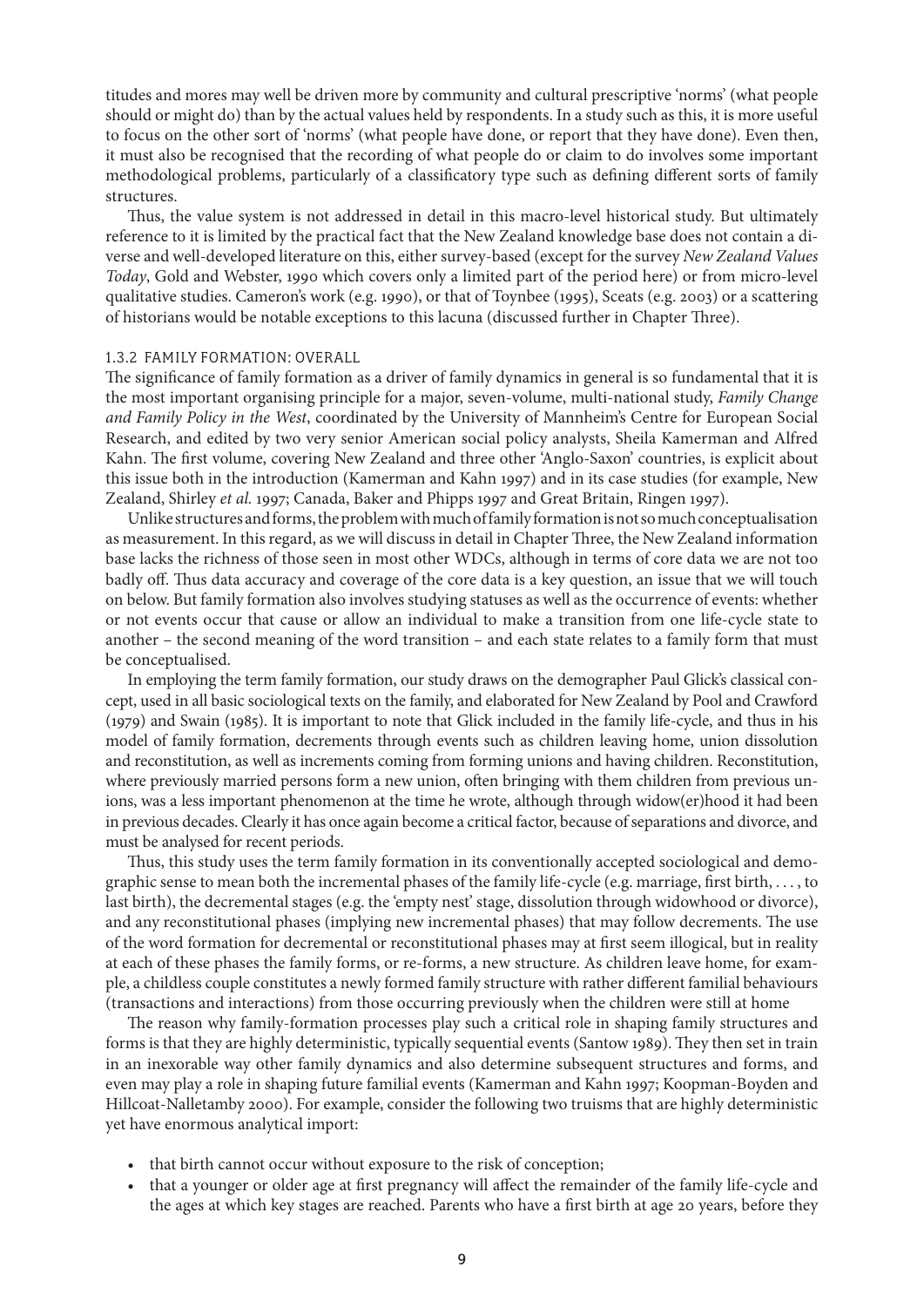have built up much equity, might have limited material resources with which to produce adequate outcomes for their children. But such parents could well see their children leave home when the parents are still at labour-force ages in their forties. In contrast, births to women aged 35 years or older carry with them implications about child dependency for the parents when the latter are in their late fifties and sixties. A shift from earlier to later modal ages of childbearing will thus effect societal transformations far beyond the merely demographic.

#### 1.3.3 Family Formation: Nuptiality

The various stages of family formation produce new family statuses or forms, such as becoming a partner in a union, taking on the role of a parent, or entering the state of widowhood. Some family-formationgenerated statuses can be formalised in a legal sense (e.g. registered marriage), although the reporting of these family forms is itself rather problematic. These are all events that are comprised in the term 'nuptiality' which thus cross-cuts all the dimensions of family formation and family forms, and underlies some aspects of family structure.

The study of nuptiality and the defining and measuring of union formation and dissolution is fraught with difficulties. Data on nuptiality come from censuses, marriage registration and surveys. The term 'nuptiality' 'deals with the frequency of marriages [and cohabitation] . . . ; with the characteristics [and statuses] of persons united in marriage [or cohabiting]; and with the dissolution of such unions' (Shyrock and Siegel 1976: 333, quoting the *Multi-lingual Demographic Dictionary*, United Nations 1958). Thus nuptiality involves processes (family formation), but also formal and structural aspects (size, age, statuses, living arrangements).

An attempt has been made in recent New Zealand censuses to capture the differing levels of union formalisation by asking persons to report *de facto* unions, but this approach has been only partially successful. In contrast, retrospective data covering the histories of women aged 20–59 years from the 1995 survey New Zealand Women: Family, Employment and Education (NZW:FEE) (Marsault *et al.* 1997) do allow us to explore questions of union formation and breakdown more precisely – to take an example, we can relate a divorce back exactly to the marriage from which it came<sup>†</sup> – but, unfortunately, only for part of the reference period of this study (back to the 1950s). Some censuses overseas and in New Zealand now also attempt to report samesex unions (see Chapter Three).

Among other things, the NZW:FEE results show that cohabitation levels for recent years are far higher than census data on *de facto* unions would imply. This may mean that there are now three sorts of union status in New Zealand, cohabitation, a consensual relationship lasting for a few months or more, *de facto* unions, which may be longer and involve more commitment, and *de jure* registered marriage (Pool 1998: 326). We are not alone in recognising that cohabitation is not some singular form of union but has many variants. Thus the distinguished French social demographer Roussel used

'legal status and the presence of a child' to distinguish between a consensual union ('union libre') where a couple live together outside marriage with a child, and cohabitation, involving 'a man aged less than 25 years and a single woman living under the same roof' (Roussel 1993).

But because there are also links between cohabitation and marriage, Villeneuve-Gokalp has identified five forms of cohabitation and consensual union (both cited in Burch and Belanger 1999: 33–34). Burch and Belanger also show that there are major semantic differences between English and French in questions posed in the two linguistically different versions of the same survey in Canada, and also between surveys (1999: 31–33), making comparability very difficult. Beyond this, the NZW:FEE shows that significant numbers of younger New Zealand women are in another form of consensual union, 'living apart together' (LAT) (Pool 1998: 326); what the French call 'Living as a couple, each one at his/her own place' (Villeneuve-Gokalp 1997, 'Vivre en couple chacun chez soi').

For earlier periods much of this is academic as our study is entirely reliant on two sets of data on statuses:

- marriage and divorce registration; and
- marital statuses as reported in censuses (throughout for Pakeha; since 1926 for Maori).

A. Dharmalingam is an author of the chapter on reproduction in the revised version of this classical methodological text. Because of migration this can not be done with registration data – a marriage registered overseas may be dissolved in New Zealand; a marriage registered in New Zealand may be dissolved overseas. But in the survey one has recourse to data on the respondent for their marriage and their divorce.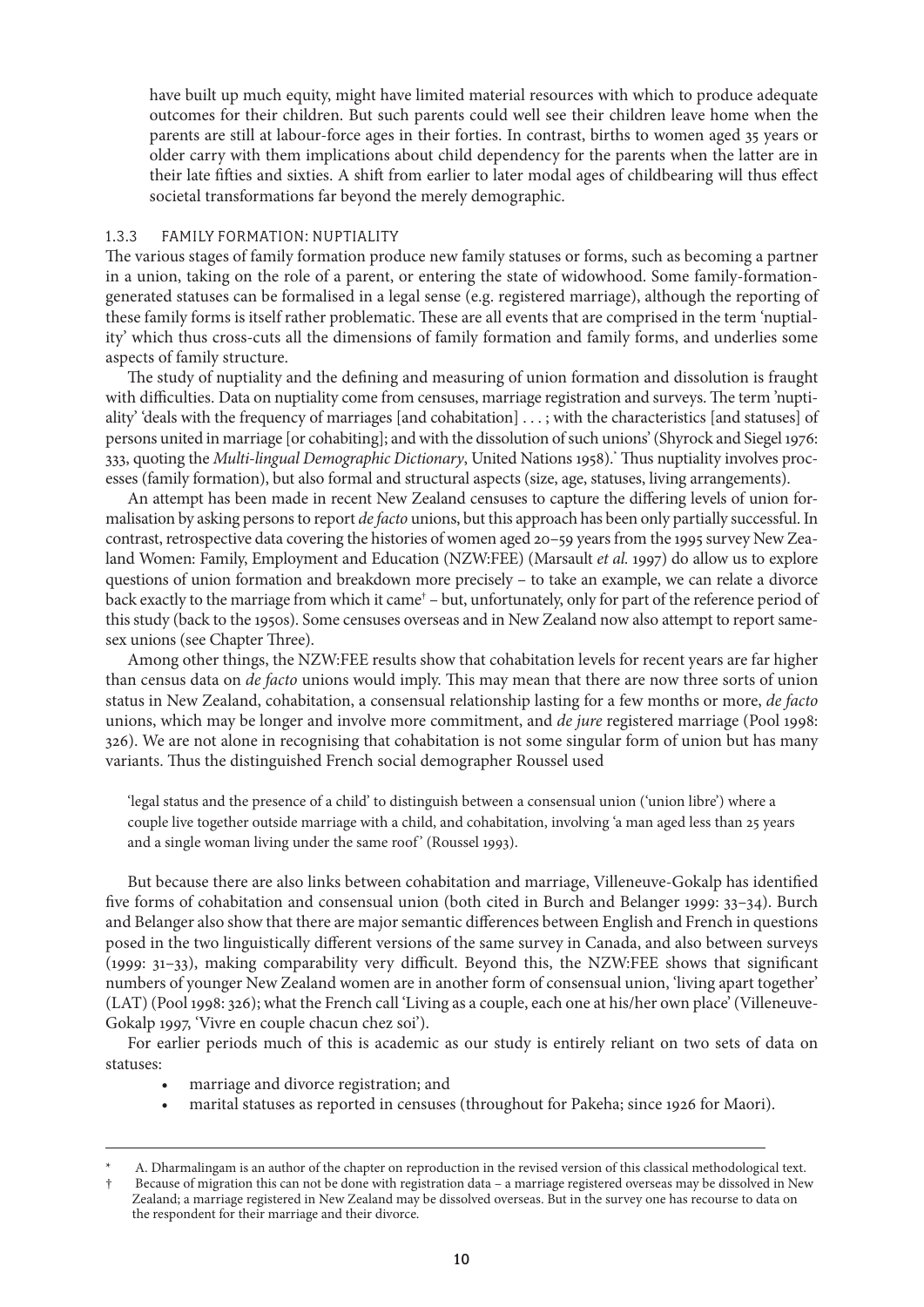Registration data record defined nuptial events as these occur. It is a juridical process with checks on the veracity of the declarations, and sanctions for false reporting. But registration data do not exactly measure either the formation or the dissolution of unions, but merely the formalisation and legitimation of these. Divorce can occur only for a legal marriage, although recent civil union legislation will have changed this to a degree. As the registration system is essentially one imported to New Zealand from the United Kingdom it had less direct relevance to Maori who already had their own processes of legitimation (see also Pool and Sceats 1981: Section 5).

Beyond that, registration data record other family-formation (but not conjugal) events as they occur, such as births, deaths and abortions, from which status changes can be calculated. The shift from parity zero to parity one is exactly a case in point for the mother concerned. Some censuses also have other data that infer statuses: children ever born alive; dependent children; relationships to the person who is the 'occupier' of a household and to whom all others are referenced (Pool and Sceats 1981).

Censuses also collect marital status data that are subject to recording problems. Most notably they depend on self-reporting, and, over and above the collection of data on *de facto* unions, this has led to a tendency towards the inflation of the category 'married' itself, so that it does not only record those who are legally married but includes a minority of people in other forms of union (Pool 1992, 1997). This issue is important as perceptions about marital status are often based on census data.

#### 1.3.4 Family Formation: Other Registration and Census Data

Some vital events, above all births and deaths, have an inherent and highly desirable statistical property: they are virtually self-defining. In their case, the key issue is not conceptualisation but measurement. In this regard, the basic registration data are reasonably accurate in New Zealand today. For Pakeha, who migrated to New Zealand from countries that had virtually complete systems by the 1860s, the registration of vital events was compulsory from early settlement and has been accurate in terms of overall coverage at least from the 1870s and probably earlier (Tiong 1988; confirmed for deaths by Pool and Cheung 2004). For Maori it was only in the early twentieth century that registration was made compulsory, and for a key factor, births, complete coverage did not occur until just after World War II (Pool 1991). A more severe problem is that, by comparison with some jurisdictions, for New Zealand some key variables, critical for analysis and explanation of trends, are poorly recorded. Perhaps the most notable is the case of parity data (any previous offspring of the mother of a live birth), the information for which is reported in a very badly designed question, no better today than it was in 1981 (Pool and Sceats 1981); parity data are almost unusable. Other data may be problematic not in terms of coverage but in the way that coding is carried out, or for statistical reasons such as the inadequate links between numerators and denominators; for example, the coding of ethnicity has a impact on abortion data by ethnic group which we employ in later chapters. Moreover, in that case the numerators are inflated by the inclusion of temporary residents (notably Asian students), whereas the denominators refer only to normal residents.

Censuses record a range of family data, notably those on marital statuses mentioned above and those on living arrangements (see below). Among other information is that on dependent children, a question asked more or less systematically, and of major use when one is looking at the burdens and capacities of households. Another critical question for many purposes is that of children ever born alive to adult women, but in New Zealand there has been a real failure to maintain systematic time-series data on this question. This is a major lacuna for researchers, because this census question is the only source of data that permits detailed socio-economic and socio-cultural studies of this aspect of fertility.

When this information is collected effectively and systematically analysts can prepare n-way tabulations (or conduct multi-variate analyses) on various sub-populations, at both a national and sub-national level looking for changes over time; no sample data set can ever replace this function as the sizes of data cells will be too small and thus detailed disaggregation cannot be carried out. A most unfortunate decision was taken by Statistics New Zealand to cycle the question on numbers of children born alive to adult women, asking it in the 1970s, in 1981, but not in either 1986 or 1991, again in 1996 and in 2006, but not 2001. The absence of these data from the 2001 census was particularly ill-timed. This was a period in which total family sizes were not changing greatly, but in which massive shifts-shares in patterns of childbearing by age and for almost every socio-economic characteristic were occurring, affecting all the processes of family building in New Zealand. This thus created a major gap in analyses of changes in the New Zealand family at a very crucial moment.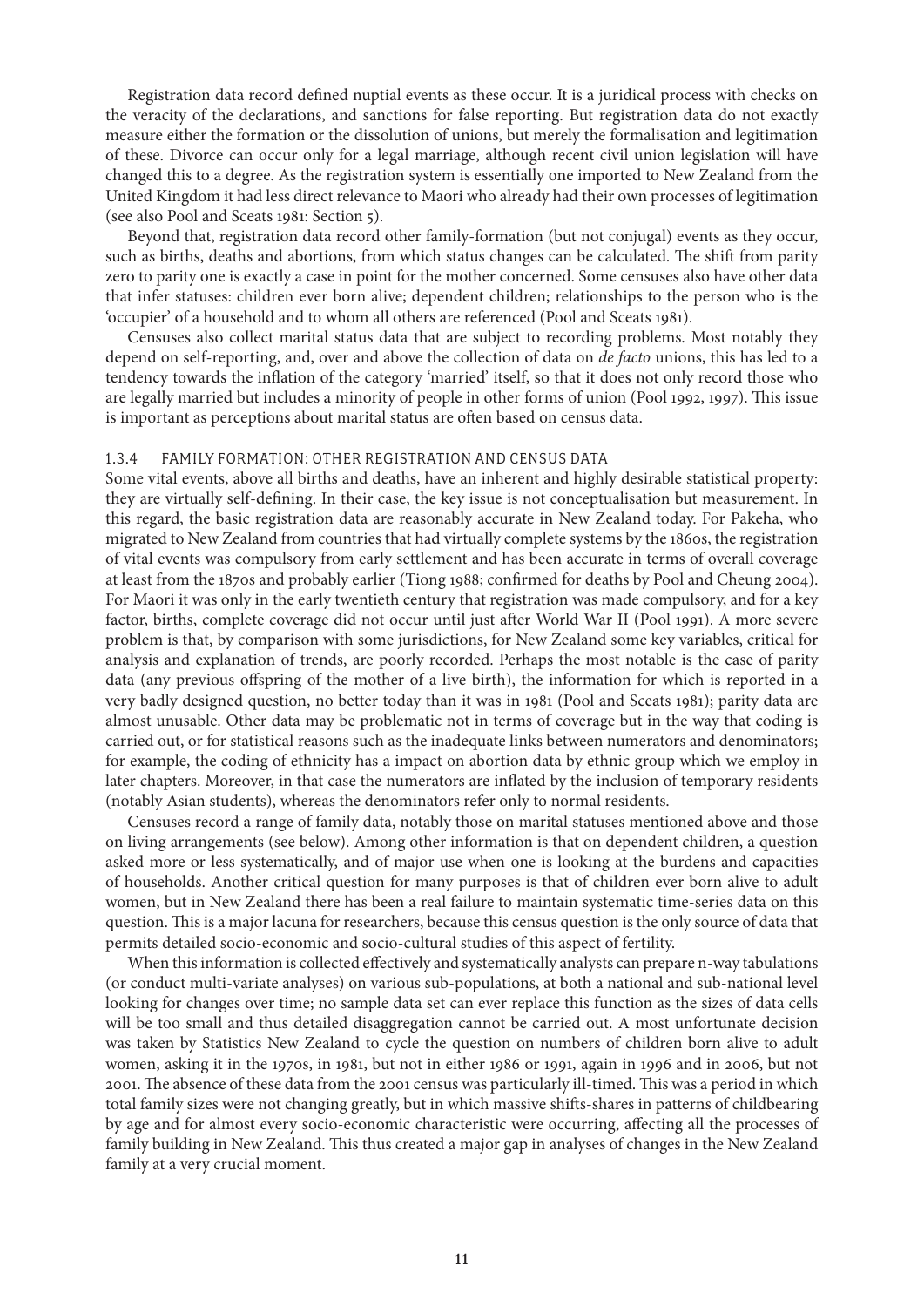### 1.3.5 Family Formation: Fertility Regulation

Finally, family formation relates not merely to states in the family life-cycle but also to fertility regulation as it covers one set of instruments by which some aspects of family formation occur. It governs the transitions (in the statistical sense of this term) from one state to another; for example from parity zero to parity one, parity one to two, etc. Fertility regulation not only includes contraception, sterilisation and abortion, but also, in the words of Kingsley Davis and Judith Blake (1956) factors that affect 'exposure to intercourse' such as whether or not men or women are in unions and engage in sexual relations, and the proportions remaining single; this latter set of factors played a very significant role in historical periods when effective modern means of contraception and sterilisation were not available and norms surrounding sexual relations outside marriage more effectively governed this behaviour. These conditions held true in New Zealand in earlier historical periods. Even after World War II, until the early 1960s, contraceptive techniques were not very effective by comparison with what is now the norm. There are also involuntary factors that affect the risks of conception and fetal survival (see Pool and Sceats 1981 that models the Davis-Blake framework for New Zealand).

#### 1.3.6 Family Structures

Perhaps the most important attributes of families or households are their structures, as these set the parameters for the way households perform their roles and functions. The structures include a size dimension that relates not just to members of nuclear families, but also household structures, and those of wider families. In the last case a critical aspect of the functioning of families is the maintenance of networks of kin and affines.

Intimately linked to these factors is an age-structural and tempo dimension that also affects family functioning. This dimension includes the age at which a couple has children, and the timing and spacing of the births, but is far more extensive than this and includes the ages of other family members and the tempos at which family events have occurred for them. Beyond this, there is an intergenerational dimension that is interlinked with the phenomenon of networks and residential patterns noted earlier, thus affecting functions and roles.

## 1.3.7 Family Forms

The various dimensions of family forms have already been noted, and problems relating to those aspects comprised within the rubric of nuptiality discussed above. But one further aspect, the living arrangements dimension, must be discussed in detail here.

Clearly the living arrangements of households enhance or limit their capacities to perform their roles and functions. To analyse living arrangements, the only long-running systematic data set comes from the census questions relating to dwellings, families and households. Dwellings in New Zealand typically contain one household composed of one family. But a dwelling, say an apartment block, may comprise more than one household. Households are also a broader unit in that they might contain more than one family, or relate to non-family units (see below).

Whether he or she is employing the term 'families' or 'households' the analyst using official data sources is still faced with two other problems:

- The research must be entirely at the macro-level: it does not deal with families/households *per se*, but with the proportion of families/households that have certain characteristics. This problem would not be immutable were it possible in New Zealand to gain easy access to census and other unit-record data, but at present this is not permitted.
- Regardless, many of the collective characteristics of families/households are based on the attributes of one individual, the so-called occupier: for example, his/her age, ethnicity, occupation (the issue of ethnicity will be raised later in this chapter). Again with individual records this problem would not be immutable, but is certainly an issue for the data used for much of the present analysis (Pool and Jackson 1994: 52–53, 1996; Callister 2003).

Households are seen as comprising three categories defined according to Statistics New Zealand's classification system that divides them into family and non-family categories, and also into parenting or non-parenting households. Under this classification a 'non-family' cannot be a parenting household, but non-family households do include persons living alone, a status that may be the norm at their life-cycle stage (e.g. widows or widowers).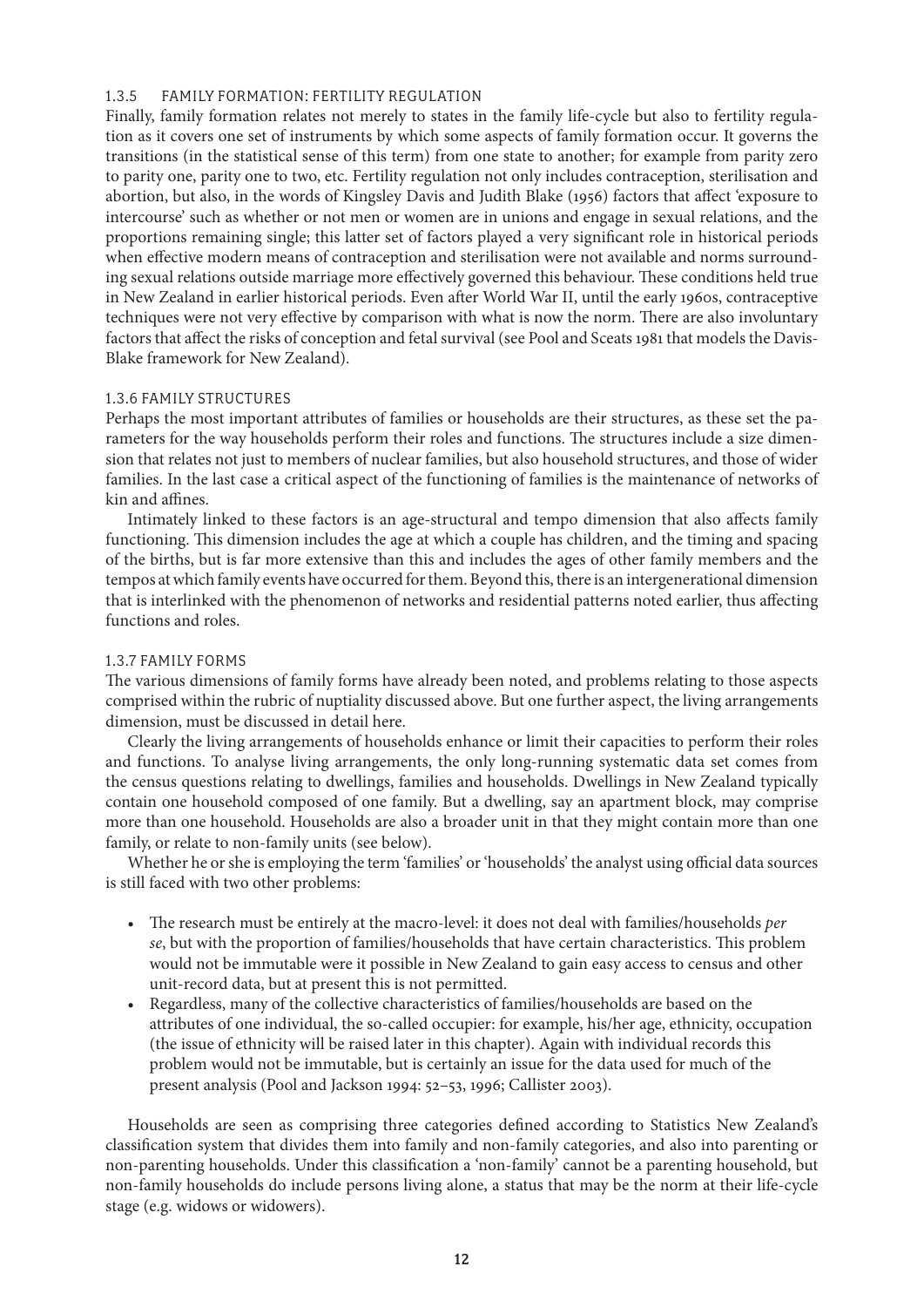Normally, one family makes up one statistically defined household, but some households have more than one family, and/or take a 'non-family' form. To a major degree, these structures and forms are linked to the individual and family life-cycle stage. For the present study the importance of this point lies in the fact that at a popular level these differences are sometimes not understood. As a result, data on changes in the proportions of households which have non-parenting family structures or non-family, non-parenting forms are sometimes used as indicators of the social health of 'family life'; their growth may be seen as reflecting the breakdown of the wider society, whereas this may be far more due to restructuring because of age-structural and other transitions the population is undergoing and that are exogenous to family life, yet have a major impact on it. The three categories of household structures are:

- 'Parenting families', with three different sub-categories: sole, two parent, parent(s) plus others;
- 'Non-parenting families', with only one sub-category: 'couple only'; and
- 'Non-parenting, non-family households', with two sub-categories: single person, and households – such as student flats – made up of unrelated persons.

#### 1.3.8 Family Functions and Responsibilities

In this study, functions and responsibilities are seen as the macro-level roles that the institution of the family performs for the society, for societal survival (replacement) and enhancement (nurture and socialisation). The converse of these is the micro-level capacity of families to meet these demands or even burdens. Here only those that relate to caring and to transactions between parents and children and thus outcomes for children are discussed. Micro-level, couple-focused, social-emotional functions and concupiscence are not covered in our research.

This study does, however, also cover functions relating to other transactions involving support or caring, as these may have implications for those activities directed specifically towards children. The identification and measurement of these, directly or by using proxies, allows the analysis of familial capacities and thus inferences to be made about the prevalence of vulnerabilities. For example, the status 'sole parent' is an indicator, albeit imperfect, of the potential impairment of those functions relating to the parenting, nurturing, material capacity and socialisation of children.

Some aspects of these functions can also be seen as 'responsibilities', or even as legal obligations. For example, following the 1991 Budget some functions relating to the care of family members aged sixteen years or eighteen years and under, and in some cases below 25 years (for example, in full-time study), were legislated as legal obligations for those families with adequate financial means (Jackson 1994a, 1994b, 1994c).

#### 1.3.9 Family Policies

The constituent elements of 'family policy' are difficult to define, but certainly go beyond family income support and might include access to childcare and formal education, and the provision of adequate housing and health care. Family policy can comprise any measure that addresses the problem of maintaining levels of family well-being. But often it goes further by seeking to achieve goals of social equity, and of nurturing and socialisation. Such initiatives are not purely altruistic, for, as implied above, an underlying concern is the degree to which families can provide the foundations for social cohesion, and thus the extent to which familial capacity can underpin social democratic traditions and civil society.

Family policy directly impinges on the formation, structures and functions of families, and to the interrelationships between them and the broader society. In this regard such policy can be directed at families *per se*, or can be 'an instrument to achieve other objectives in other social policy domains. For example, . . . to achieve labour market objectives' (Kamerman and Kahn 1997: 6–8).

In this regard the official statistical definition of family discussed earlier vary from that which is central to policy. To Kamerman and Kahn, 'Family policy . . . suggests . . . a definition of 'family' that allows for drawing distinctions, while encompassing a variety of types, structures, roles, and relationships usually involving at least one adult and one child' (Kamerman and Kahn 1997: 7). This definition has a significant limitation: it excludes persons in (or outside) households who interact with or require support from their family or whanau. An elderly widow living alone would be such an example. In official statistics a couple with no resident children would be another. If, however, one downplays the purely spatial limitation of co-

Here Statistics New Zealand categories are used. These accord reasonably well with international protocols.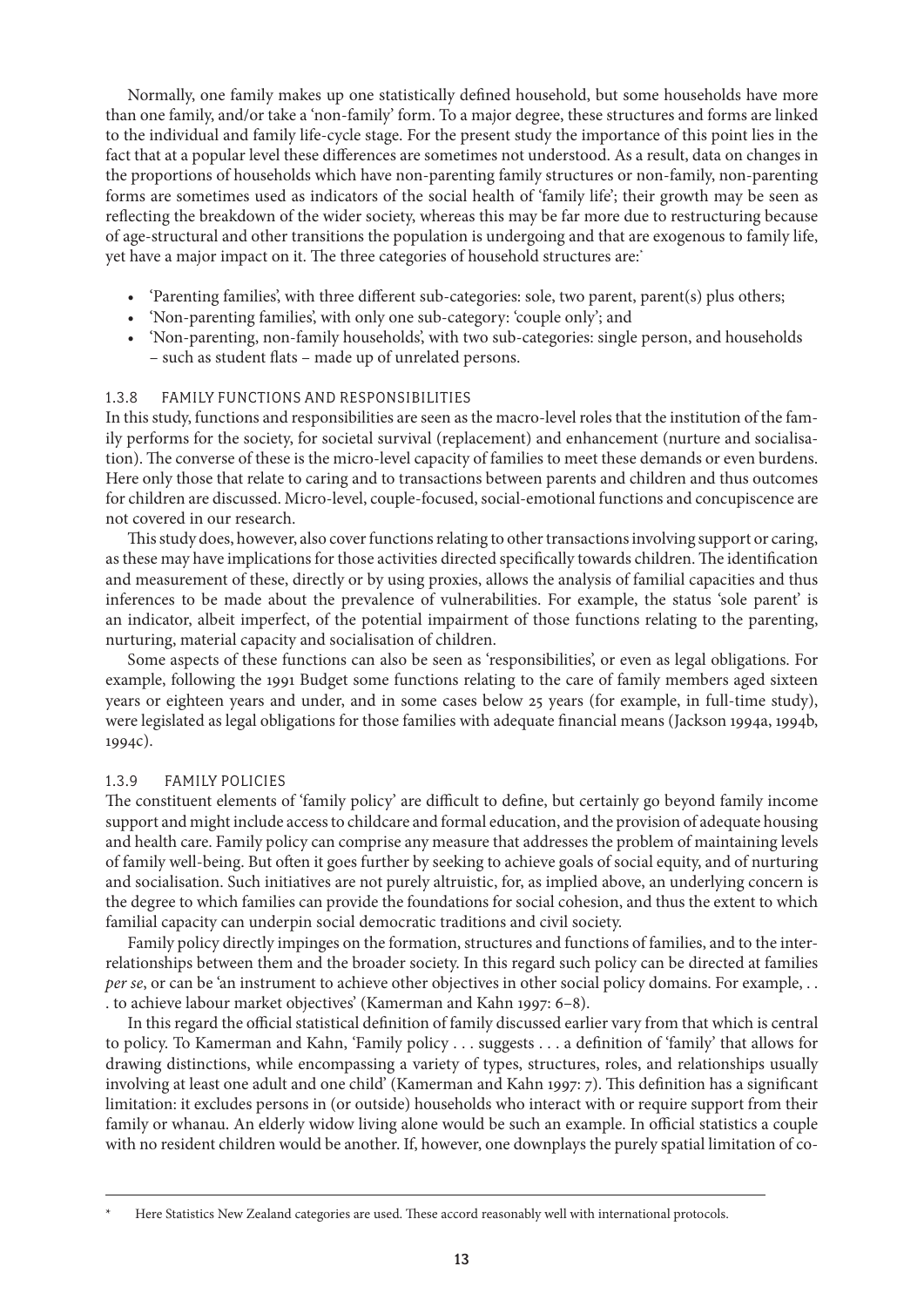residence inherent in official data, most statistical 'families' and households fit reasonably well with what is needed for family policy studies.

#### 1.4 A Reflective Analysis

# 1.4.1 Capturing the Complexities of Family Life

There must always be concern whether a broad sweeping review such as the present one gives a picture that reflects social reality or whether it describes a construct divorced from what Cameron (1985a) calls 'everyday life'. Nowhere is this issue likely to be more significant than in analyses relating to the family and to households, especially their forms or structural elements (Jackson and Pool 1996). The reasons are simple: in 'everyday life' the two terms are used interchangeably; and the same word 'family' will be employed to refer to very different phenomena (for example, in the same sentence, to a nuclear family structure and then without any apparent contradiction to an extended or whanau structure). Over and above this, there are cultural and other differences in the use of these concepts and in the norms ascribed to the behaviours of persons within these structures, and even to the structures themselves (for example, what functions they are expected to perform). These norms and expectations change over time producing or responding to observed shifts in structures, and to transformations in the social and economic context of family structural changes.

Moreover, it may be far more difficult to set limits to a seemingly simple structural construct, the nuclear family, than might appear to be the situation at first glance. Indeed by the end of the period covered in our study, although still the most common family structure, the classical nuclear family seems to have constituted only a minority of all households. The press and popular sociological commentaries are constantly emphasising the point that the conventions of family life are changing, and that the family as we know it is extremely complex. For the researcher about to set out on a voyage of discovery employing the available data this is all very sobering, but does it in its turn reflect reality?

Complicating this issue is the fact that the analyst is typically dependent on data sets that have predefined categories. The New Zealand census, the major data source used here to analyse structures and forms, follows international conventions. As noted earlier, it enumerates dwellings, within which there may be one or more households, which in turn may each consist of one or more families, and/or one or more families with non-family members. Households conventionally are divided into two categories: family and non-family.

At different times data relating to both families and households will be used in this study, but most commonly those on the latter unit. The reason is that households give a better and more reliable picture of what are popularly called 'families', that is, people residing in the same unit and interacting in a 'familial' way. Where necessary a distinction will be made between the statistical constructs of family and household, but in the text the terms will be used interchangeably to mean 'families'.

In choosing between families and households for this analysis the latter construct was decided on, for reasons that have been documented in detail by Jackson and Pool (1994: 45–50; see also Jackson and Pool 1996). Most important among these is the fact that households give a wider and more comprehensive view on the proportions of family units having different living arrangements, and the shift-shares between them (see also Davey 1998: 4, who adopts this strategy). The use of the more narrowly defined data on families can produce misleading interpretations of family life. The construct 'family' comes down to us from the Baby Boom, when it was the most important form of basic social unit, very typically a nuclear grouping of two parents and their children. Today, however, this narrowly defined use of the word 'family' restricts analyses because the construct excludes many numerically large forms of units. Indeed, because of radical changes in the age patterns of family formation, families *per se* more and more comprise childless couples, units that have had children who have left home or that are delaying having their first child, rather than parents and their children.

This issue is more than merely semantic and often has other ramifications. For example, popular stereotypes of sole parents revolve around seeing them as isolates, usually young women, bringing up children alone. This impression is not always correct, but it shows why it is necessary analytically to relate families of various types to households within which they are located. Such an analysis shows that, for example, many sole parents, of all ages and ethnic groups, will be embedded in far more complex households, typically 'parent plus others' (Pool, Jackson and Dickson 1998). To take another case, many of the shift-shares in family and household structures in recent years have come through an increment in the prevalence of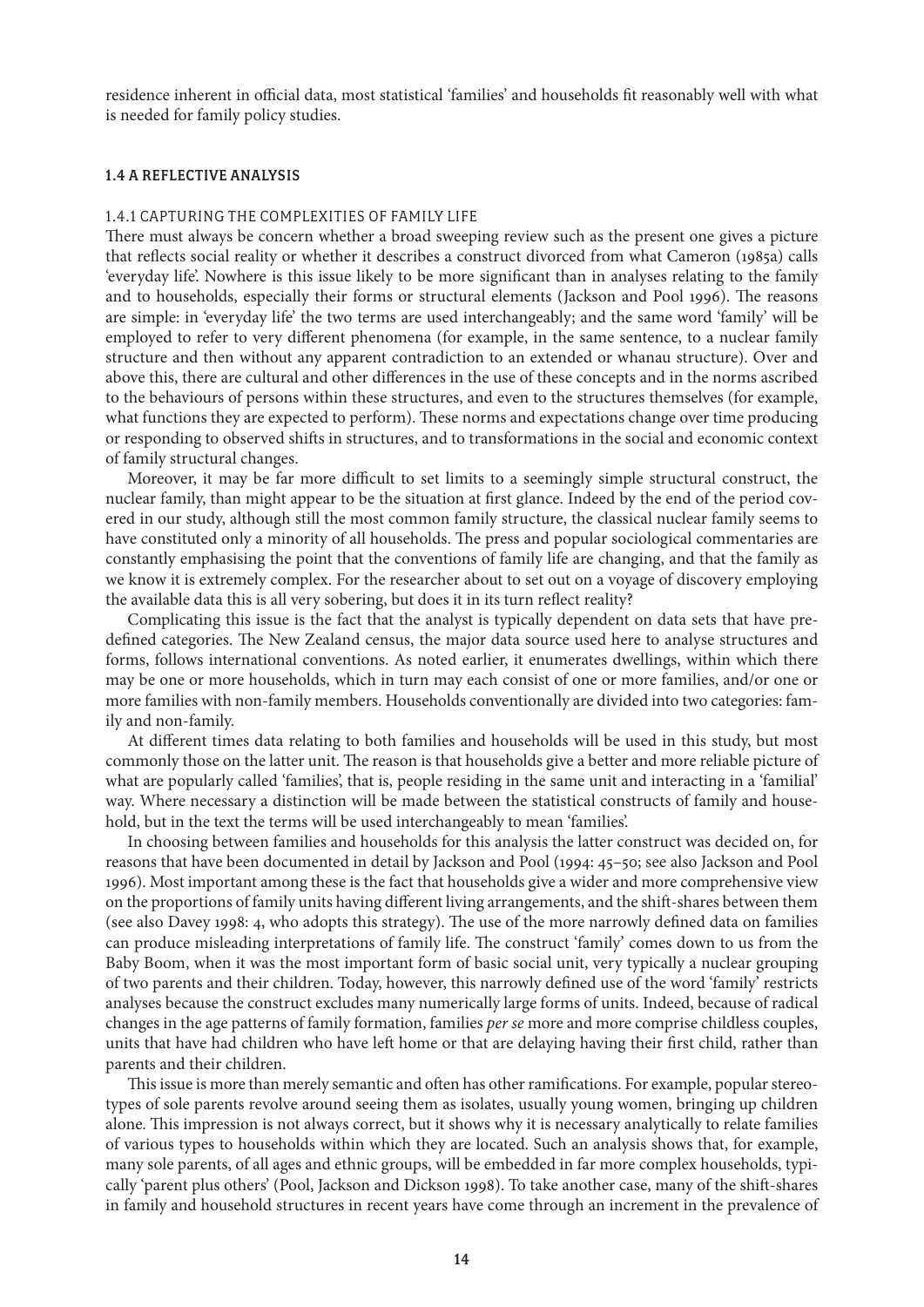single-person households. This results from increasing numbers at older ages who are mainly widows, a status that is a norm at older stages in the life-cycle, yet is a living arrangement that is defined as 'nonfamily'(Davey 1999) – even though many widows will be embedded in 'families' that span several households (see section 1.4.2 for discussion).

This sort of problem leaves the present study with some major questions:

- Whether or not the macro-level data (and micro-level supporting analyses) provide a picture that correctly reflects the 'family';
- Whether or not statistical and other definitions create constructs that do not exist in reality;
- Whether or not these definitions cover most, or certainly the more common, forms of 'family'; and
- How one reconciles a very inclusive and fluid definition of the type formulated, for example, in a document prepared by the Ministry of Social Policy (1999), with the more compartmentalised constructs developed for statistical purposes.

Essentially the analysis of family forms and structures, whether involving qualitative or quantitative research, must attempt to put some sort of conceptual order into the complex phenomena being observed. As noted above, the fear still remains that the resultant 'family' might be more an artefact of the definition employed than of social reality. This is because data collections and analyses of family or household structures usually adopt one or other broad frameworks for their definitions:

- 'Co-residence (same dwelling, or sharing the same eating facilities, or some similar criterion)'; or
- 'Kinship and affinity (here termed kinship)' (ESCAP 1986: 6).

The former tends to be the format used in statistical data collections. The genealogically based construct tends to be more commonly used in qualitative analyses, although the anthropologist Murdock's definition also relates to 'A social group characterized by common residence. . .' (cited in Cameron 1985a).† But both sets of criteria may be exact or, equally, exclusive.

# 1.4.2 New Zealand Research on these Conceptual Issues

The key problems are that the co-residence definition excludes persons who are geographically distant, but who may closely interact with other 'family' members. Yet, the definition based on genealogical ties assumes that kinship and affinity also carry with them the fulfilment of family obligations, whereas such a 'family' may include members of the kinship group who do not participate at all in any active way. This becomes critical when there is a shift towards neolocal residence. There is also the major methodological problem of where to set outer parameters for kinship and affinity (ESCAP 1986).

Fortunately there are New Zealand data available on this issue from a survey directed by one of the coauthors. It formed part of a seven-country study carried out by the United Nations Economic and Social Commission for Asia and the Pacific (ESCAP 1986). To explore conceptual problems relating to households/families the Economic and Social Commission for Asia and the Pacific set up a working group in the late 1970s, a member of which was Ian Pool. He played an instrumental role both in a New Zealand component and in the overall programme (see ESCAP 1986) and was principal investigator for the New Zealand study in which Edward Douglas and Jan Cameron each directed a component. The ESCAP Committee commissioned seven multi-disciplinary, cross-comparative country studies, the first of which was a pilot study carried out in New Zealand by the Population Studies Centre, University of Waikato, and funded under the New Zealand Foreign Aid budget as it was designed to provide protocols across the region.

Because of the likelihood that family concepts will be affected by cultural norms, the opportunity was also taken with the New Zealand pre-test to survey two independent samples: Maori and non-Maori. The

<sup>\*</sup> Now Ministry of Social Development..<br>The tendency is to equate a kinship approximate

The tendency is to equate a kinship approach with the anthropology of Third World societies. But a recent study on Pakeha family life from 1900 to 1930, for example, shows the importance of this factor in family dynamics even in the modern era. Indeed, the author extrapolates from her research to muse that the policy and economic shifts of the late twentieth century may have renewed its importance (Toynbee 1995: *passim*).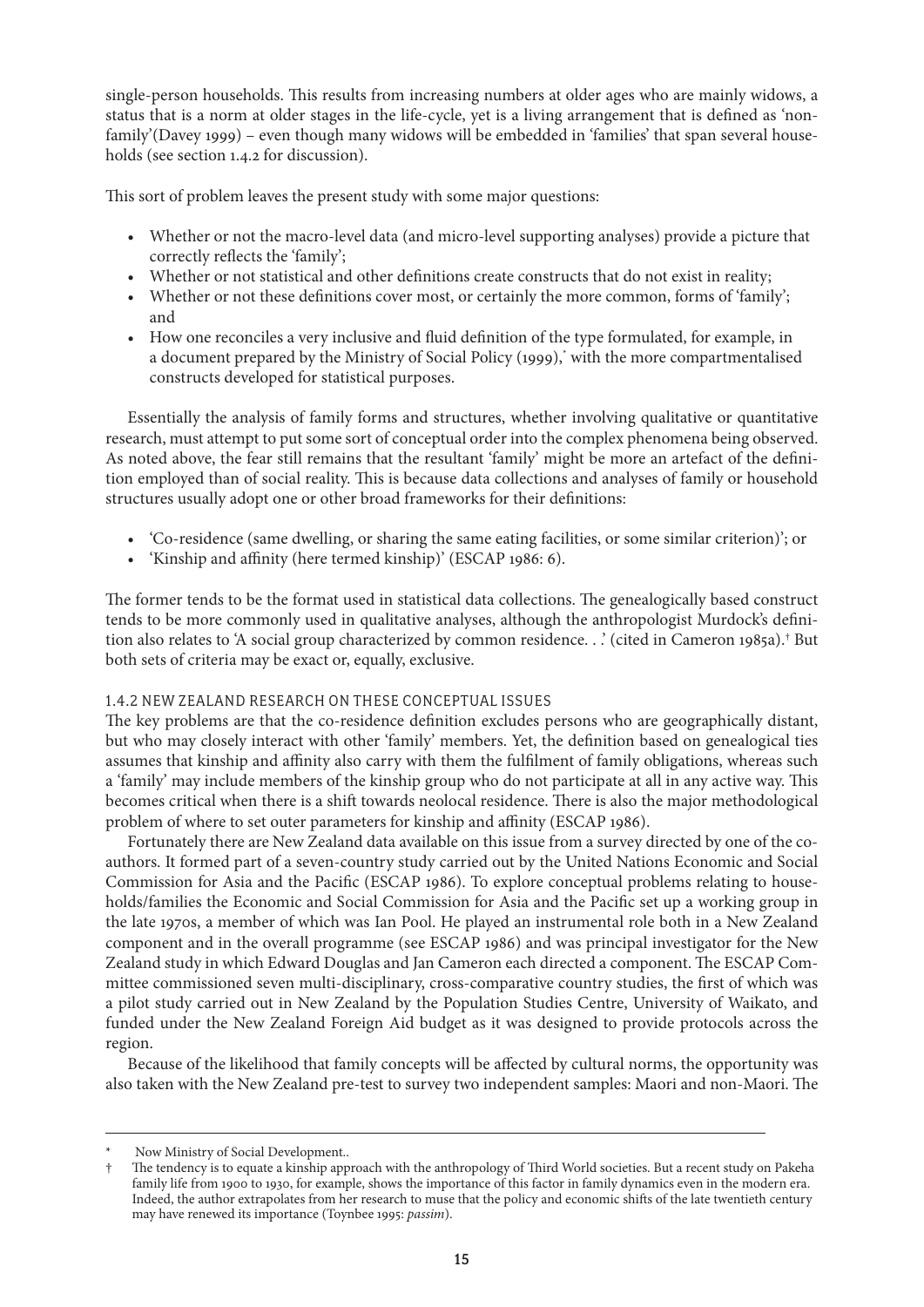pre-test, and the Asian surveys which followed, used both quantitative and qualitative research strategies, based around core protocols and, for the quantitative component, a core survey instrument. The qualitative component was designed to verify the quantitative survey results but also to investigate issues which cannot be studied using sample surveys. These included factors such as the intensity, strength, effects, degree of intimacy and ideology of interactions (as against their frequency), plus the interplay of cultural norms and familial values (Cameron 1981; Douglas 1981; ESCAP 1986: esp. 12; Pool 1981). We will return to this dimension of the ESCAP study in Chapter Two.

The ESCAP study attempted to allow the definition of family to emerge out of the interview process by permitting the respondent to nominate people with whom they had interactions. The resultant family was called the 'family of obligation', the notion being that the 'Identification of acts of obligation or responsibility comes some way towards rectifying the structural inadequacies of conventional definitions of family' (ESCAP 1986: 8 quoting Cameron 1985a). The results were interesting and relevant to the present study:

- Obligations, and thus interactions to achieve these, as stressed in cultural norms were in fact less often honoured in practice than in principle.
- A corollary to this was the surprising result, across all seven countries (Asian plus New Zealand), that non-kin, even in very conservative countries, often played a more important role in terms of familial-type interactions than did kin.
- Not surprisingly, family networks were important in all the studies but, to cite the Maori survey, there was an almost tautological result, a 'statistically significant relationship between the number of categories/persons with whom there are interactions and the size of the family of origin' (ESCAP 1986: 16). This finding has been verified from data in the New Zealand Women: Family, Employment, Education Survey of 1995, in an analysis of Pakeha–Maori differences in support networks (Hope 1997).
- There were differences in the patterns and intensity of interactions across the life-cycle.
- Finally, and again this is almost tautological, place of residence was found to be a important factor – the further away from other persons with whom there might be interactions, the lower the frequency and intensity of interactions. For Thailand, where there are high levels of outmigration from rural areas, this actually necessitated concluding with a typology that was based on residential criteria, running from 'nuclear neo-local', to 'extended families living in the same dwelling' (ESCAP 1986: 14).

Above all the ESCAP survey attempted to review whether or not differing definitions allow researchers to capture data that reflect the complexities of family life. The general lessons to be learnt from this ESCAP study summarised here are very important for the present study:

- First, and most importantly, family formation, including the size of the family of origin (i.e. how many siblings the parents had) is a critical determinant of other family dynamics (both macrolevel and micro-level) as well as structures. It has even wider implications for the society (see Blum 1984) as it is the basis of population replacement.
- Secondly, kinship approaches may not be as indicative of 'everyday family life' as might be expected; families are often dispersed, and relationships do not guarantee that obligations will be fulfilled.
- Thirdly, co-residence, the baseline for census data, may not be a perfect base for defining family structures, but it certainly seems to be the more useful, if only because it determines that some type of contact will occur, however functional or dysfunctional this may be. This is a critical factor for reconciling the complex variety of possible family structures and the data most commonly available to study them.

While there are minor problems reconciling these structures to social reality, in general, as the 1986 ESCAP study showed, in the case of the majority of families, the statistical categories conform relatively closely to 'everyday families and households'. There is another dimension to this. In practice, the overwhelming majority of New Zealand families do in fact live in census household categories that fit reasonably well with living arrangements that are appropriate for their family life-cycle phase, although, of course, there will be a minority of units that is difficult to classify. Where data on such diverse family forms are collected, typically in non-official data sets, they often relate to living arrangements, or family status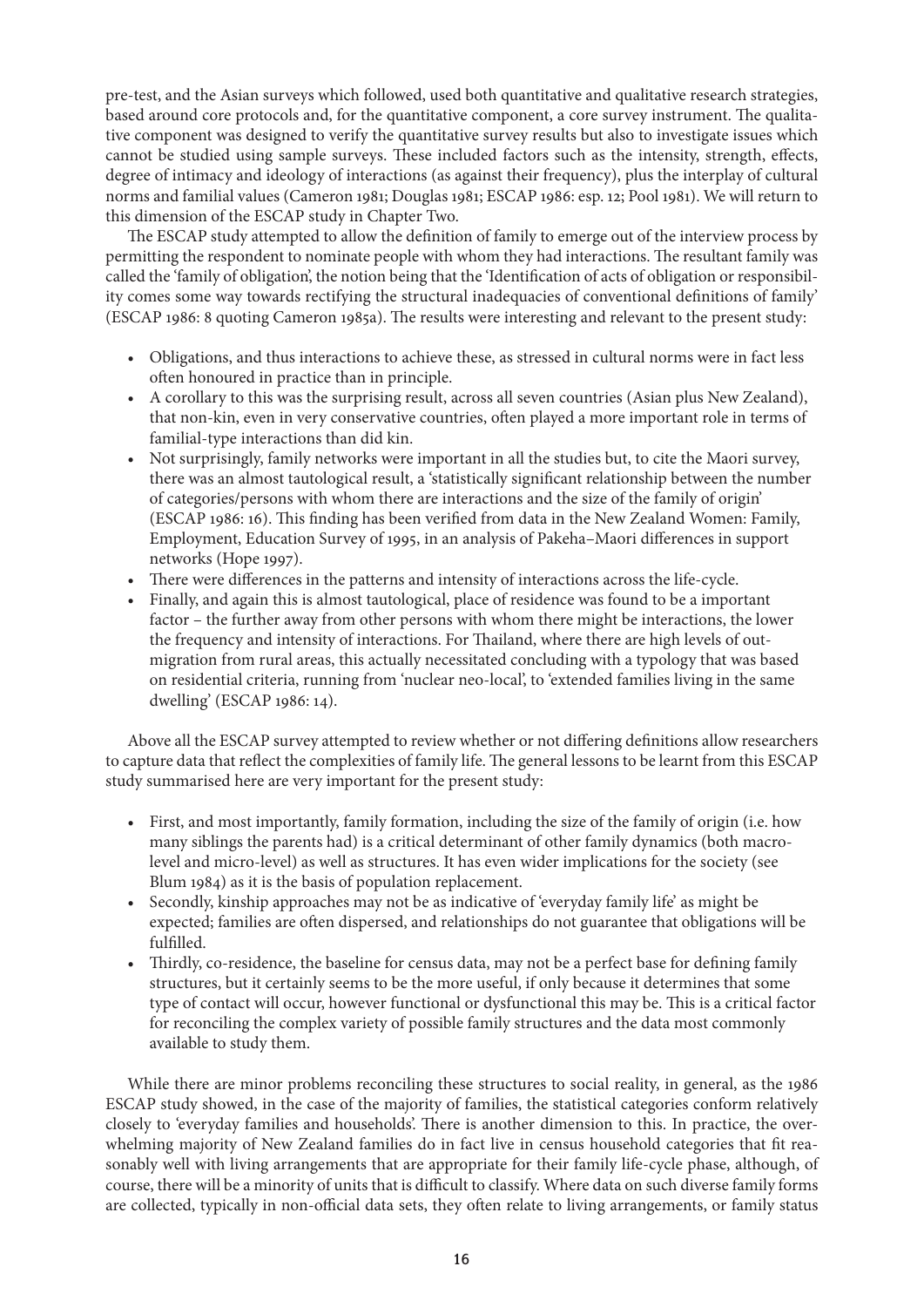categories (for example, cohabitation versus marriage) that are rather significant for the present study. Fortunately, as Chapter Three will show, recent national surveys on New Zealand throw some light on this (e.g. cohabitation; extended families), beyond what is available through official data sources.

Recently at a national level, censuses in North America have attempted to obtain more inclusive and less discriminatory data on family statuses other than those around which information was conventionally collected in the past (e.g. on same-sex unions) (see also Chapter Three). In New Zealand attention has been given in the census to statuses such as *de facto* unions; or in national probability surveys (NZW: FEE) to cohabitation and the common problem of LAT couples (as these people are called in Europe). The possibility of reporting same-sex partnerships was allowed for the first time in both the 1996 New Zealand census and in the NZW:FEE, but was not availed upon to any degree. Small-scale qualitative or non-probability surveys are more likely to produce satisfactory data on these structures. Given, then, that there are not systematic data-bases on a diverse range of possible family structures, the data on statuses in this study are restricted in the main to census categories and those available from large-scale surveys.

#### 1.5 Conclusion

This chapter has shown that, for New Zealand, data are available that permit the study of family morphologies. In this chapter we have identified their strengths and weaknesses, and we have pointed to conceptual problems that must be addressed when these data are used.

Most importantly, the resort to some extant New Zealand research allows us to make a very important conclusion about the utility of the basic data sources. These analyses show that family researchers can with a significant degree of confidence employ census data for their studies. Thus the census data categories do permit broad sweeping analyses of New Zealand families and households to be carried out. For vital data the issue is less important because they report events as they occur, they are bound by juridical conventions, and, in any case, some of these events are almost self-defining.

In Chapter Three we will show that a major constraint in attempting the sort of synthesis we are undertaking is the lack of family analyses of a type common in Europe and North America, and even in neighbouring Australia. New Zealand lacks the rich resources of other countries. Nevertheless, while some of our knowledge base on the family suffers significant gaps we still have sufficient data to look seriously at the basic features of family life over very long periods.

This study fills what is a major gap in the New Zealand historical literature. No one has yet attempted to write such a broad-sweeping analysis of family life covering so many decades and so many facets of family life. In fact, for the modern period such an exercise is rare or even unique internationally. There are edited works whose components cover different periods and different dimensions, there are time-series analyses of particular facets of family life and there are the exercises that report on pre-nineteenth- or twentiethcentury European family history back to the end of the medieval period,<sup>†</sup> but not a study like this one, covering both the colonial and post-colonial period of a population from the moment that the colony was founded.

For example, telephone surveys in Auckland on behalf of the NZ AIDS Foundation have been able to get such data (Saxton et al. 2002; Reid et al. 1998; Worth et al. 1997).

One thinks immediately of the studies carried out by the Cambridge Group for the History of Population and Society using family reconstitution techniques.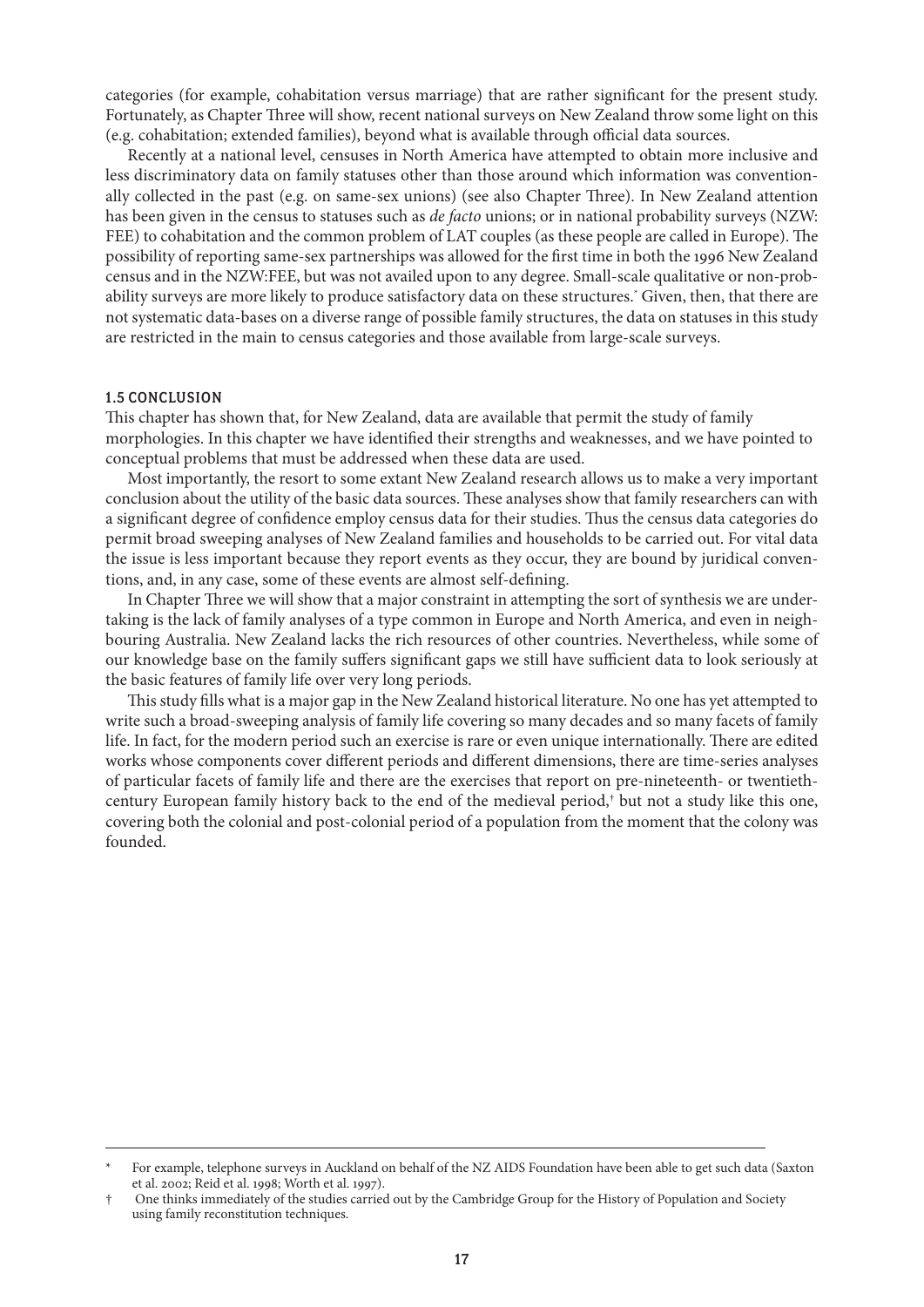# Conceptual and Analytical Questions

#### 2.1 Introduction

The last chapter had a 'uni-variate' focus: on defining the different dimensions of the institution, the family. The present chapter moves to the 'temporal and multi-variate' dimensions. It asks: how does a researcher study macro-level changes in this institution over time, allowing for the fact that these may be as much due to shifts in family behaviour *per se* as to changes, instead, in the composition of the population – the proportionate growth or decline in particular groups? Thus the analyst has to develop strategies by which differentials in family behaviour can be studied both at any one time, synchronically and, as these change over time, diachronically. In turn this raises other issues largely of an analytical nature, such as those that follow on from the fact that the focus in this study is at the macro-level.

But the problematic aspects of the research do not end there, for researchers are also charged with attempting to explain trends and differentials. They must first of all look at those explanatory factors that are endogenous to the family itself, then those that may be proximate determinants, and then those that are exogenous and causally more remote. Figure 2.1 is an analytical framework that can be used to study the relationships between these various endogenous and exogenous factors.

The emphasis in Figure 2.1 is on how family differentials and changes are driven by various determinants, but there is another side to this. There is widespread concern about the impact of the family on the wider society. Later in this chapter we outline the major concerns in WDCs, distinguishing between the ESCs and the others. We also make a distinction between manifest concerns that at times express themselves in the form of moral panics, and latent concerns that, in the end, may be more fundamental to the family and the wider society.

#### 2.2 Setting the Analysis Diachronically: Temporal Issues

Substantively, the analyses in the empirical book must address a major issue: that the patterns of family formation, and the family structures and forms prevalent in the early twenty-first century may well be historically unprecedented. But a question remains as to whether some morphologies that seem widespread in contemporary New Zealand have antecedents in past periods, and whether or not perceptions, whether ill-founded or based on fact, about 'traditional family life' inform popular opinion today. This then raises the question of whether the family policies operating today are unprecedented or not, and also the degree to which perceptions about 'traditional family life' also have an impact on policy formulation. Underlying these questions is the broader one of how family changes occur.

Chapter Two of the present monograph sets the parameters for the analyses that will address these issues. This requires frameworks for two crosscutting dimensions of family change. First, there are transitions over time in family life. We first outline a general model for these so as to provide a baseline by which to analyse New Zealand empirical data in our book. Secondly, there are the determinants of change, which we model in Figure 2.1, again to provide a framework for the empirical analyses.

Looking at the diachronic dimension here, and in our later review of the overseas literature, we developed a theoretical framework that was built around two sets of hypotheses. First, in preparing this study – this monograph, the book and the data tables – we postulated that in different periods the various dimensions of New Zealand family life coalesced, to a degree, into four distinct stages of what might be called a family transition, a model of which we have constructed specifically to provide a framework for our study. There is nothing radical in proposing a transition model for this institution, for demographic science has seen the emergence of a number of such frameworks: the demographic, epidemiologic, mobility and age-structural transitions and the sectoral transformation of the industrial labour force. We follow this convention by positing several stages for our model.

Secondly, we also postulate that the experiences of societies overseas fit, *grosso modo*, into this model.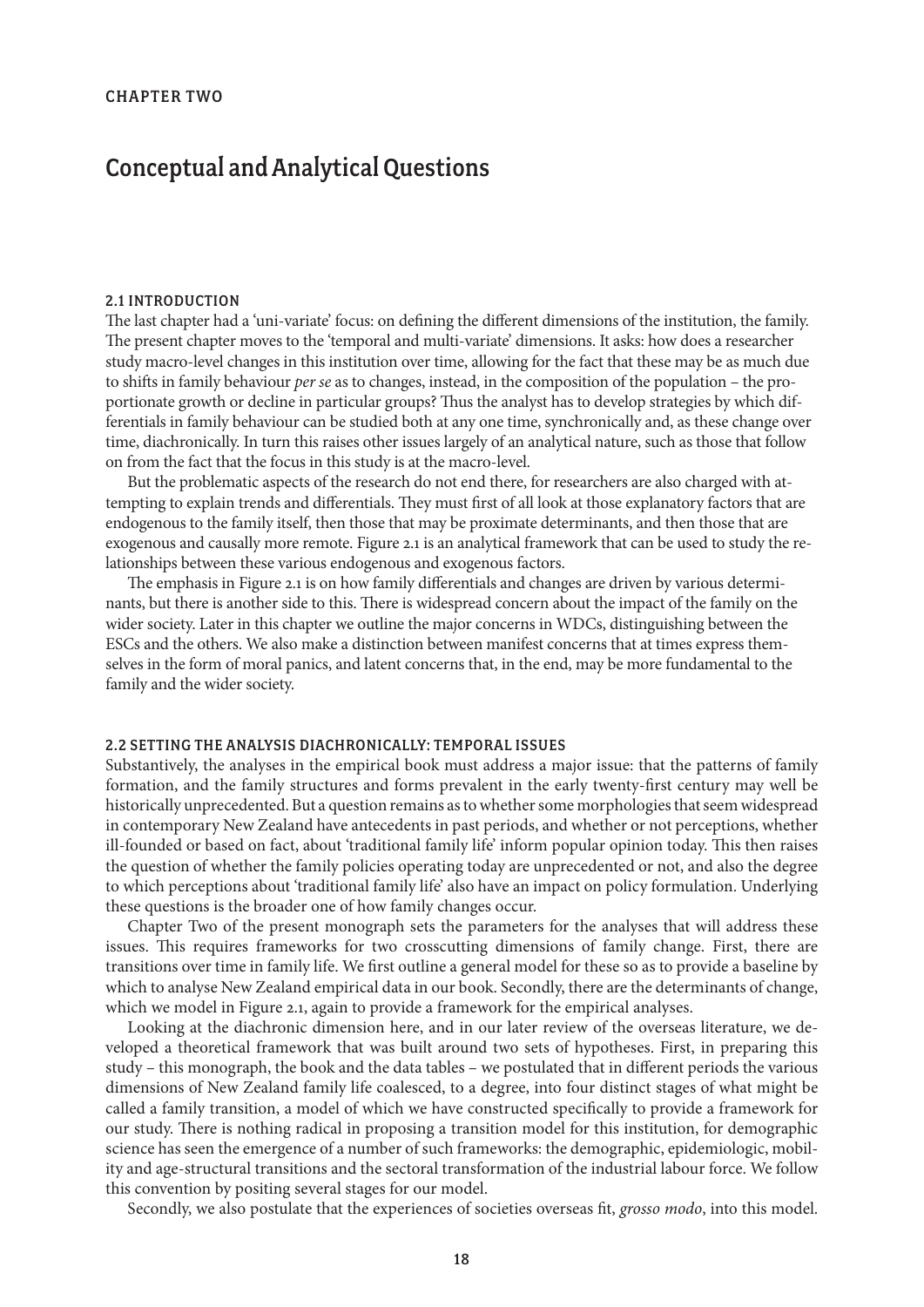In our empirical analyses this is sustained for the WDCs to which we constantly cross-refer, especially the ESCs. But New Zealand is not a mono-cultural society; it is also a demographic laboratory that, over long periods of time, has seen two very different demographic and age-structural transitions played out, the Maori and the Pakeha (Pool 1991, 2003). This carries across, we would postulate, to family transitions, and thus New Zealand models may well have relevance beyond the WDCs in countries undergoing delayed but rapid transitions, more or less following the Maori model.

The following then are the stages we would postulate for a family transition:

#### **Stage One: The Era of Large Families**

At this stage patterns of family formation were intense – both in terms of tempo (early and universal marriage for women; widow(er) remarriage) and quantum dimensions (large family sizes), and these factors determined the modal structures. This was a period of large families, frequently with extended multi-generational structures, in which were embedded couples who were 'married' – ex-nuptial births were rare – and their children. The extended family was basic to Maori social organisation. Indeed, the term whanau, as defined then, still carries much the same conceptual weight today even in formal policy settings (e.g. the family and youth court systems). Because of the migration process extended family structures were perhaps less prevalent among Pakeha.

#### **Stage Two: The Era of Family Size Decline and Neolocalisation**

These structures began to be eroded through changes in patterns and levels of family formation, initially driven by shifts in marriage patterns, producing declines in fertility. Yet there was also marked reproductive polarisation – that is, accentuated differences between cohorts, age-groups and socio-economic and socio-cultural groups – in this case particularly between couples having numerous children and those with few, and many households still remained quite large. Polarisation occurred in another way: between those women who married and had children, and those who remained single and continued their careers. It is important to stress that family formation and structures were the *loci* of changes at this time. But this stage also saw the fragmentation of extended structures through a shift by Pakeha to neolocal households. In fact, the Pakeha immigration process had often already produced 'neolocalisation', a rupture between immigrants and the parts of the family still at the place of origin, normally in the British Isles. The structure that emerged was most commonly the couple and their children, the Pakeha nuclear family that came to seem as the New Zealand norm.

More recently the massive movement of Maori to the cities led to the neolocalisation of Maori families. Accompanying this for both Pakeha and Maori was suburbanisation to owner-occupied dwellings, conditions that allowed a temporary reprise of somewhat higher Pakeha fertility. But this trend then returned to a continuation of the downward shift in levels of reproduction as processes of family formation changed.

#### **Stage Three: The Era of Family Diversification**

While changes in structures and in patterns of family formation continued during this stage, the highest-profile shifts occurred in family forms, especially in their status dimensions. This spilt over into living arrangements.

# **Stage Four: The Era of Family and Reproductive Polarisation, and Small Families**

At the fourth, and last (but see below), stage the trends that had been emerging at the third stage become more entrenched. Perhaps more critically, levels of family formation reach historic lows. Diversification takes on new forms as reproductive and other aspects of familial polarisation occur.

In New Zealand, as in other societies, especially the other neo-European WDCs, this transition is not as tidy as this outline might suggest because the migration process, an important aspect of demographic replenishment in these countries, often affects family formation and structures. Equally, of course, in a multi-cultural society each ethnic group may be at a different stage, while the tempo and velocity of transition stages vary by culture.

As for all transition models, two major philosophical issues arise. First, there is the question of whether or not the last observed stage represents the real end of the transition (Demeny 1997; Jones and Douglas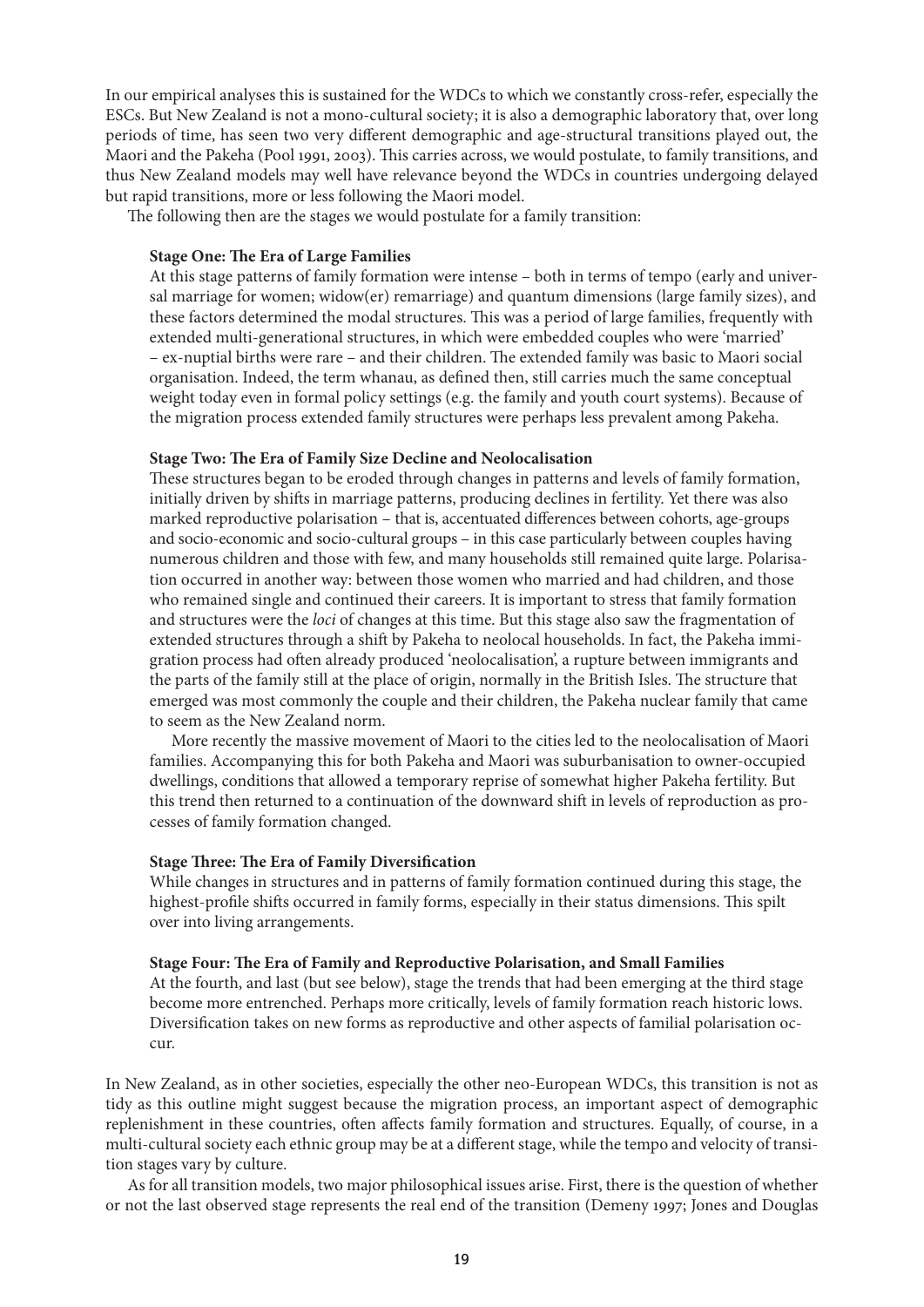1997). Secondly, and related to this, is an even more critical issue: if the fourth stage is the last one, or if low fertility, at rates already well below replacement (an index measured as 2.1 births, where each couple has 2+ births to allow for their own replacement), drops even further, then family structures will no longer be able to sustain societal viability.

Thus this story is one fundamental to the future of the society: a shift above all from large families to small, with the changes in forms that dominated Stage Three, significant as they were, being almost a sideshow in what was a continuing drama. This brings one back to a postulate raised earlier: that it was these lower-profile changes in family formation and structures that were ultimately more significant in determining the viability of the family than the higher-profile changes in forms, such as increases in divorce and cohabitation.

It should not be forgotten that these transitions are, in turn, constituents of much broader demographic transitions. In fact, over recent years the so-called demographic transition 'theory' has been dominated by concern over shifts in family formation (see Jones *et al.* 1997, especially Jones and Douglas 1997; Demeny 1997).

Society and the economy themselves are undergoing social, cultural and economic transitions or what are termed transformations (Chase-Dunn and Hall 1994; Kelsey 1999; Lutz, Sanderson and Scherbov 2001; Newton 2001; Papastergiadis 2000; Therborn 2000; World Bank 1994) in their structures and underlying value systems – these are what can be termed the 'context' of family change. They also have an impact on family morphologies, and will be looked at later in this chapter.

#### 2.3 Setting the Analysis Synchronically: Diverse Family Morphologies

New Zealand society is not homogeneous in terms of trends in family morphologies. One must always recognise that at any one time the profile of the 'family' in a multi-cultural and pluralistic society is being driven by the family behaviours of several different major ethnic streams, and numerous minor ones, and by the diverse patterns of various socio-economic groups. At any particular time, moreover, there may be family and reproductive polarisation, and this may vary from era to era. Thus, the title of the different components of our research is somewhat misleading as it refers to 'the New Zealand family'. Instead there is diversity throughout much of post-colonial history revolving around the key concepts of 'familism' and 'whanaungatanga' (Douglas 1981). Both legislation and popular parlance recognise this by moving inter-changeably between the words 'family' and 'whanau'. Any analysis must therefore trace and compare Maori and non-Maori patterns of formation and changing structure, which remain very different even in the face of forces favouring convergence: very fluid ethnic relations involving high levels of interaction and inter-marriage (Pool 1991: Chapt. 2 and *passim*). Over recent periods, at least since the 1970s, this has been further complicated as members of two other ethnic groups, although here in small numbers in New Zealand from the nineteenth century, have come into greater prominence: Pacific peoples and Asians.

The diversity of family structures, especially along ethnic lines, raises major methodological questions. Above all this shows that New Zealand research must deal with culturally different family forms (see below), as well as varying perceptions about family building and family structures. Fortunately, over recent decades the data collection exercises of official agencies have attempted to cater for such differences.

There is, however, another aspect to this. The internal dynamics of family life, especially social-emotional interactions and how the structures actually operate, cannot be captured in a macro-level study such as this review (see below). This question was addressed in Chapter One that showed that the structures being analysed using official data sources\* – or data available from large-scale surveys – conform, more or less, with the everyday reality of New Zealand families. But to refer to New Zealand is to average out diverse cultural patterns. Thus a related question discussed later in this chapter is whether these same data sources also allow adequate analyses of the family behaviours of different ethnic groups.

Finally, a macro-level analysis must deal essentially with normative behaviour at the population level, as this is generally what is available in the data sources. But fortunately this is also the level at which most broader policy initiatives are directed. The study does not address the various types of structures that may produce dysfunctional families or those which affect very small numbers of people (for example, communes), even though such family morphologies may be over-represented at a social welfare case-management level or in stories hitting the media. A macro-level analysis cannot draw much on knowledge bases that explore the

For example, vital statistics, censuses, but also many management information systems.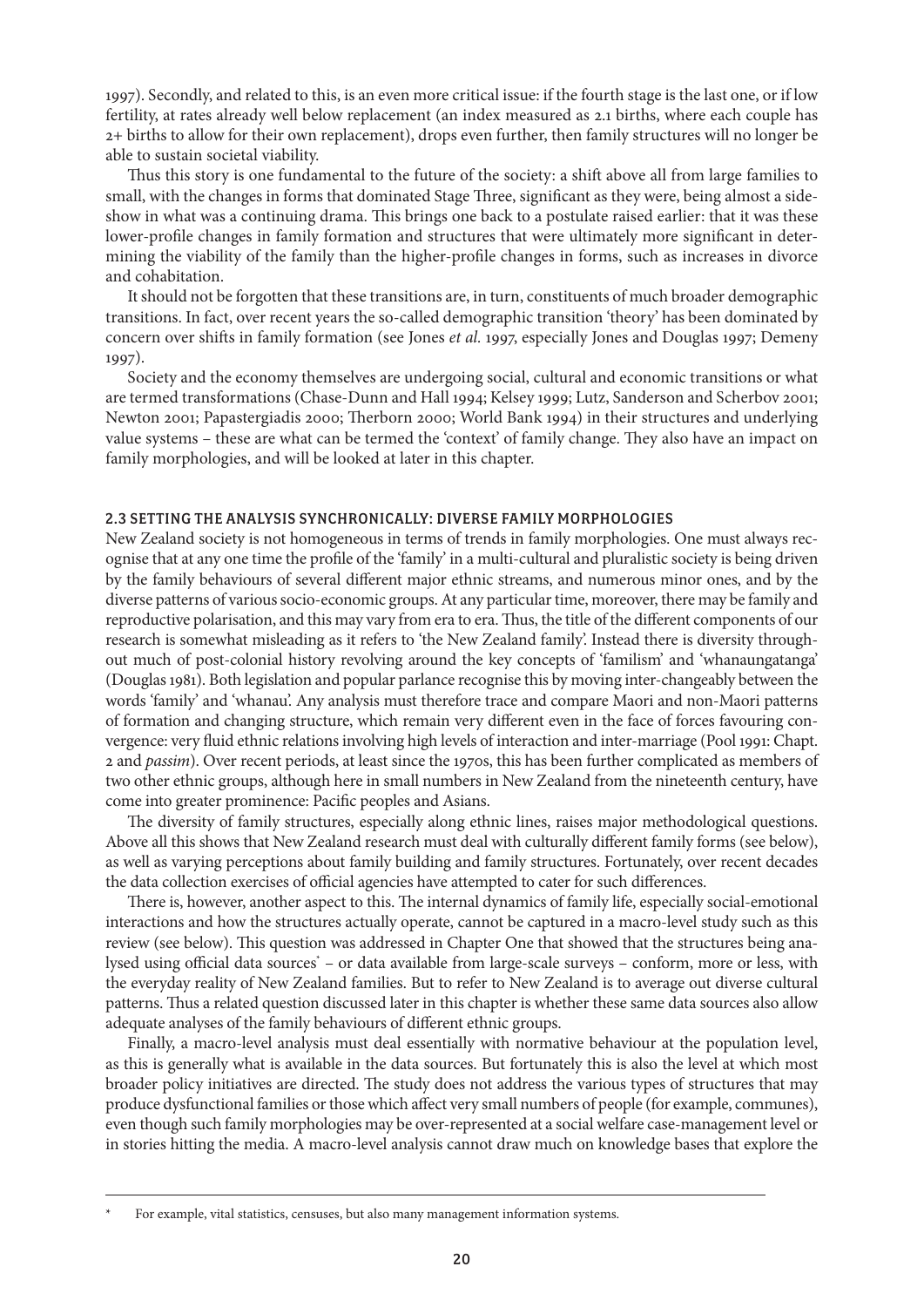complexity of individual family life or the dynamics of particular groups of families. This is beyond the scope of the present study; much of this exploration, in fact, is done better by literature than by social science. But in any case, as our literature review in Chapter Three shows, New Zealand is not well served even with regard to social and psycho-social studies on family life.

# 2.4 Explaining Change and Variance: An Analytical Framework

## Introduction

The social researcher must both describe and attempt to explain changing family morphologies. These are the product of socio-economic, institutional, attitudinal and normative contexts (termed here determinants) as these operate at various times and in different cultures and social groups. But, equally, changes in family forms and structures result in changes in the wider society and in its value systems. These links are shown in Figure 2.1, which also introduces the notion of transmission of effects through 'proximate determinants', a point to be discussed later.



**Figure 2.1: An Analytical Framework for the Study of Changes in Family Structures and Forms**

This framework highlights several points. First, it distinguishes the proximate determinants from causally more remote determinants (Bongaarts and Potter 1983), which can include any social, cultural and economic factors or policies, or norms and values that might have an impact on families. By contrast, the proximate factors are essentially demographic in nature, and include changes in marriage and childbearing patterns, and changes in exposure to intercourse and conception, as affected by behaviours such as abstention, contraception, sterilisation and abortion (see Pool and Sceats 1981). The proximate determinants act then to transmit the effects of casually more remote factors to produce family changes, and also to translate changes in family structures and forms across to broader societal transformations occurring in various ways in a wide range of social and economic sectors and institutions.

Pool and Sceats's (1981) study fits the classical Davis-Blake framework (1956) to the New Zealand situation and identifies key variables for New Zealand analyses.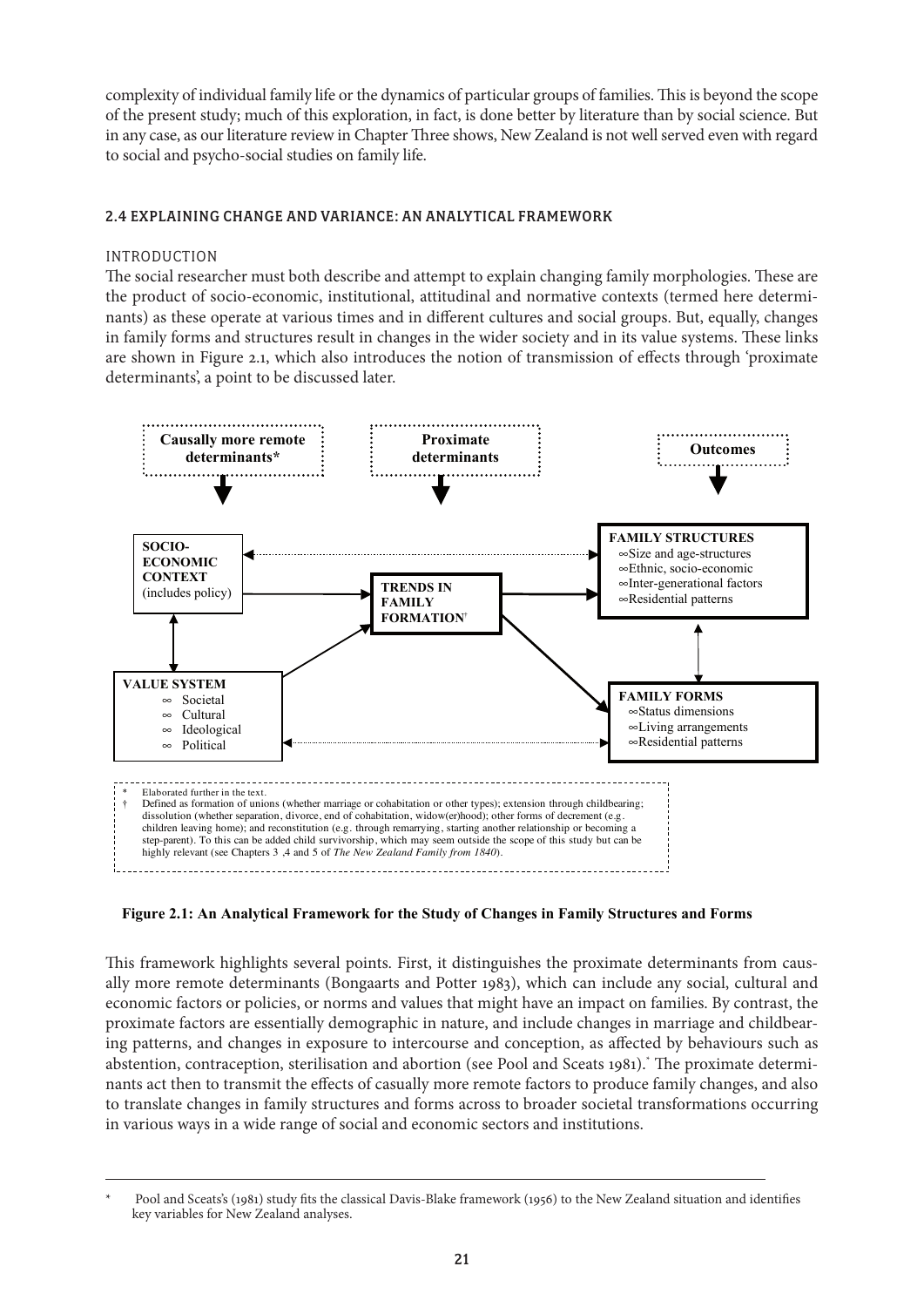Secondly, family formation and the intimately interlinked mechanism of fertility regulation constitute the 'proximate' determinants of family structure; that is, patterns of family formation have a direct effect on structures, as this latter construct is used here. In contrast, changes in family forms, as this term is defined in this study, come about both as a result of the processes of family formation, and the so-called 'causally more remote' determinants – the less immediate drivers of changes in family forms. For example, shifts in society-wide value systems in the 1970s allowed cohabitation to replace marriage as the preferred 'form', or status, for first unions among New Zealand couples (Lapierre-Adamcyk *et al.* 1997; Carmichael 1996; Dharmalingam *et al.* 2004).

The links just noted are not necessarily uni-directional: family formation is also determined by family structures and forms. For example, a sole parent not involved in any form of conjugal union or intimate relationship is not exposed to intercourse or to the risk of conception. Moreover, as was noted in Chapter One, the processes of family formation are also multi-directional: they can involve family-building (*incremental*); or the full or partial dissolution of a family through union breakdown, by the death of a spouse or by the 'empty-nest' syndrome (*decremental*); or the forming of a new family (*reconstitutional*), particularly through the 'blending' of parts of other families or by the return of adult children to the household – the so-called 'crowded-nest' syndrome.

Thirdly, the causally more remote determinants, especially as they are mediated by the wider value system, comprise all of the more material, social-emotional and socio-psychological behaviours. They are also the *locus* for the factors of social construction that are extremely important in the way society views different family forms. In this regard, societal norms and mores are never static and never adhered to universally: the marriage of Eliza Doolittle's father in *Pygmalion* was to meet prescriptions set by middle-class norms in the sense of 'model' behaviours, but his agreement to marry did not necessarily represent the 'modal' behavioural norms of the working class to which he belonged. The importance of this observation becomes even more apparent when any analysis is made of British antecedents to Pakeha family behavioural patterns.

The gap between what 'should be done' (the social construction of norms) and what 'actually happens' is best exemplified by referring to the behaviours of a significant minority of Pakeha couples, over much of New Zealand's history – in the period until the early 1970s. For example, prior to that decade pre-marital intercourse and conception were far from uncommon, but typically pregnancy resulted in the woman concerned (especially a teenager) being sent off to a single-mothers' home to bear and adopt out the baby through a closed adoption. Alternatively, it led to a quickly organised wedding at which the bride's pregnancy was a 'secret', to be followed several months after the marriage by a 'premature' nuptial birth. In the 1970s these norms and the behaviours that sustained them changed radically, towards a more open acceptance of ex-nuptial conception and birth. But a residual effect of the shifts in norms in the 1970s is the way many commentators still depict 'ideal family values', basing their ideas on the marital childbearing of the past but ignoring the patterns of ex-nuptial conception followed by nuptial birth that often occurred then. This becomes problematic, particularly when twenty-first-century family forms are being compared with those in the Baby Boom.

#### The Outcomes, or Dependent Variables

It is useful to view structures and forms as 'outcomes' of changes in the proximate and causally more remote factors although, as has been noted, this is not a one-way relationship. Moreover, the boundaries between structures and forms are not water-tight as some elements affect, or are closely linked to, attributes of both of these. We have already defined what we mean by these terms, but it is necessary to take this conceptualisation a little further by looking at some of its sociological implications.

Family morphology is a multi-dimensional phenomenon. A family or whanau can range from a couple with/without children to a wider group, to a lineage. This categorisation covers, however, only one set of structural dimensions. There are also other dimensions that relate (1) to quantum; that is, to aspects of size; (2) to what we term here the 'age-structural' dimensions; (3) to the tempo of changes in structures within a

Family formation patterns by accident or design often have the effect of determining fertility regulation (age at marriage in societies in which pre-marital sex is strongly discouraged is one example). But they are often also dependent on fertility regulation (eg the use of contraception to delay childbearing within a union). We argue here that for structures family formation, in all its manifestations, is the sole proximate determinant, whereas for family forms the value system also plays a role. The structural variable residential patterns, such as neolocalisation, will be determined by shifts in family life-cycle stages.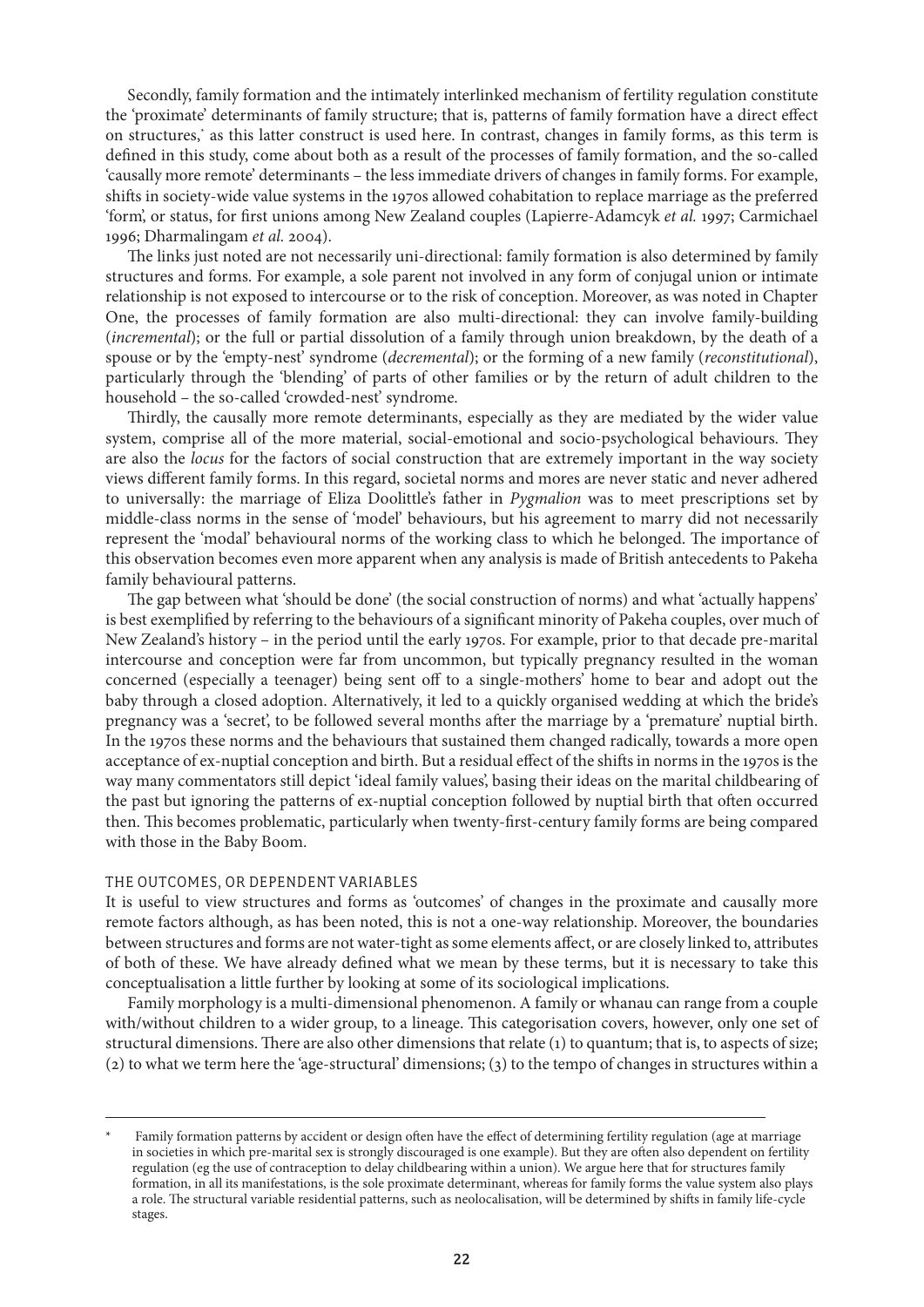family, as for example when in the normal reproductive span formation commences; and (4) to the tempo of family formation (timing and spacing of marriage and births). Finally, (5) there are wider structural factors that are termed here 'residential patterns'. Neolocalisation is an example of this.

Neolocal residence occurs when a couple (or a sole parent) sets up an independent household as they start their own family of adulthood, typically a nuclear one. As Maureen Baker notes in her wide-ranging, cross-comparative review of aspects of the family in Australia, Canada and New Zealand, 'Most Australian, New Zealand and Canadian marriages are neolocal, which means that the newly married couple establish a home separate from both [parental] kinship groups'. Citing Canadian researchers (Tepperman and McDaniel 2000) she also notes that 'Most young couples prefer to establish a separate residence and lifestyle from their family of origin' (Baker 2001: 31).

Within the broader concept of morphology we have seen that family structures are different from 'family forms'. Nevertheless, they share an important attribute: both can be affected by causally more remote factors, either directly, or working through the proximate variables. Moreover, they are not mutually exclusive factors. For example, if in practice marriage is the only status permitting exposure to intercourse and conception, then it has dimensions both of structure and form. To take another case, neolocal residence, a structural variable and undoubtedly the most common form of residence in New Zealand, typically involves nuclear families (forms). There are other types of geographical arrangement, but most others imply some sort of conjoint residence with persons outside the immediate nuclear family, or else close contact on a frequent basis.

Family forms, as has been noted, also include a number of elements:

- (i) the union statuses of the people involved in family formation (e.g. whether they are in formally constituted or consensual unions);
- (ii) the statuses and relationships characterising members of a given household structure (e.g. parent, offspring, relative, non-related person); and
- (iii) living arrangements (e.g. single-person household, sole-parent or two-parent family, multigenerational family; a nuclear or an extended family form).

For living arrangements a key factor is whether or not the family is 'nuclear'. For Pakeha at least, this is the form most frequently taken as the benchmark for the family in popular discourse. Yet the notion of a nuclear family is itself not without problems. Superficially it is a simple concept – normally the couple and their children. But does this have definitive geographical boundaries? What about if there is a 'granny flat/ papakainga' nearby or attached? Or if grandma/grandpa live next door, or just around the corner, or just across the marae? If the grandparents are in a separate and distinct residence, is theirs a 'nuclear family' appropriate at their stage of life? Although their grown-up offspring might have left home and perhaps have their own children, an older couple may still see them as a part of 'their' nuclear family. And what about a childless couple who have yet to start their family?

One could go on in this way, but the point here is that what seems at first to be a simple and commonsense construct may in fact be more complex to define and dissect analytically. Yet it is the nuclear family as commonly perceived that sets the parameters for 'normative' family life in much popular discourse. Perhaps, therefore, it is more useful to go back to the sociological concepts of family of orientation (the one you grew up in) and family of procreation (the one in which you parent your own children). But this still brings co-resident and/or dependent children back into the equation and leaves undefined, as it were, other family types.

There is yet another factor that, strictly speaking, is contextual and yet is a structural factor intimately linked to family life – the type and tenure of the dwelling in which the household lives. Any study of the family must pay heed to the form that this takes because it has immediate impacts on household dynamics. Apartment living, as in much of Continental Europe, is very different from residing in separate dwellings in a suburban street in New Zealand. Moreover, a dwelling unit can be in dispersed or nucleated settlement types; and they may be owned, with or without a mortgage, rented, or available through some form of 'grace and favour'.

#### Theoretical Underpinnings

From the framework in Figure 2.1, and from the preceding paragraphs, it will have become clear that macro-level analyses must be restricted to the demographic drivers and manifestations of family life. For this reason our study does not address the more micro-level issues of family dynamics, and, as a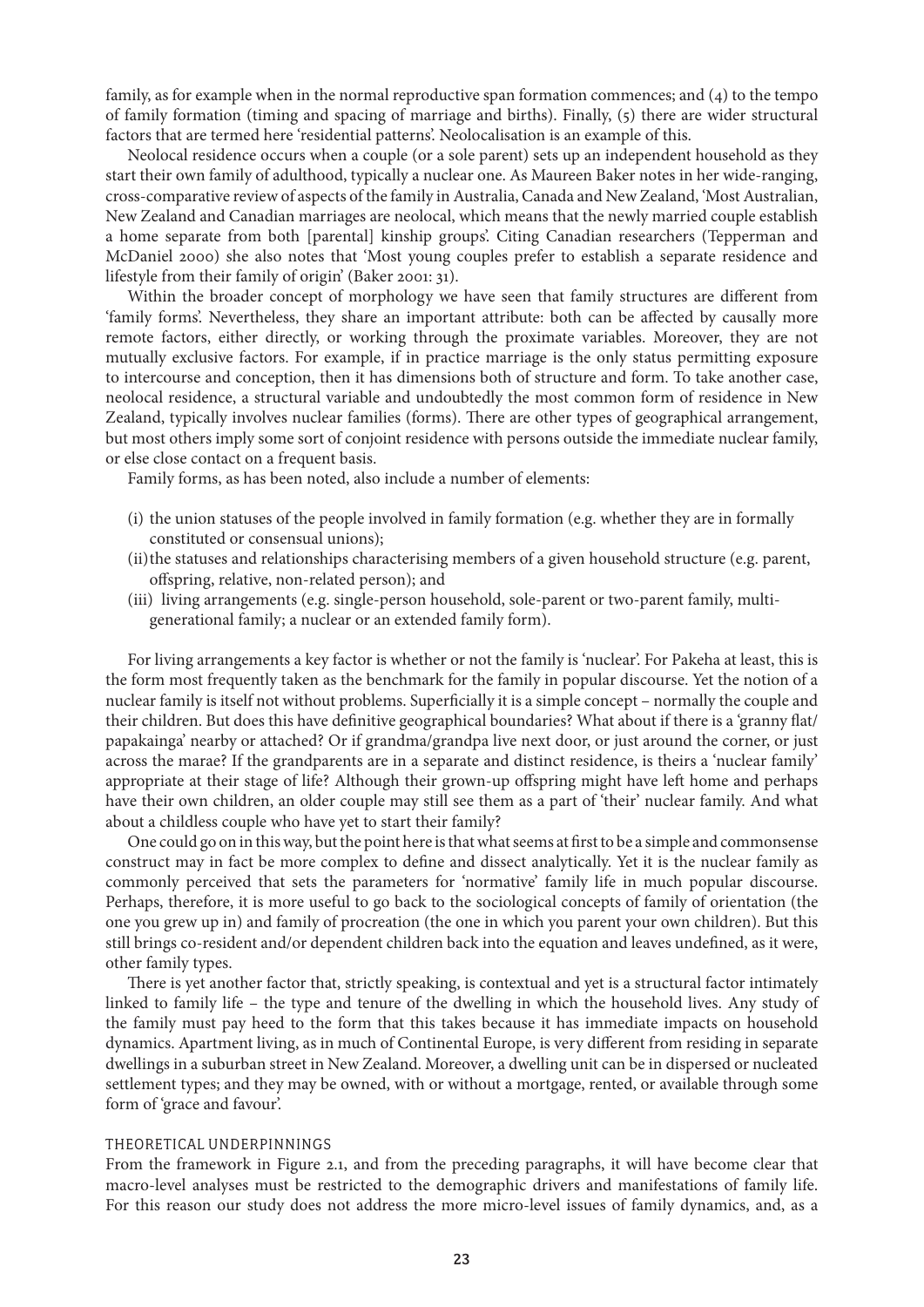consequence, there is no attempt here to ground our analysis in the various theoretical schema that conceptualise families and their behaviours; these have been summarised succinctly by Baker who also identifies their implications for New Zealand research (2001: Chapt. 4). The intention instead is to bring together extant empirical information to provide a map of New Zealand family changes over the last 165 years so that scholars have a baseline from which to examine these theories.

This is not to infer that our work is somehow atheoretical, although some of its theoretical underpinnings may not be very familiar territory for some social scientists versed in social psychology and sociology. Our work can be firmly grounded in bio-social theory, most notably the work of scholars such as Davis and Blake (1956), whose framework was applied to New Zealand by Pool and Sceats (1981; see also Bongaarts,(e.g. 1982). Underlying this work is a large body of demographic theory, often shared with biology and the health sciences, to which one must make reference from time to time. But far more importantly for our purposes here, social, cultural and economic theory, drawn on eclectically, helps inform the bio-social constructs. In this context it is important to note that Chapter Three here also reviews both the empirical literature on WDCs and on New Zealand, having direct relevance for our research and reports on its different theoretical underpinnings.

Were we asked to encapsulate in a phrase our research's theoretical roots, we would probably cite the significance of three sets of explanations for the demographic behaviours permeating our analysis, and which will be called upon as appropriate (outlined in articles in the *International Encyclopaedia of Population*, 1982, by Ronald Freedman, John Bongaarts, Gavin Jones and Norman Ryder). These explanations are:

- 1. Those that emphasise ideational factors determined by values and experiences shared within generations and cultures, as shaped by socialisation, the generational dimension and its temporal context, and coming very much from a demographic perspective;
- 2. The frameworks that focus on economic variables, both in the wider environment and in the household itself, as these are shaped by policy initiatives; and
- 3. Demographic and bio-social determinants, such as the life-cycle and family life-cycle, age, gender, differences in ages between brides and grooms, the biology of reproduction and patterns of fertility regulation that have a direct and significant bearing on trends in family life.

#### 2.5 Ethnic and Cultural Differences

Among the most persistent differentials in patterns and trends of family life in New Zealand are those between Maori and Pakeha, and more recently between them and Pacific peoples and Asians. Thus no serious studies of families and households in New Zealand can be undertaken without closely examining ethnic and cultural differences, the analysis of which is fortunately a convention of very long standing here. In contrast, this was a realisation that Britain was only just coming to in the 1990s when it started to recognise, in more than a superficial way, ethnic differences in family structures (Murphy 1996).

It is also important to approach the study of ethnic differences with a great deal of methodological rigour, for data and analyses in this area really do inform public opinion, yet their underlying premises have not always been clear to casual users. Moreover, substantive factors may also confound comparisons. For example, cultural differences in preferred ages for common family-building events have other 'impacts' (as this phenomenon is called, Jackson 2000). To take one case, Maori women, on average, have babies at younger ages than do their Pakeha peers; thus this affects average age at which sole parenting may occur and this has other consequences (Jackson and Pool 1996, citing analyses on Maori sole-parent families). Finally, there is the further issue that the problems faced when classifying ethnicity cross-cut those pertaining to the definition of family morphologies.

Defining ethnic categories is a major quotidian issue in New Zealand, not least because New Zealand is one of a quite small number of countries – perhaps the leader – that not only attempt to record ethnicity (this is common) but also to recognise the fact that many people have affiliation to more than one group. Thus since 1986 census respondents and, since the mid- to late 1990s, respondents in other data collection exercises have been permitted to answer in this way.

In our work we generally use the terms Asian, Maori, Pasifika and Pakeha for the four main New Zealand ethnic groups. Sometimes where coding of data requires this, we use Asian and Other, and non-Maori (when the only other category is Maori). As Pakeha constitute the overwhelming majority of non-Maori for most of the period from 1840 to 1970, this simpler term is generally preferred over non-Maori.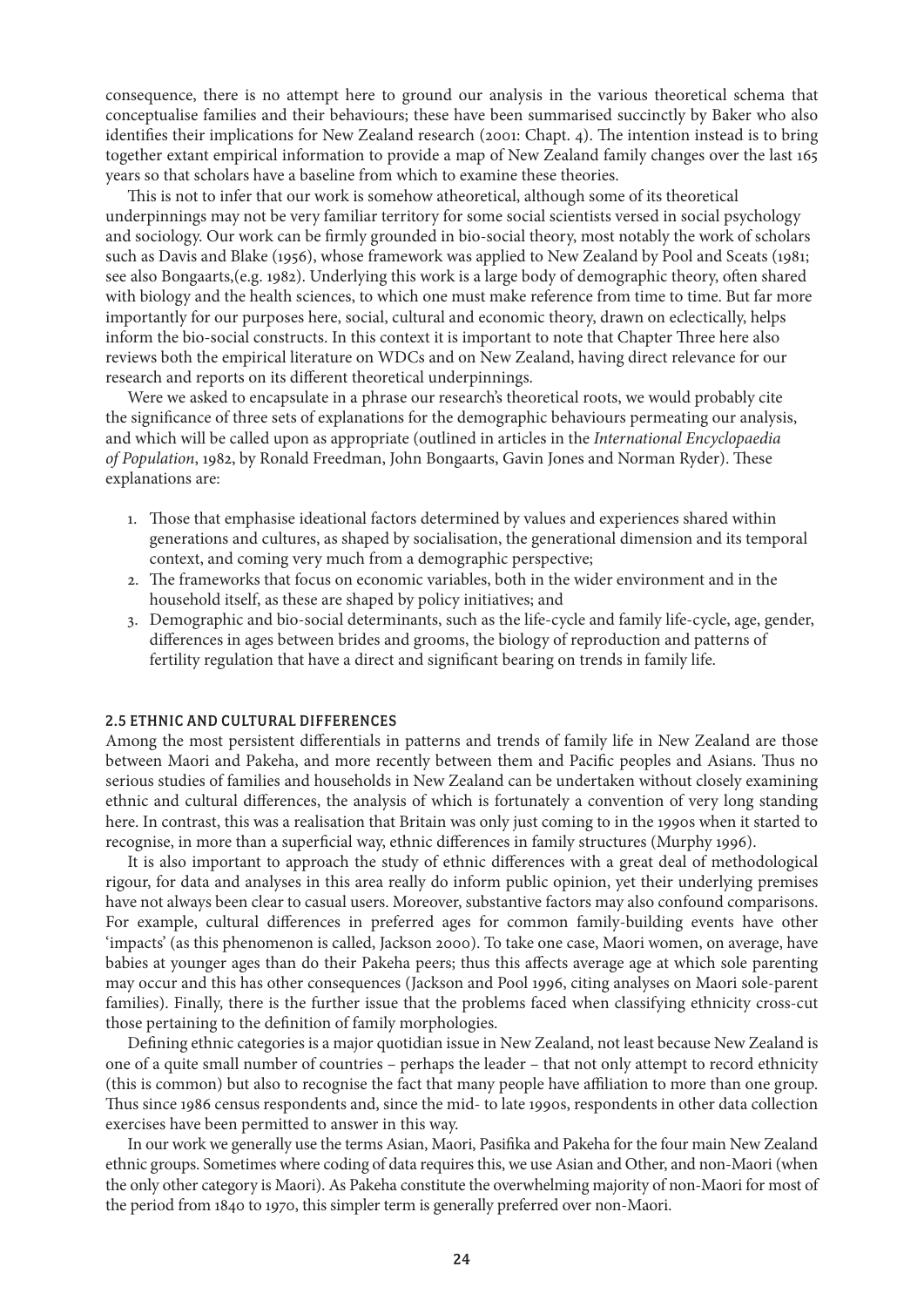Pakeha are of European descent, but we prefer the former term to the latter, as European is ambiguous: most Pakeha are not from Europe. We also do not use the term 'Caucasian', which is a hangover from Victorian attempts to classify 'races' and was used in racist legislation in some American states. Thus this term should have no place in modern New Zealand. There is also the not unimportant question of confusion with persons from the Caucasus – if one takes some police reports literally, then the small number of Armenians, Georgians, Azerbaijani and others of their geographical origin are responsible for a disproportionate percentage of the crimes in New Zealand.

Prior to 1986 for all demographic purposes but not in other areas such as electoral or the Maori Land Court, ethnicity had been defined in terms of 'degree of blood'. With high levels of formal and informal intermarriage over many years, indeed since the end of the eighteenth century, for a very long time this pseudo-genetic classification had not worked as intended. People responded in fractions that were appropriate to what they felt to be their cultural identity not their biological descent. Because of this and by default, as it were, the past situation probably produced reasonable data, and there was some degree of consistency across demographic data sets (Pool 1991: Chapt. 2). This, it must be stressed, was in spite of the classification, not because of it.

The censuses in the recent period from 1986 on, which have looked at cultural belonging and also allowed multiple responses, have been better in some senses in that the question used has been closer to social reality. It has, however, created other problems:

- 1. Once multiple responses are permitted, there are difficulties categorising answers; they are useful as a means of demonstrating how rich the society is, but they raise problems for any follow-up exercise relating to allocation (e.g. electorally); or to determine needs for the obtaining of services (Pool 2000c).
- 2. The solution adopted, and probably the only viable one, was to formulate a hierarchical system for 'prioritising' and coding responses. The problem here is that any such system must end up favouring one group at the expense of another or others. The system adopted is as follows:
	- Persons Maori, or Maori plus any other recorded group, are classed as Maori;
	- Persons Pacific peoples or Pasifika plus any other recorded group, other than Maori, are classed as Pasifika;
	- Persons Asian or Asian plus any other recorded group, other than Maori and/or Pasifika, are classed as Asian; and
	- Pakeha/European are the residual.

There was a growing non-response category.

- 3. The survey of the Population Studies Centre, NZW:FEE (discussed further in Chapter Three) collected data using the census question, followed by a probe that asked persons responding with two or more categories to rank these. The results of this probe were analysed by Tahu Kukutai (2001) who showed that dual-identity (Maori–Pakeha) respondents split evenly into seeing themselves primarily as Maori or primarily as Pakeha. Another 20 per cent said that they could not respond. Of interest was the fact that those seeing themselves as primarily Maori had attributes similar to persons identifying themselves as solely Maori, while those primarily Pakeha in identification tended towards persons reporting their identity only as Pakeha. There was, however, a marked tendency among all but 'solely Pakeha' to regard their offspring as Maori only. A review of these data also raised two other issues (Pool 2000c):
	- the respondents' ranking does not fit well with the hierarchy adopted by Statistics New Zealand. This means *inter alia* that Maori are over-represented in any single category analysis (and most tabulations are in that form) emanating from the census or other statistical data; and
	- a significant group could/would not rank their ethnic identity a tribute to the fluidity in New Zealand society.
- 4. The other official statistical data collections have not fitted well with the census over the period 1986– 96, and even today the fit is imperfect.
- 5. The data collection processes also vary. The census is reported by the respondents themselves, or their agents (e.g. if they are children). Births are usually reported by the mother, but are then coded by officials according to the parental ethnic profile. This creates a severe disjunction between numerators (registration data coded as noted) and denominators (census coded as noted in point two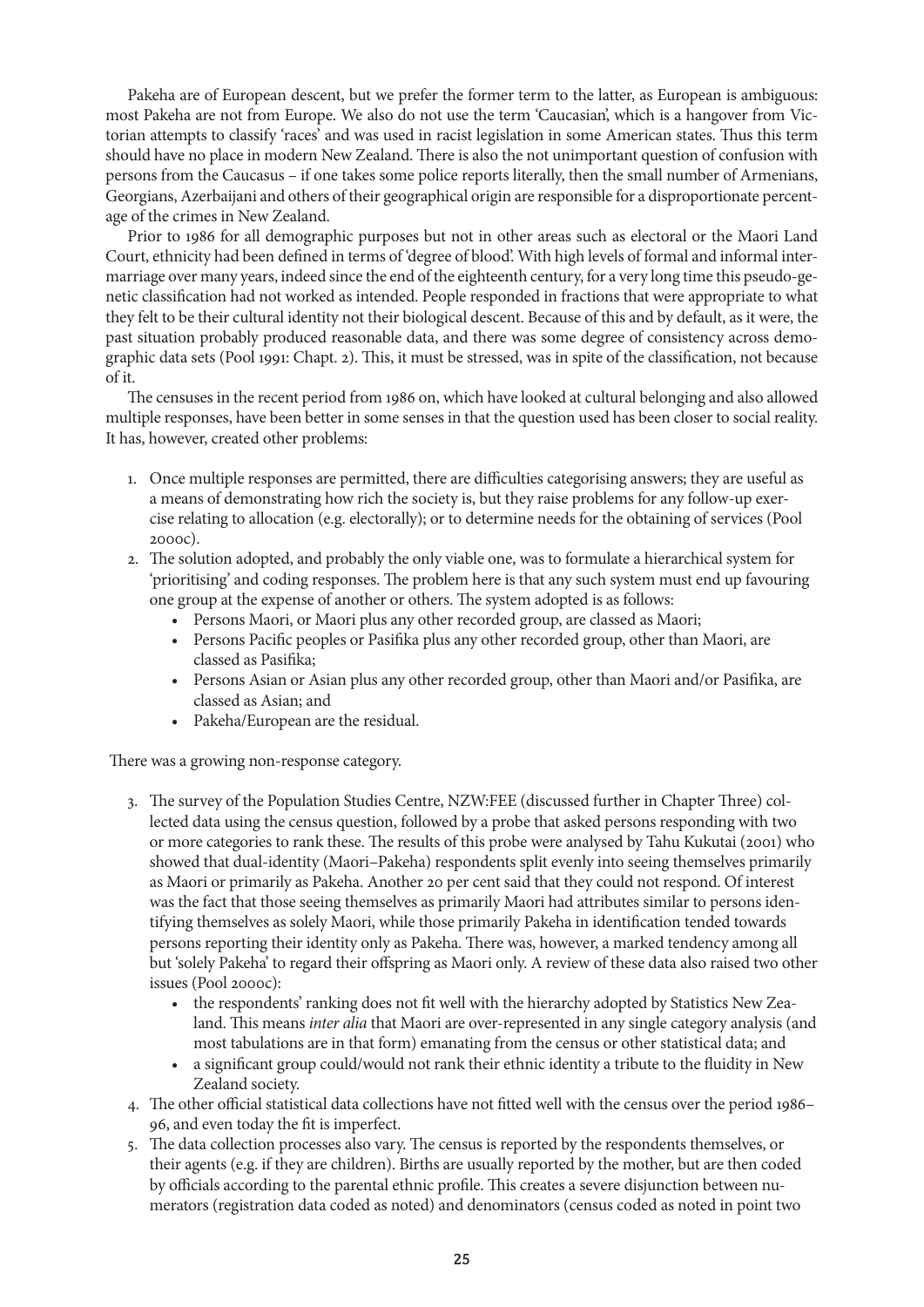above). Other statistics such as hospital admission and arrests depend on the reception/police station clerk's perception or propensity to ask the patient/arrestee. Other collections (e.g. deaths, school data) use other processes.

- 6. Population projections start from a base that over-represents Maori principal ethnic identity, and then move increasingly towards a 'descent base', thereby further exaggerating the results (Pool 2000c). Separate projection exercises using Pacific peoples or Asians as the top rank in the hierarchy further confuse this picture.
- 7. For family household data the ethnicity of the unit is based on that reported by the 'occupier', and may or may not accord with that of the majority of occupants whether in a 'family-household' or a 'non-related household'. To confuse the situation further some analyses have used other criteria for coding these units (Jackson and Pool 1996).
- 8. The Pasifika ethnic category is very diverse, yet in most analyses different ethnic groups are combined. This is important, for Carmichael (1982; 1996), who did disaggregate this population group, showed that there are major differences in some aspects of family formation (e.g. cohabitation, exnuptiality) between east and west Polynesian groups.
- 9. The category Asian and Other is a polyglot group made up of several major Asian-origin groups (Chinese, Indian, Korean, etc.) and minor non-Asian groups and thus has limited analytical utility, but will generally be employed here as a residual category. Most Pacific peoples come from Polynesia (e.g. Tonga, Samoa), but there are smaller diverse communities of Micronesians and Melanesians.
- 10. A further confounding factor is that some 'Fijians' may be Fijian Indians rather than indigenous Fijians (Khrishnan *et al.* 1994).
- 11. To add to these complications, recently, for the 2001 census and for registration data, Statistics New Zealand has started reporting what they term 'total responses' – that is, results covering *every* person who reported a particular ethnicity as one only or as part of multiple categories. This seemingly simple solution has created major problems: data series are not comparable over time, and the total population exceeds 100 per cent of the real total. For national-level analyses the most statistically robust alternative would be to report sole ethnicity and combinations separately, but at a sub-national level this produces unwieldy data sets.

Wherever data are available, Maori and non-Maori should be considered separately, and combined to make up the total population. There can, however, be only a limited review of other ethnic groups, for two reasons. First, disaggregated historical secondary data on these ethnic groups typically do not exist, and, secondly, where they do exist for recent years, systematic analyses are available only for the three major groups – Maori, Pasifika and Pakeha – or for Maori and non-Maori, but less frequently for Asian and Other. In any case, for Asians in the nineteenth and early twentieth century relatively low proportions had 'normal' family lives, for most were men on their own who frequently could not bring their wives to New Zealand (Ip 1990: 14–16). Nevertheless data on these groups must be analysed for recent years for both Asians, and Pacific peoples.

To what extent do census and other official data on family formation and structures reflect the realities of such cultural differences? The ESCAP study of the early 1980s noted last chapter allowed the following point for Maori and Pakeha to be tested rigorously; that

the factor deemed 'familial' might also be a function of the cultural milieu of the respondent. The family is a primary agent of socialization in that it transmits both its own ideology and the norms and values of the wider culture of which it is a unit (ESCAP 1986).

To decompose these effects, the ESCAP study in New Zealand was divided into two sub-surveys: a Pakeha one and a Maori one. The Maori survey was further sub-divided so that it covered two randomly selected, interpenetrating sub-samples, one of which was interviewed using a core instrument designed by an ES-CAP expert committee, the other an instrument (termed whanaungatanga) developed by Edward Douglas, 'in collaboration with Maori social scientists, Maori elders and other Maori, . . . to conform closer to Maori cultural values relating to reproduction and the family' (ESCAP 1986; Douglas 1981).

This test concluded that there were few differences between the two approaches applied in the Maori

A senior member of the New Zealand ESCAP survey team.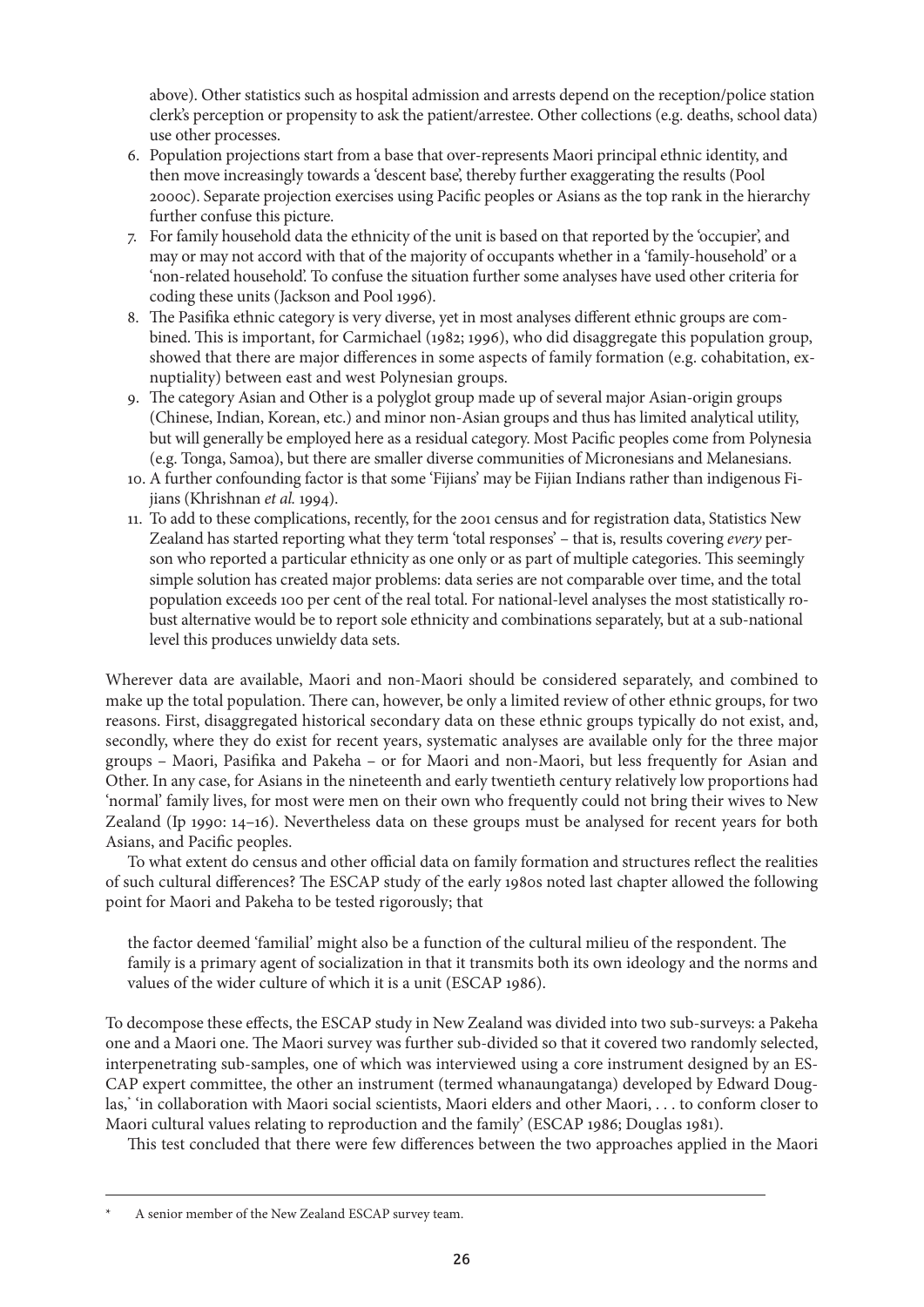survey, either in terms of the results relating to family structures and forms, or in relation to whanau interventions towards couples on issues involving family structures and forms. Nevertheless,

A broad understanding of the Maori world view as it relates to the family [i.e. perceptions about values relating to formation processes and to structures] and socialization of children could be gained from the whanaungatanga questionnaire (ESCAP 1986: 10).

This last point has two implications for anyone studying the New Zealand family, and indeed for our work. First, our research will not deal with socialisation *per se*, as it is outside the scope of the analysis. Secondly, and in contrast, 'an understanding of the Maori world view' is extremely important for the central concerns of our study that relate to family formation, structures and forms. For example, at a population or macro-level, value systems are manifested by the ways in which the patterns of registered marriage and family formation in general, and the structures of Maori and Pasifika families in particular, are different from those of Pakeha (Pool and Sceats 1981: 52; Pool 1991: Chapt. 2; Jackson and Pool 1996; and Pool *et al.* 1998; Kukutai 2003). There is yet another dimension to this that results from the interaction between Maori and Pakeha. It has been argued that throughout the early colonial period 'Marriage jurisdiction and law in the creation of public order, including the production of a homogenous nation . . . and embracing particular notions of gender . . . were increasingly constructed and policed to assimilate . . . Maori' (Seuffert 2003: 186).

# 2.6 Social, Economic and Cultural Context of Family Structures and Forms

What might be termed the 'socio-economic context' comprises the drivers and co-variates of shifts in structures and forms. In Figure 2.1 they constitute many of the causally more remote factors that, in an analytical sense, provide 'explanations' for many observed changes in family behaviours. In this situation changes in family patterns are seen as being determined by other explanatory factors.

Explanations are of different orders (developed further in Chapter Three):

- 1. First-order explanations are proximate and come directly from the shifts in family formation and their associated structures noted above. For example, a decline in fertility will decrease family sizes.
- 2. Second-order explanations come from shifts in other social and economic structural factors (for example, shifts in rates of female labour-force participation), which have a direct impact on structures and forms, or which affect patterns of family formation (for example, prolonged education and delayed marriage).
- 3. A higher order of explanation might relate to shifts in values and norms. European social demographers have been particularly innovative in linking second- and third-order explanations to changes in family formation and structures. Among other considerations, they have been able to relate cohort shifts in value structures to changes in family formation and in family structures. They argue, for example, that recent parental generations have been characterised by their pursuit of individualistic values*,* whereas earlier generations were more in favour of collectivistic attitudes. This change has had implications in terms of the way different cohorts have viewed childbearing. (van de Kaa 1987, 1988; Lesthaeghe 1991; Lesthaeghe and Moors 1995).

As is also true for data on family morphologies *per se*, what is often available in terms of explanatory information in New Zealand is also merely a skeleton. Recourse to analyses derived from retrospective micro-level data (for example, the 1995 survey NZW:FEE) allow some flesh to be added to this skeleton, but at best there can be only speculation about underlying or co-varying values structures. This can be inferred by mapping sequences or interrelationships between events or behaviours and then postulating what they may suggest about values and norms. At the level of aggregation at which this study primarily operates, this strategy is the only one that is feasible.

The cross-comparative knowledge-base exercise that follows in Chapter Three will indicate that, even in jurisdictions that are more advantaged in terms of data, this is still often the analytical strategy adopted by researchers. The big difference between New Zealand researchers and their overseas peers is that the latter have access to richer and more systematic banks of data than are available here for both first- and second-order explanations.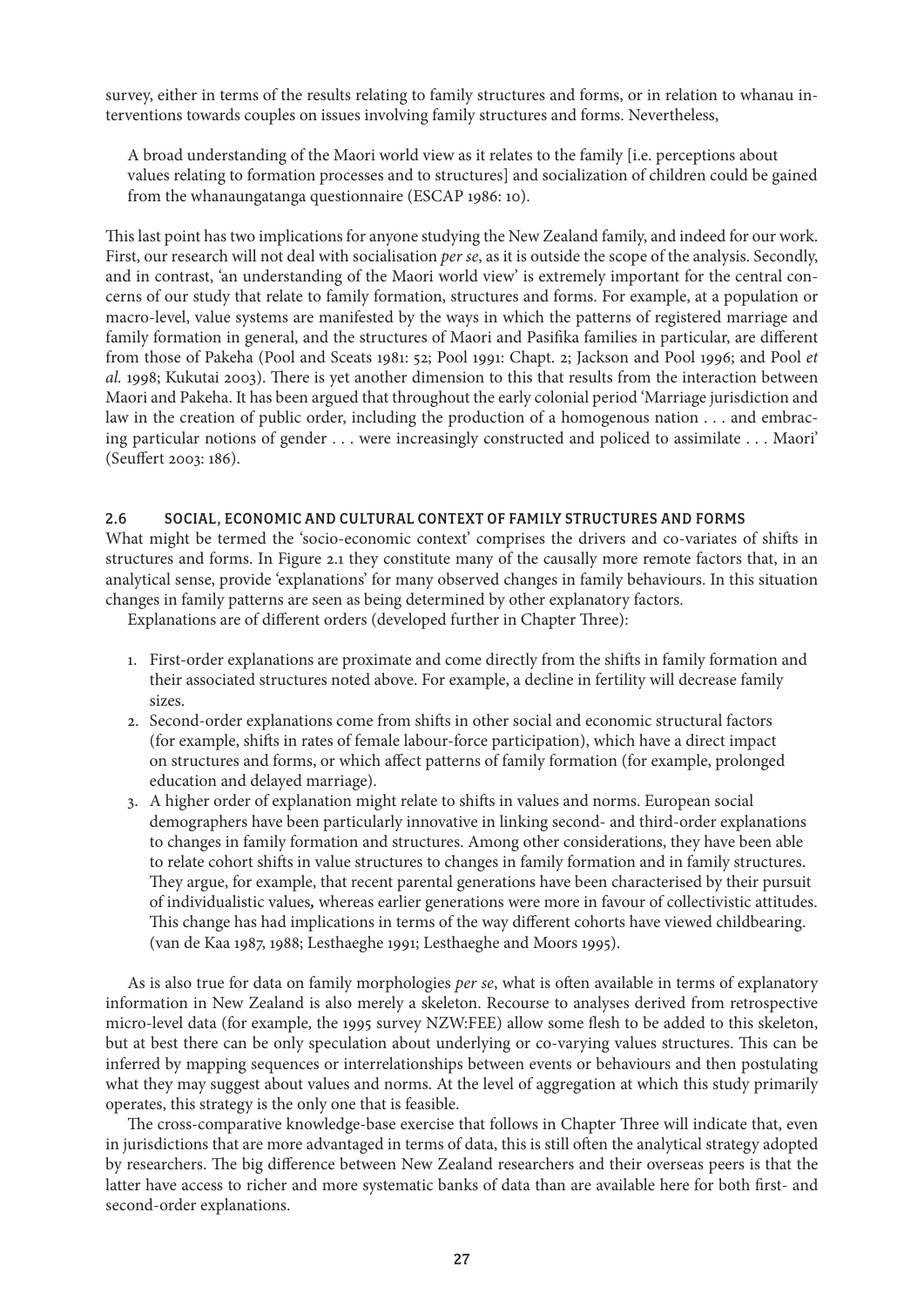Even though one may envy overseas scholars for their capacity to draw on extensive data sets, they still often encounter the major problems noted earlier relating to values and other data. To 'explain' trends in family structures one needs data from, or recourse to, cross-comparative studies that have been able to make such explanatory analyses, and then by analogy to apply the results to the society in which interest is focused. This far-from-perfect strategy has been adopted, for New Zealand, with (at best) limited success by Pool (1992).

In the end, even with observed behaviours, one is reliant on co-variance – but this is not causality. This point is particularly critical in the present context when a wide-sweeping macro-level review will be carried out. By analysing some rather deterministic sequences of behaviours, it is possible to argue that causal links exist between one set of behaviours and another, and then perhaps to extrapolate these findings up to the macro-level. For example, European micro-level survey data show that women who become pregnant tend to leave the labour force; or inversely they show that women who are working are generally very effective family planners (Federici, Mason and Sogner 1993).

But when one turns to seek explanations from data on values (assuming, of course, that these were even available), such causal links are more difficult to trace. Take the Baby Boom, for example. It is impossible to say whether it was triggered by a desire on the part of Pakeha to consummate marriages, delayed from as far back as the Depression and then more immediately by war service, or whether it was an outcome of the brief period of euphoria and hope following the end of the war. These events may have then produced a shift in the value system in favour of family-formation strategies (early and almost universal marriage) leading to a major transformation in New Zealand (and Western) family structures or a shift in the value system may have come first. Indeed, in the case of New Zealand, the Baby Boom can be seen instead as constituting a reprise of strongly pro-natalist Pakeha pioneer values of the late nineteenth century, and family-formation behaviours (and thus family structures) that set Pakeha apart from their European cousins.

A macro-level study can, of course, look only at those co-variates about which there is secondary-level information. These will be factors such as changes in the labour force, shifts in patterns of use of contraception and sterilisation, changes in individual and family incomes and, where data are available, shifts in norms and values. The latter may have to be posited from analyses of trends in formation and structures that cover what could be seen as normative behaviours. Because of the lack of a well-developed New Zealand knowledge base, this mainly has to take the form of describing co-varying trends for a number of these factors, but explanations based on New Zealand data will be offered where these are available. The discussion in Chapter Three will use a brief comparative review of overseas studies to raise questions about trends and the explanations for these.

Explanation is an essential element in the analysis of family trends, but explanations also spill over into public discourse on the family and thus any policy that might be informed by this. A particular problem relates to debate over whether or not family structures and forms are vulnerable to the effects of economic and social trends. For New Zealand, much of the contemporary discourse on the family revolves around what has happened over the last two decades. There is also concern over the apparent recent increases in disparities in household incomes and other inequities, and evidence that poverty falls disproportionately on parenting-families and thus on children. These factors are sometimes taken as evidence of inefficiencies in the apparatus of the welfare state.

A related question is whether families are buffeted by exogenous forces driven by the wider society and economy or whether the roles and functions the family might play are threatened more by behaviour patterns endogenous to family life itself, particularly by changes in its structures and forms. This has important implications for perceptions about family life and for policy. This is because breakdowns in the internal dynamics of families, of so-called 'family values', are often viewed as the prime causes for what are perceived to be failures on the part of families to 'carry out their responsibilities'. Such a view is based on an apparent increase in manifest, high-profile, widely publicised changes in family forms in the last four decades, in ways perhaps not seen in earlier periods – one must say perhaps because, as we have noted, moral panic is not unique to the dawn of the new millennium. Most often quoted in this regard are shifts in those forms defined by status, indicated by increases in rates of cohabitation, separation and divorce, and sole parenting, all of which are viewed as antithetical to desirable 'family values'. They are frequently

Terms such as 'family values' and 'responsibilities' are seldom clearly defined, but cluster around factors that are seen to ensure a stable environment, above all for the raising of children. First, two-parent, husband-wife families fit this norm. But, secondly, for many commentators, an essential element is seen to be entry into formal marriage as against cohabitation.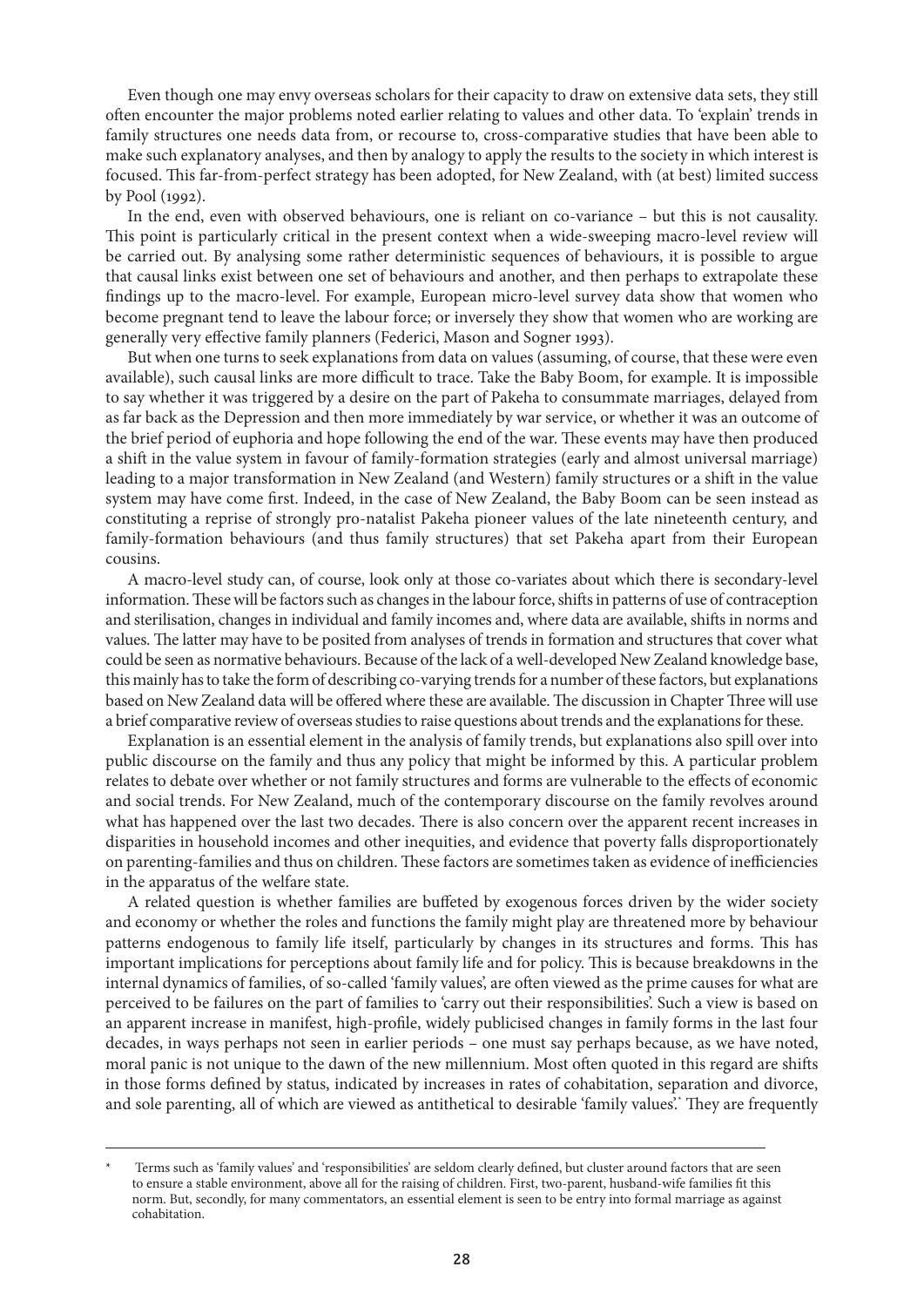cited as factors that put families 'at risk' in terms of their capacity to fulfil basic functions. This in turn is seen as undermining societal viability.

But co-varying in time with recent high-profile shifts in forms are also other more latent structural trends. These are very significant, yet in recent public debates they seem to have been accorded a less instrumental role in determining societal risk than shifts in form. The structural changes include factors such as in the size and composition of households, the parenting age-distribution and the preferred residential patterns. These changes are endogenous to family change. However, co-varying in time also are structural trends that are exogenous to family life yet have a major impact on it most notably in terms of changes in income and wealth, and participation by family members in the labour force and other external institutions.

Much of family policy, and indeed social policy in general, revolves around reconciling the family and work, and other external factors. As concern over this has emanated in particular from labour economics, the directionality has been reversed. It is now seen as the 'work–life balance', with the emphasis on workplace efficiency rather than the vulnerability of families, or the access of the workforce to leisure and other non-remunerated activities.

Thus an important issue is to determine the relative roles of shifts in family form that might result merely in superficial changes versus the impacts of fundamental structural shifts on functions that allow families to meet their 'responsibilities' to the wider society. A working postulate for our research is that high-profile changes in form have had less impact on family capacity than less publicised normative demographic structural changes.

Overseas in contrast, for example in Continental Europe and Japan, the demographic structural changes endogenous to the family, especially low levels of sub-replacement fertility, are seen today as major policy issues critical to societal survival. But in the ESCs these are given less attention than are shifts in family forms which are seen as antithetical to the adequate functioning of the society and the economy.

This is more than a mere academic difference – in a philosophical sense it represents a canyon-sized gap that has broader implications. From one perspective, this focus leads into the argument that the responsibility for the family ultimately must be underwritten by the collectivity, typically seen as the state, the community or the wider society, a burden it bears to ensure that families function effectively for the public good. From the other side, the onus is seen to rest with the family itself to develop the structures, dynamics and functions that will ensure that it is not a burden on charity, or welfare; shifts in forms are seen as the key to any failure to function well. In the latter case, moreover, the accent is placed on the family: culpability, it is argued, rests with the family itself, not with exogenous factors such as economic restructuring or policy changes. In extreme cases of family disintegration or 'deviance', especially where violence or other crimes may be involved, welfare agencies are often blamed for failing to act effectively.

In the ESCs, and New Zealand is certainly no exception to this, much of the family policy debate focuses on so-called 'dysfunctional families', a term that is usually ill-defined. Its application may include the labelling of whole classes of families (e.g. sole-parent) as dysfunctional simply because they do not fit with some notion of what a 'normal' family might be like. Or it may be applied specifically to a small number of families reputed to be over-represented in crime and other statistics of social deviance, a term that is very difficult to define as it is a social construct shaped by culture, class and any number of other factors.

In our approach to studying the family we have put the accent instead on what might be termed normative trends – changes that are modal, that is, pertaining to most families in the society in which they are occurring. Such an approach looks for systematic trends over time in the population or in sub-populations, and it focuses on the more manifest aspects of family life for which there are data. It is thus the 'big picture'; its conclusions might be seen as postulates for further in-depth quantitative and qualitative work that we hope will be stimulated by our study, research that will confirm or reject our conclusions. Thus our study does not in any sense constitute the definitive work on the New Zealand family, but is merely a synthesis – a starting point for analyses that will address this most important of social institutions and will remedy a significant problem: the limited amount of researched evidence, compared to ideologically driven treatises, on the New Zealand family.

Even the bio-social factors associated with delayed childbearing, and the related question of the way fertility might counter population ageing, at present receive limited attention. A by-product of these questions, assisted reproductive technologies is, however, gaining more and more coverage in the media.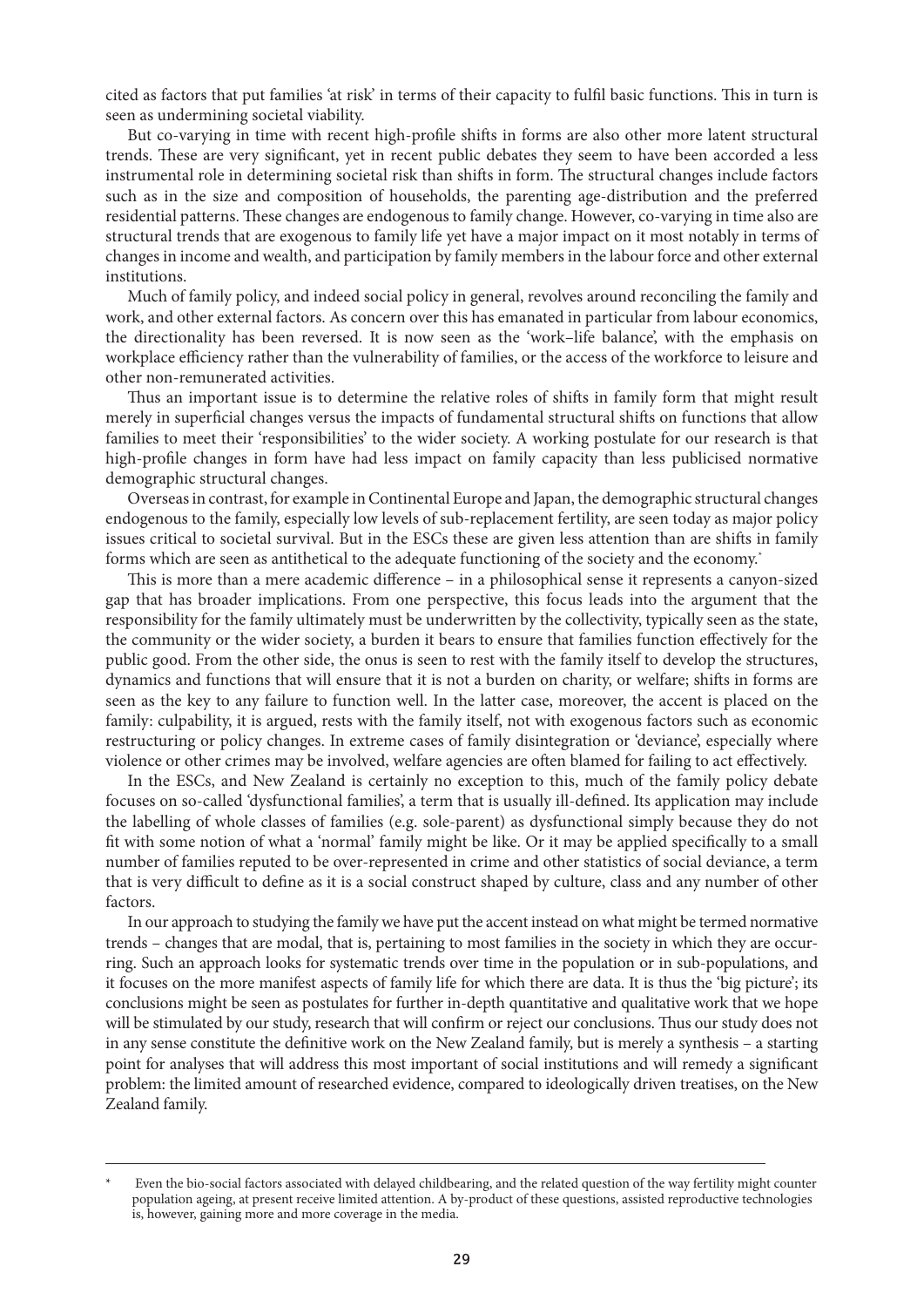The family is society's most basic institution, and thus explaining how social organisation and change affect family life is an essential element of any study of the family – the family is not some isolate immunised from the society and economy. But, equally, as we developed this theme we recognised, more and more, that the family's role in turn is not merely a dependent, passive one – its changes also have an impact on the wider society.

#### 2.7 Effects of Family Structural Changes on the Wider Society

A word of caution is necessary at this point. Analyses of the impact of the family on trends and patterns of organisation in the wider society risk becoming polemic exercises. The reason is simple and explains why we have spent so much time conceptualising and defining daily phenomena. Any analysis is confounded by the fact that public discourse conflates varying strands of the empirical evidence relating to trends in family forms and their structures and the determinants and consequences. There are overlaps, for example, in most discourse between childbearing by co-habiting couples resulting in ex-nuptial births, teenage childbearing that may be within marriage and true teenage ex-nuptial childbearing – this is a good example of such loose usage. It is of little import when the discussants share a common set of information and working definitions, but it is another question when such usage enters the public oration of, say, a senior politician, when it may affect policy formulation.

To add to this, analysis of impacts normally requires the services of some sort of comparator, another society or, more typically, past patterns and trends in the society to which a commentator belongs. Such comparisons will often be based on nostalgic views about the strengths of the family of yesteryear by comparison with those of today. These perceptions may or may not correspond to reality. It is easy to forget that past eras were far from exempt from moral panics about the capacities of families and the behaviour of their members. Interestingly, such panics typically revolved around demographic aspects of family life – its size and issues of reproduction. Thus, a first important undertaking for any serious study is to map the different trends over time, to attempt to disentangle some of the definitional and conceptual issues, and also to provide empirical evidence on family structures and forms as these have changed over time.

Much of the debate about the effects of the family on the wider society revolve around its impacts on social organisation and particularly on negative and anti-social behaviours, and even on societal breakdown. But the reality is that all major social transformations are interlinked with shifts in family morphologies: modernisation, urbanisation, globalisation, the increases in consumerism, the media revolutions, the empowerment of women, and so on. But these relationships between changes in the wider society and shifts in family behaviour are not one way.

To take an example, a population-wide age-structural transition is produced primarily by changes in birth cohort sizes. These are clearly an outcome of shifts in family formation, although changes in migration and, to a lesser degree, patterns of survivorship can affect cohort sizes as they then progress through the life-cycle. An age-structural transition itself then may have an impact on the population and society, especially when, as is the case of New Zealand, it takes a more turbulent form because of what are termed 'disordered cohort flows'. These flow-on effects include, for example, changes in the agedistribution of the labour force and of the population at reproductive ages. If waves of such cohorts are disordered this will bring pressures on human capital resources and on most areas of public policy, but also will have an analogous effect on family structures. Structural ageing, when the percentage at older ages increases, is merely the last phase in this transition (Pool 2003).

Age-structural transitions emanating mainly from changes in family formation will have an impact on most if not all factors of production and reproduction. The single most significant long-term change facing New Zealand society – ageing – is due to a shift in patterns of family formation and thus in family structures. In New Zealand, because age-structural transitions driven by trends in birth cohort sizes have been particularly rapid, and have involved severe fluctuations, the new shifts in both populationwide and family structures, and the attendant paths to ageing, are not only complex and turbulent, but have major implications for policy (Pool 2000b; Pool 2003). Familial capacities will be challenged by the multi-generational effects of this process of ageing (Blum 1984; Sceats 1988a).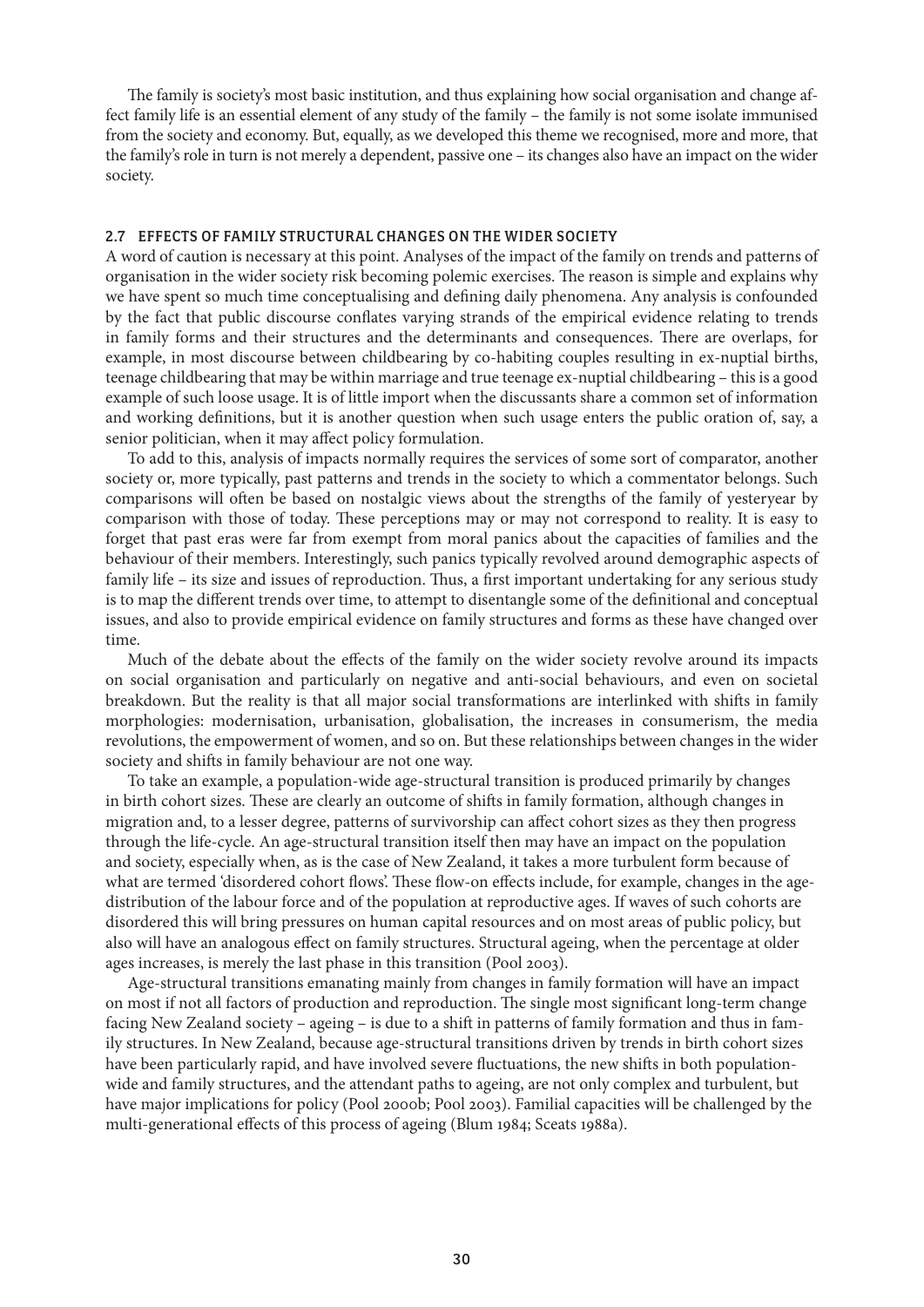#### 2.8 Levels of Aggregation in Social Analysis: Macro and Micro

#### Macro–micro Linkages

As noted above, we have approached this study of the family essentially at a macro-level. Changes in the proportions of families with various attributes can typically be related to other macro-level social and economic shifts. But clearly this relationship operates through intermediate factors that are often micro-level. Individuals, couples and families will be subject to attitudinal changes and other inter-personal dynamics, typically involving decision-making (Friedman *et al.* 1994). Thus the ultimate explanation, as it were, of the macro-level changes often – but not always – resides in these micro-level behaviours and dynamics. Analysis of micro-level determinants is beyond the scope of our study, but we do need to look briefly at the way in which factors at these different levels of aggregation, macro- and micro-, interact behaviourally or substantively. This analytical area is termed 'macro–micro linkages'.

Some researchers also refer to a meso-level, seeing this as covering community-level factors that impinge directly on individuals and families. The very significant, long-running Caversham study in Dunedin, directed by Erik Olssen and looking at issues of social capital, is at this level of aggregation. But we do not really explore analyses at this level – where we refer to sub-national levels of analysis it is normally by province or region, which are still macro-level entities. Thus we will stick to micro- and macro-levels, and their links.

The question of macro–micro linkage is important in relation to families not only for research but also for policy formulation and implementation. A macro-level analysis does not study the behaviour and characteristics of individual families. It looks at the proportion of families that have any given characteristic (e.g. the percentage of families that are sole-parent units), whether in terms of structural features, forms or family formation. The question of macro–micro linkages is an issue seldom analysed in New Zealand, particularly in the field of family studies, yet is fundamental both for scientific exercises and for policy applications. Overseas much more attention is paid to this issue because of these implications.

To take one New Zealand example, a paper by the Ministry of Social Policy (MSP 2000) defines a number of concepts, two of which are researchable at either a macro- or a micro-level (dynamics, outcomes); the other two of which are researchable only at a micro-level ('effective and resilient families'). The central factor for the present study, 'morphology', can also be analysed at the macro- or micro-level. Our analysis focuses on the macro-level for two reasons: first, because it is a broad analysis; and secondly because for much of the history of family structures in New Zealand, the systematically collected (and thus historically comparable) data available are at the macro-level.

This approach is valuable in another sense: it conforms well to the needs of policy analysts. For policy formulation and policy evaluation purposes the macro-level is the more appropriate (e.g. outcomes for children will be measured by the proportion of this population who have achieved, or failed to gain a particular outcome). For many aspects of policy implementation, however and particularly those involving services, the micro-level will be the more relevant (e.g. helping a particular child or group of children to gain, or assessing whether they have achieved, a given outcome; or helping families gain/assessing whether they have resilience/effectiveness).

#### Micro-level

There is a further dimension to shifts in family structures and forms. As individuals age and as they move through their career, their life-course also involves exposure to different patterns of family life. Family structures and forms evolve over what are termed the 'individual', 'family' and 'working' life-cycles. These constructs developed by demographers and widely employed by other researchers (e.g. Fergusson 1998) constitute major organising frameworks for this study. The American demographer Paul Glick's classical framework will be drawn on, as will adaptations based on it, most importantly the more inclusive

For example, the American Sociological Association devoted a major analysis coordinated by Jean Huber (1991), a retiring president of the association, involving authors covering both qualitative and quantitative domains; there is a major study under way in France at present under Daniel Courgeau of the Institut National d'Etudes Démographiques (see, for example, Courgeau 2000).

Pool and Crawford (1979) modelled these constructs and fitted New Zealand models to them. Sceats (1988a) then quantified these for different generations, highlighting their intergenerational implications. See also Swain 1985 which explores many conceptual and analytical issues.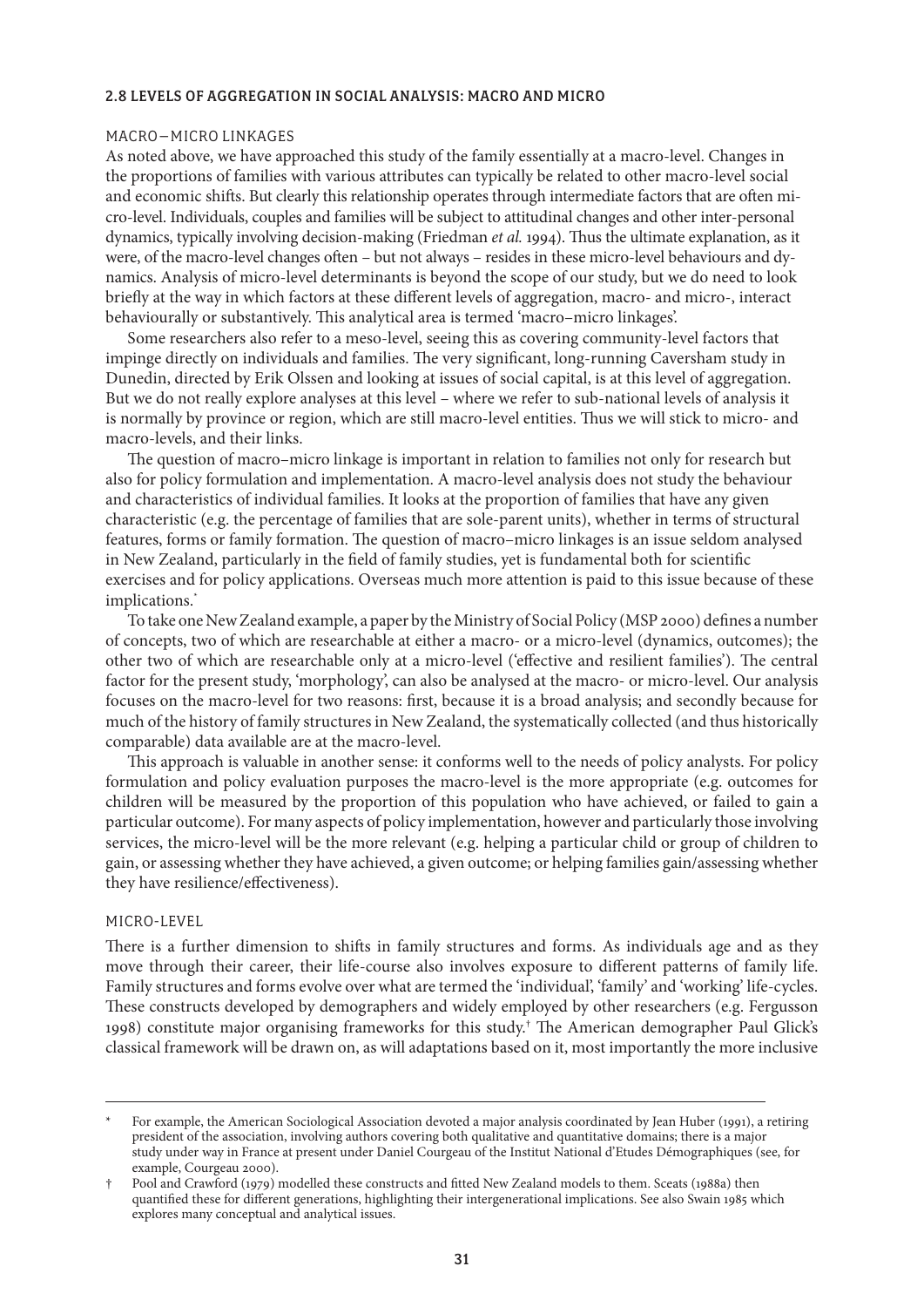and flexible 'life-course' approach suggested by three European demographers, Grebenik, Hohn and Mackensen (1989). The life-course approach examines family life in relation to other aspects of one's life. Thus patterns of family formation for instance are studied by relating family-building to the timing and sequencing in 'individual' and 'working' life-cycles.

The individual life-cycle is the passage of somebody through bio-socially determined phases of their life-course (childhood, youth, early adulthood, late adulthood, old age), and is strongly correlated with chronological and biological ageing. The family life-cycle outlined already when discussing family formation, clearly has some bio-social dimensions, such as differences in fecundability at different ages during the reproductive span of a woman. The working life-cycle is, by contrast, almost entirely a socioeconomic construct, although the physical and mental capacities of a man or woman could be seen as bio-social dimensions. The working life-cycle denotes the passage from education and training, to entry into the labour force, promotion and seniority, to retirement.

Of importance for the present study is that the three life-cycles intersect and are intimately interrelated. In traditional societies when the *locus* of economic production was the family, the links were obvious, and family statuses were also determined by the stages reached in each life-cycle; cross-cutting these were gender differences, as in the sexual division of labour. The separation of the household from the workplace tended to hide these interrelationships by segregating out different roles. This holds true particularly in cash societies where the sexual division of labour saw men as wage-earners and women staying at home, not earning incomes and dependent on their spouses.

Often associated with this is another very important social phenomenon: in such societies women were/are forced to choose between remaining single and being wage-earners, marrying and staying outside the workforce or between childbearing and work. This becomes most marked where marriage is virtually the only status in which childbearing can occur. As a result female labour participation rates in the remunerated workforce are low, especially for those who are parents. When the participation rates increase in these societies, and if marriage is seen to be incompatible with work for women outside the household, such as for Pakeha in the early twentieth century or in early twenty-first-century Islamic societies (e.g. Tunisia, Iran, see Brahim 2004; Mehryer and Ahmad-Nia 2004), then the proportions of women in unions who then can have children decreases.

Events at one life-cycle stage – individual, family or working – have effects on one's passage through the others (e.g. a work accident by the 'breadwinner' could have an impact on household income; the work-fatality of a spouse means widowhood for the surviving partner). The advent of the welfare-state saw attempts to mediate between the family and working life-cycles so that exposure to various risks in either segment of one's life would have minimal impacts on the other.

More recently, increasing proportions of women have entered the labour force and often remain in it while at parenting ages. This has produced contradictory effects. On the one hand it has meant that the remunerated labour force has been greatly enriched, and this has had a favourable impact on movements towards gender equality. But it has also raised two major questions of social, economic and policy significance.

First is the issue of work–life balance, particularly as this affects family and working life-cycle interactions, especially in recent years in which the organisation of work has placed an emphasis on 'management efficiency' and 'productivity'. In practice, these often manifest themselves in long hours on the job and in employee insecurity. Labour-market flexibility, which may provide choice for workers in terms of, say, the hours they are at work, may equally give leverage to employers in negotiating unfavourable job conditions that have negative impacts on family life (Sceats 2003; Sceats *et al.* 2003). Secondly, and for all these reasons, childbearing is being delayed, but reproductive polarisation has re-emerged between those who choose work over childbearing and vice versa (Pool and Sceats 2003 summarise these issues).

#### Cohort and Inter-generational Analyses

Analyses of the family must adopt both cross-sectional and longitudinal perspectives on passage across the various life-cycles. A time-series analysis of cross-sectionally based rates for key variables measuring family formation and family structures gives snapshots of the New Zealand family at particular periods. Then at times it is necessary to go further by looking at true cohort trends in both formation and structures so as to analyse how generations of families behave collectively. These actions produce a potential for

Fecundability is defined as the probability of conception per menstrual cycle in the absence of contraception .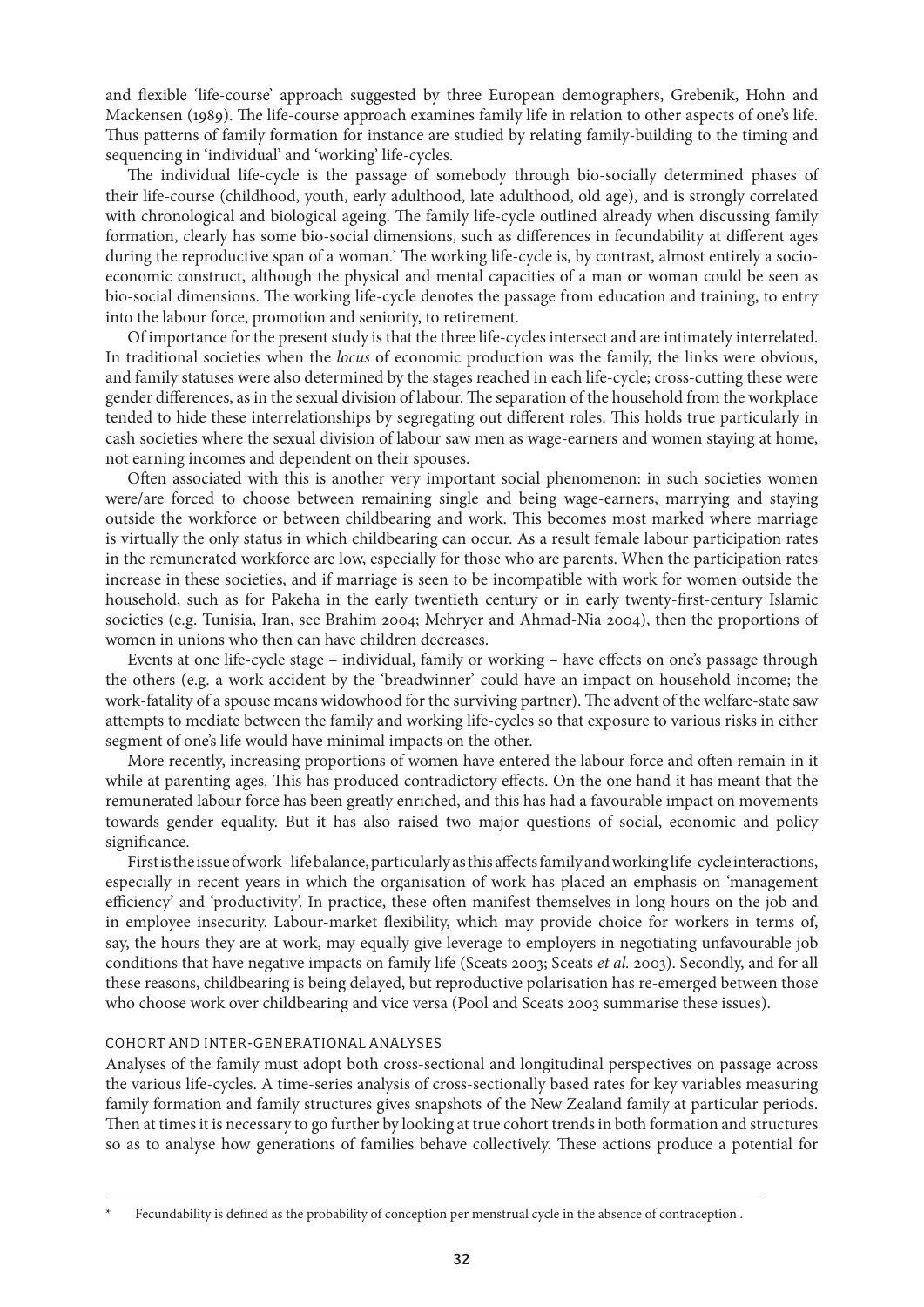vulnerability at key family and individual life-cycle stages. A cohort is normally taken as a reference group of people who are born at the same time or, sometimes in this study, who marry or commence unions at the same time, and whose patterns and trends of behaviour are followed over time. A generation is simply a group of cohorts.

A cohort carries along with it all the baggage coming from its past experiences. In some cases, these earlier experiences will determine later situations to a high degree, including vulnerable states in which the cohorts find themselves during their life, family or working life-cycles. For example, to have children late in the reproductive cycle, as is true for the present Pakeha parenting cohorts, means that at the same time these parental cohorts are saving for their old age they will still have dependent children, some of whom will be students well into their twenties, and for whom the parents must assume a degree of legal responsibility. Two examples of this are detailed here:

- 1. In the early 1970s New Zealand mothers were having three births per woman, still at a relatively young age, and the birth intervals between the first and subsequent children were very short. This meant that the average family might have had several children simultaneously, for example, facing the costs of tertiary study in the 1990s (Sceats 1984, 1988, 1999).
- 2. The cohorts born in the period around the First World War, who became the very old people of the last decade or so, were notable because while some of their mothers had large families, other women of that generation had no children. The entry into the labour force of the daughters of people born in those early years has created issues of role conflict (between being a carer for an older person and being in the labour force). These same daughters in their post-reproductive ages are now taking on the childcare of their working children's families (McPherson 1992).

Reference has already been made to parent–child relationships, but there are also parent–grandparent/parent-in-law relationships, and there may be conflicting demands between these two sets of different intergenerational relationships – especially at a time when grandparents are living longer, perhaps in relatively satisfactory health (Pool 1994; Pool and Cheung 2004). In a world of relatively high levels of conjugal dissolution and reconstitution, and a population that is highly mobile, these issues have become even more complex, not only in terms of vulnerability but also in terms of familial burdens and familial capacities (and their fiscal macro-level analogues). While the emphasis here is on outcomes for children, competing demands within family structures, particularly as society ages, shift the balance forwards, and thus the elderly cannot be ignored.

When studying the family as we are doing for New Zealand one looks at family transitions in the sense that this term was used in Chapter One. But analyses must also refer to two other sets of transitions, in the sense of their use in probability modelling.

- Transitions occurring to individuals as they pass through their individual life-cycle, family lifecycle or working life-cycle.
- Transitions occurring to cohorts as they proceed through the bio-socially determined life-cycle, family life-cycle or working life-cycle.

Such transition probabilities are of major importance for the study of family structures and forms. Their wider significance is that they determine multi-generational family sizes (McPherson 2000), and the intervals between generations. The latter has a major impact on intergenerational relationships and conflicts. The so-called 'sandwich generation' phenomenon is an example of this. Because of differing formation strategies one generation at middle age may end up simultaneously having obligations both to its parents and to its children, whereas this may be less prevalent for other generations (Sceats 1988a; Koopman-Boyden *et al*. 2000). This effect also has an analogue at the level of the individual family, affecting family sizes, intergenerational relationships, age-gaps between siblings and when in chronological, age and period terms life-cycle stages are reached.

The transitions discussed in this part of the chapter are different from the family transition dealt with at its start, yet in every sense these statistically defined transitions have wider significance. They also affect almost every aspect of social and cultural life. Through the working life-cycle and through consumption and production by family members, they are also related to all aspects of the economy. Thus the statistically defined transitions are the mechanisms, as it were, for the broader transitional phases noted earlier.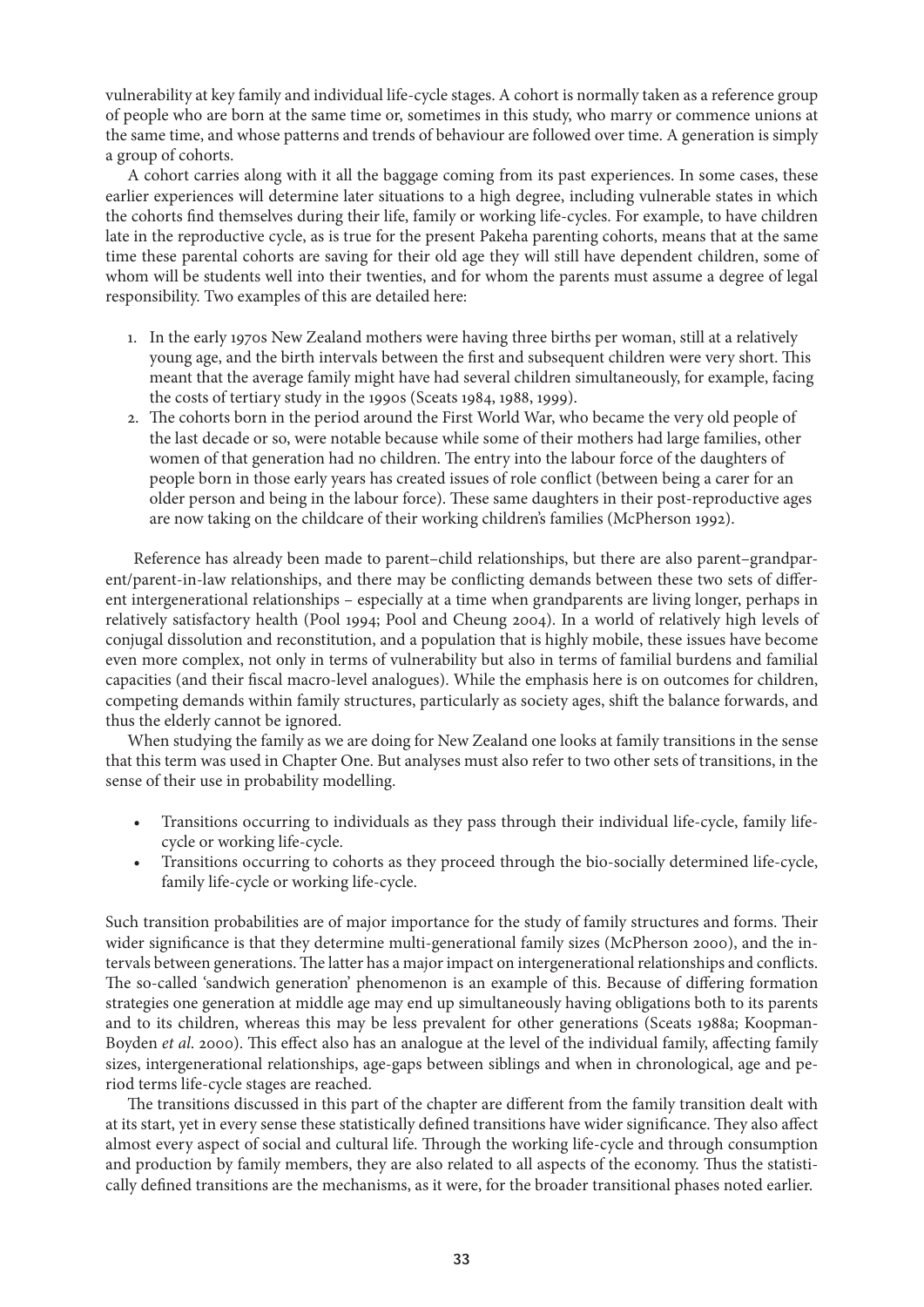#### 2.9 Conclusion

For the analyst approaching the study of the family there is an un-resolvable conundrum. On the one hand, everybody in society – an exception is perhaps that tiny minority who have been institutionalised from birth – will have had some experience of family life, so that the researcher is not studying some phenomenon that is foreign to the rest of the population. Research results may be readily understood and one may even be open to the criticism that they contain nothing new, just the patently obvious. On the other hand this very familiarity carries other disadvantages; it is perhaps easier to be authoritative in arcane, abstract or highly technical fields to which most members of the public have not been exposed. Because every member of society will have had their own unique experiences, they will carry with them their own definitions 'family' and family dynamics. Everyone around the researcher is thus an 'expert' on the family, as it were, and most people whether informally or more publicly can and do comment on the family, whether their own or in general. Moreover, their idea of what constitutes a family and its behaviour patterns will typically be moulded not only by their own experience but also by norms, in the sense of what one 'should' do, and ideals of the culture to which they belong. But these may not accord with reality or with the modal behavioural norms as these are being played out and reported by family researchers.

What emerges from research is that the family, and its structures and forms, are complex phenomena. Even an apparently simple construct such as the 'nuclear family' turns out on further analysis to be far from clear-cut, to such an extent that it could be argued that use of the term might confound rather than inform public discourse on the family. Indeed the word family itself is conceptually far less straightforward than might be thought to be the case. To add to this, the data available to New Zealand scholars, primarily secondary data from official sources, permit one to cover only selected parts of family life, mainly at a macro-level (this issue will be further developed in the next chapter). But there is a core around which there is broad consensus over what constitute normative patterns and trends in both structures and forms, and the majority of people in New Zealand's different cultural groups fit some variant close to this consensually derived model.

It is at this point that the macro-level focus bestows a major advantage on the analysis of family life. These data provide us, in fact, with a long-term sweep across major patterns and trends in structures and forms as these evolve over time, over a very long period in the case of this book. Of course, we have to be reasonably certain that these shifts are not merely an artefact of statistical classification and data collection. The discussions in this chapter, supported most robustly by the detailed evidence coming from the ESCAP study (1986) quoted earlier, allow us to conclude that the empirical analyses to be presented in later chapters do describe the modal and manifest normative changes over time to the New Zealand family, more or less as this construct is used in everyday speech, the 'consensus' noted above. Allied to this is the conclusion that, to a considerable degree, the official data sets do reflect everyday life. Of course, the absence of micro-level data sets, especially of qualitative data, over much of the period covered in this book (see next chapter), means that our analysis cannot capture the more latent dynamics, nor can it study issues of so-called dysfunctionality. The latter does not pose us a problem because our focus is on the normative – what most families were doing. In any case, defining dysfunctionality is a conceptual mire into which this book has no need to enter. Moreover, what may be cultural and other differences (e.g. generational and period) in the ways that families pattern their lives may be taken by some observers to be indicators of dysfunction; this is an area in which the 'eye of the beholder' determines conclusions. In contrast, and provided that they do map reality as we have argued, the official data sets and some surveys at least can lead to reasonably objective analyses.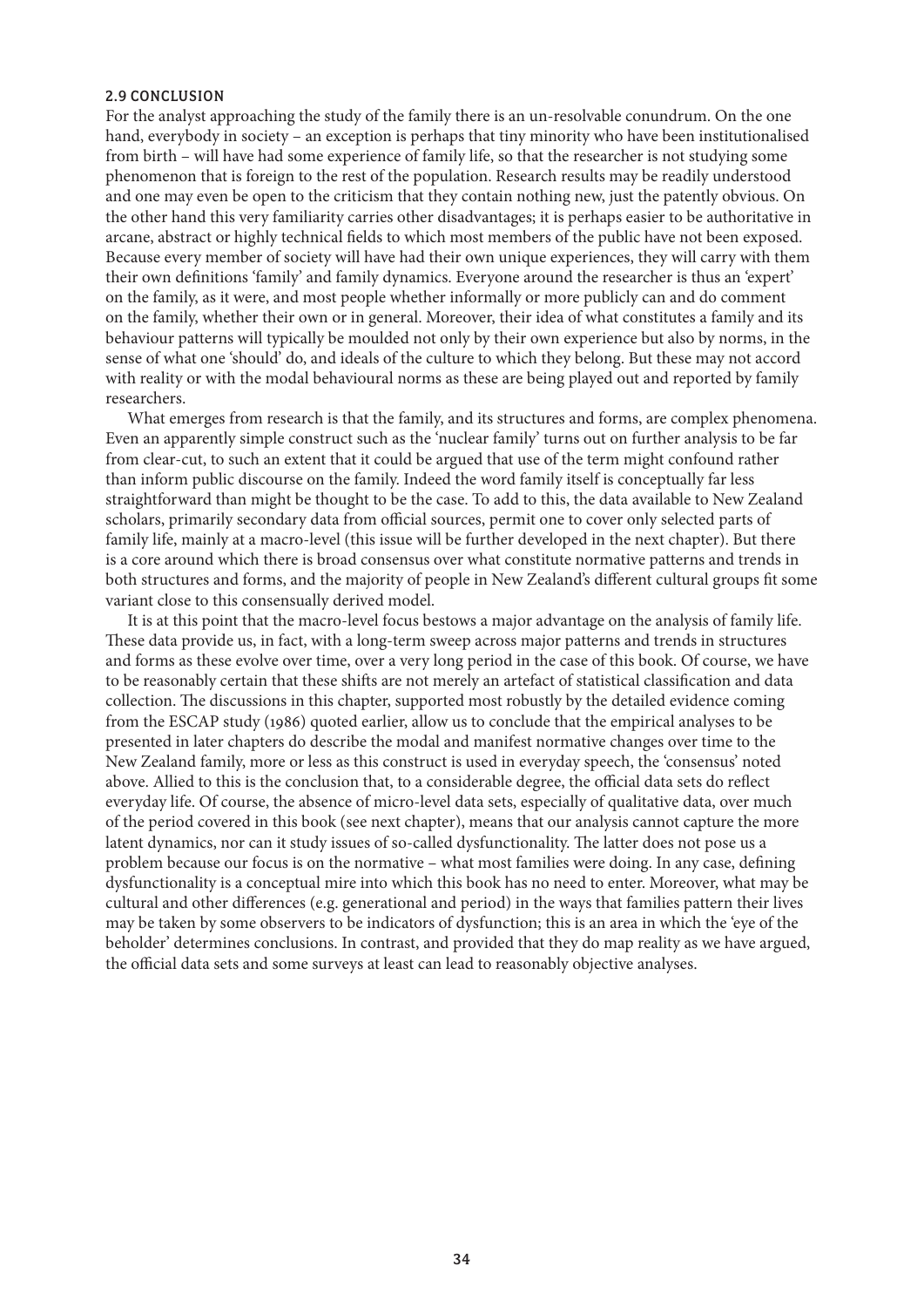# Developing a Knowledge Base for the New Zealand Family: A Comparative Perspective

#### 3.1 Constituents of a Knowledge Base

Family morphologies – that is, structures, forms and dynamics – are generally described according to how families fall into various categories depending on: (i) their size; (ii) their family life-cycle stage, an attribute that is in turn a function of past events, such as a first or last birth, that determine the sequence and timing of other events in the individual and working life-cycles of family members; (iii) the form of residence adopted by the household; (iv) the marital statuses and parental statuses of key members (termed here the status dimension); (v) the living arrangements of family members; and (vi) intergenerational factors (e.g. co-residence or not; interactions; competition for resources). But understanding changes in family morphologies requires a much greater amount of information that extends well beyond the data relating to these factors just outlined.

Family morphologies change through the following behaviours and experiences, some noted already:

- union formation through cohabitation or marriage, which determines the family sizes, the agestructure of the household, family statuses and also the living arrangements;
- union dissolution through separation, divorce and widow(er)hood, which affects all of the factors just noted;
- fertility behaviour, the eventual departure of children from the family home, and child survivorship (the probability that offspring will be able to survive childhood eventually to leave home), all of which affect family sizes, age-structures and living arrangements; and
- other transitions into and out of various living arrangements, that are determined more by social needs and values than by family formation (e.g. migration; the type of dwelling in which households live).

Of the factors just outlined child survivorship is seldom seen as a central issue in the analysis of family structures and forms today, yet in high-mortality populations, such as Maori in the nineteenth century, family sizes are very much affected by the fact that a family can lose some, even a majority, of the children born to them before these offspring reach adulthood. For Pakeha, major improvements in child survivorship had been secured to a large degree by the late nineteenth century. Maori increases in survivorship had to wait until after World War II.

At an aggregate level, family morphologies are also affected by the overall age-structure of the population. Indeed, as described in Chapter Two, aggregate shifts in the behaviours and experiences outlined above, along with the overall population composition, can be viewed as first-order explanations for changes over time in observed family structures.

Aspects of family formation are implicit in the behaviours and experiences noted above and thus play two separate roles in the analysis presented here, as was modelled in Figure 2.1. On the one hand, family formation is a proximate determinant of family structures and forms. Yet, on the other, it is also a measure of aspects of family structure – the growth or reduction in family size through formation or dissolution.

As discussed in Chapter Two, a more comprehensive understanding of changes over time in family structures and forms requires one to seek causally more remote explanations for changes in family-related behaviours. Second-order explanations relate to broad-based changes in the socio-economic context, including institutions other than the family, such as a growing or changing economy that opens up or closes off opportunities for particular segments of the population (e.g., women; the more highly educated). Closely related to and intertwined with this are changes in norms and values, which can be considered to be higher-order explanations of changes in family structures and forms. It is increasingly recognized that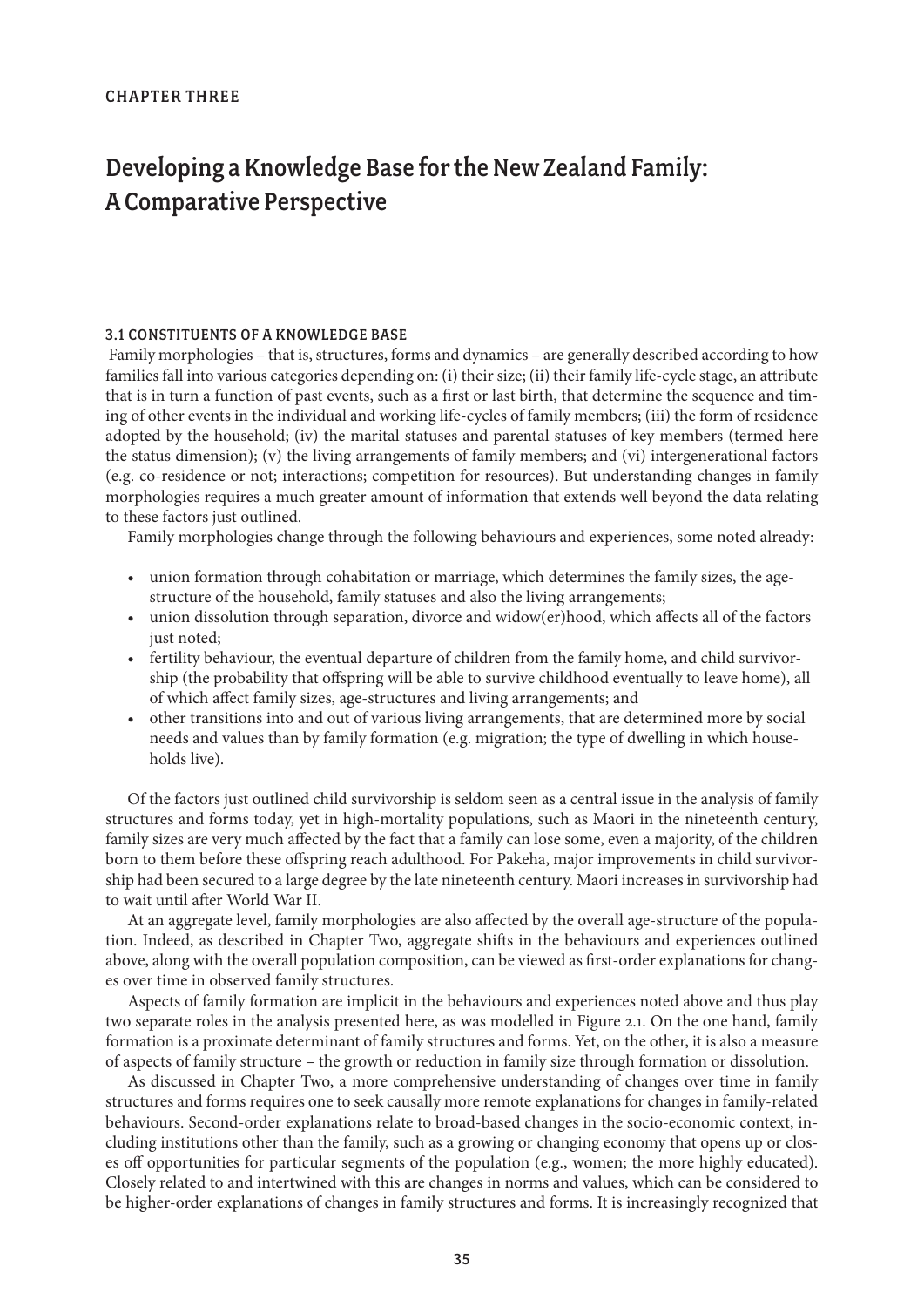individual behaviours that 'fashion' family structures are just a few of many interacting processes within an individual's life-course, including education, employment and residential histories (Courgeau 2000). In addition, these life histories occur in a social, political and institutional context, which together shape individuals' perceptions and the meanings they attach to their behaviours (Hobcraft 2000). Thus, a full understanding of changes over time in family structures and forms requires a broad knowledge base, including changes not only in family structures themselves but also on first-, second- and higher-order explanations for these changes.

This chapter discusses the data necessary for analysing each of these components. We then compare the New Zealand knowledge base in this area to those of other neo-Europes and Europe itself. Among these countries and regions, the United States has rich sources in the form of government-sponsored surveys and censuses, built up over a long period going back at least to the late 1930s. It provides the most systematic model of a reasonably comprehensive approach to studying all aspects of family structure and the most elaborate and appropriate comparison for an assessment of the New Zealand knowledge base. This analysis will also refer to relevant European, Canadian and Australian research. In many senses, Australia and Canada are our most useful societies of reference; a framework for comparisons with these two populations exists already in a cross-comparative analysis that outlines a wide range of factors of family formation, organisation, structure, dynamics and policy (Baker 2001).

#### 3.2 Family Structures

#### 3.2.1 Data Needed to Understand Changes in Family Structures and Forms

Structures and forms – as compared to processes and to dynamics – are static concepts, referring to the composition and interrelationships among component parts: in this case, family members, or sub-units of a household, or even of a whanau or extended family. Analysts describing changes over time in the structures of families and households typically employ a series of cross-sectional sample survey, census or other population data. These provide a snapshot of the living arrangements and interrelationships of family or household members. At a bare minimum, an analyst needs to know the sex, age, marital status and parental status of the 'occupier' (or 'household head') and of the others in the household, as well as their interrelationships. But, in order to capture more fully the structural elements described in Figure 2.1, a researcher requires more information on the status dimension of forms:

- whether the couple is cohabiting, in a *de facto* relationship or married;
- if they are married, whether this a remarriage for either/both partners;
- if cohabiting or *de facto*, whether this an opposite- or same-sex couple;
- whether the children are the natural children of both parents or stepchildren of either; and
- whether this is a 'reconstituted' family or not and, if so, what constitutes its structures and networks.

Beyond this there are other issues of emerging importance in the policy domain. Among them are questions that relate to inter-generational links and dynamics, and the way cohort differences in the timing and spacing of births may affect the age-structures not only of the current parenting generation but also differences in the 'mean length of a generation'. The ramifications of this manifest themselves in phenomena such as the 'sandwich generation' of popular sociology. As the population ages, so too do family structures, but these are is mediated by each generation's history of birth timing and spacing.

The availability of such data is not only important as a baseline for the description of structures and forms. It also constitutes the very information necessary for micro-simulation techniques for the modelling and projecting of family and household structures, $^\dagger$  and the networks stemming from the range of traditional and emerging family forms (e.g. Wachter 1997; Keilman 1988). As family and household structures and forms are key components of the data-bases used for economic, social and fiscal planning, developed

Recent or impending law changes in some jurisdictions allow same-sex marriages and also give cohabiting couples many of the legal protections of marriage. Although a recent high-profile issue, there are no New Zealand population-level data available on same-sex couples (see Chapter Two).

A co-author of this monograph, Arunachalam Dharmalingam, attended the first by-invitation-only workshop on these methods at the Max Planck Institute in Germany in 1998.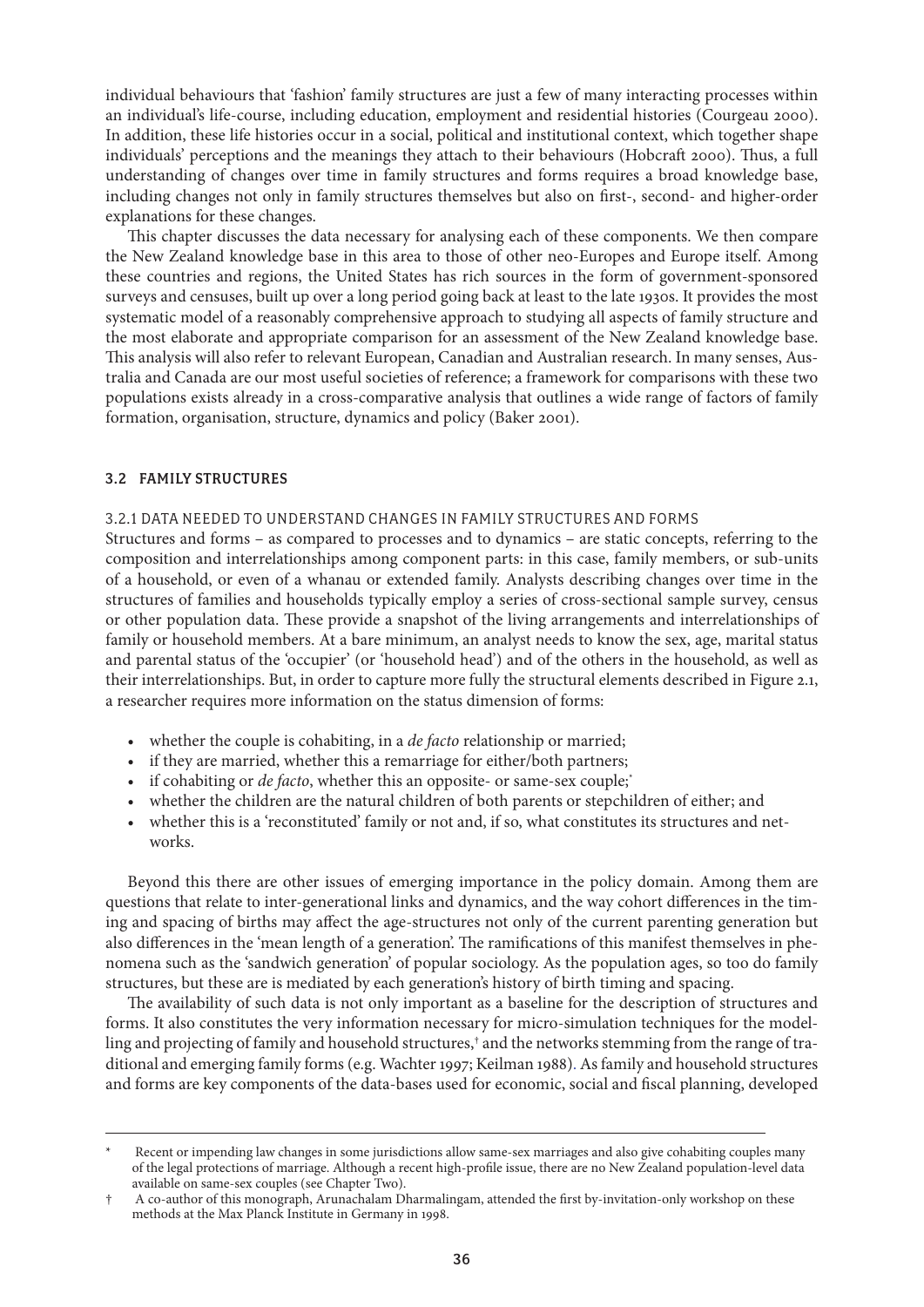countries are looking to such new techniques. For reasons that will become obvious in this chapter, New Zealand's knowledge base is far below the minimum needed to avail ourselves of these techniques.

#### 3.2.2 New Zealand Knowledge Base on Family Structures and Forms

As noted earlier, New Zealand's knowledge base on what are the core aspects of family structural change is relatively well developed, but some data series have been collected over a much longer time than others. For example, for Pakeha, very generalised, virtually complete, nationally representative data on family formation are continuously available from vital registration from the 1870s and earlier; on marital statuses starting with the 1858 census; and on fertility from time to time in censuses. In this regard the New Zealand researcher is better off than their United States and Canadian counterparts, and their Australian peer has to confront the data sets of different colonies, whereas ours was virtually unified from the start of data collection. The destruction of individual census and some other records (see below) puts us far behind the British, at least for studies using that level of aggregation, and means that the New Zealand researcher is dependent on those tables selected for publication by some bureaucrat in the past. Moreover, our data are more detailed for deaths than for births (even the most important birth question, age of mother, was not asked until 1913, although 'illegitimacy' was carefully recorded earlier), as was true in the mother country of the nineteenth century, reflecting Farr's preoccupation with 'healthy districts' and the evils of urban living.

For Maori, a mix of vital registration and census data on statuses are available from the 1926 census, and some basic data are available going right back to early settlement. Although vital registration was instituted in 1913 (see below) it was incomplete, so one has to rely on estimates until after World War II. Rates on Maori family sizes have been indirectly estimated for as far back as the mid-1840s (Pool 1991: Chapts 4 and 5), and a parallel series also back to the 1840s has been computed for Pakeha (Pool *et al.* 1998: Fig. 1). Unfortunately, until quite recently the same was not true for quantitative nationally representative data on the living-arrangements dimension for either Pakeha or Maori.

In recent decades, however, and as is conventional internationally in family sociology and demography, New Zealand researchers have been able to rely increasingly on census data. These permit analysts to report aggregate changes in the living-arrangement dimensions of family structure, and to describe changes over time in the proportions of families or households falling into various broad categories, such as sole-parent, two-parent, couple-only, parent(s) plus others and non-family households, or describing in depth one particular family type, such as sole parents (e.g. Carmichael 1983; Davey 1993, 1998, 1999; Dickson *et al*. 1997; Jackson and Pool 1994; Jackson and Pool 1996; Mowbray and Khan 1984; Rochford *et al*. 1992; Rochford 1993; Statistics New Zealand 1998; Stephens 2000). Nevertheless, even with these data, there are limitations, for it is impossible to build time-series analyses over longer periods. For information on dependent children and for most other data on household composition the 1966 census was the first from which such information could be extracted. As computer-readable files are available only from the 1976 census, analyses for 1966 and 1971 in this (and for all historical periods prior to this for all other areas covered here) are dependent on published tabulations. This lack of historical data on families and households has made long-term studies almost impossible to carry out on many aspects of family life.

Less studied, even recently, has been the detailed composition of families and households; examining, for instance, the prevalence of adult children living in the parental home or of elderly parents living in their children's homes. Estimates of the number of offspring no longer deemed dependent in a statistical sense, however, have been made (Jackson and Pool 1994: Chapt. 8; Dickson *et al.* 1997: Table 7.2; Hutton 2001), even though there are as yet no comprehensive data sets on this. This issue has become increasingly important because, since the 1991 Budget, parents have been deemed to be responsible, subject to a means test, for unmarried young adults, and thus dependency has been legally extended (see Jackson 1994a, b, c).

Until recently there were no nationally representative comprehensive surveys that could enhance what was available from the census on family structures and forms. The 1995 survey New Zealand Women: Family, Employment and Education (NZW:FEE) and the 2001 follow-up the New Zealand Family and Fertility Survey (NZFFS) have, however, significantly changed this. (Both surveys were generated and undertaken by the Population Studies Centre, University of Waikato, and are to be discussed further below.) As these studies are both retrospective, they also permit insights back over time into some aspects of living arrangements and statuses as well as family formation. A further survey, also from the University of Waikato, and

To cohorts born from 1936 on and entering their reproductive spans in the 1950s, in the case of both the NZW:FEE and NZFFS.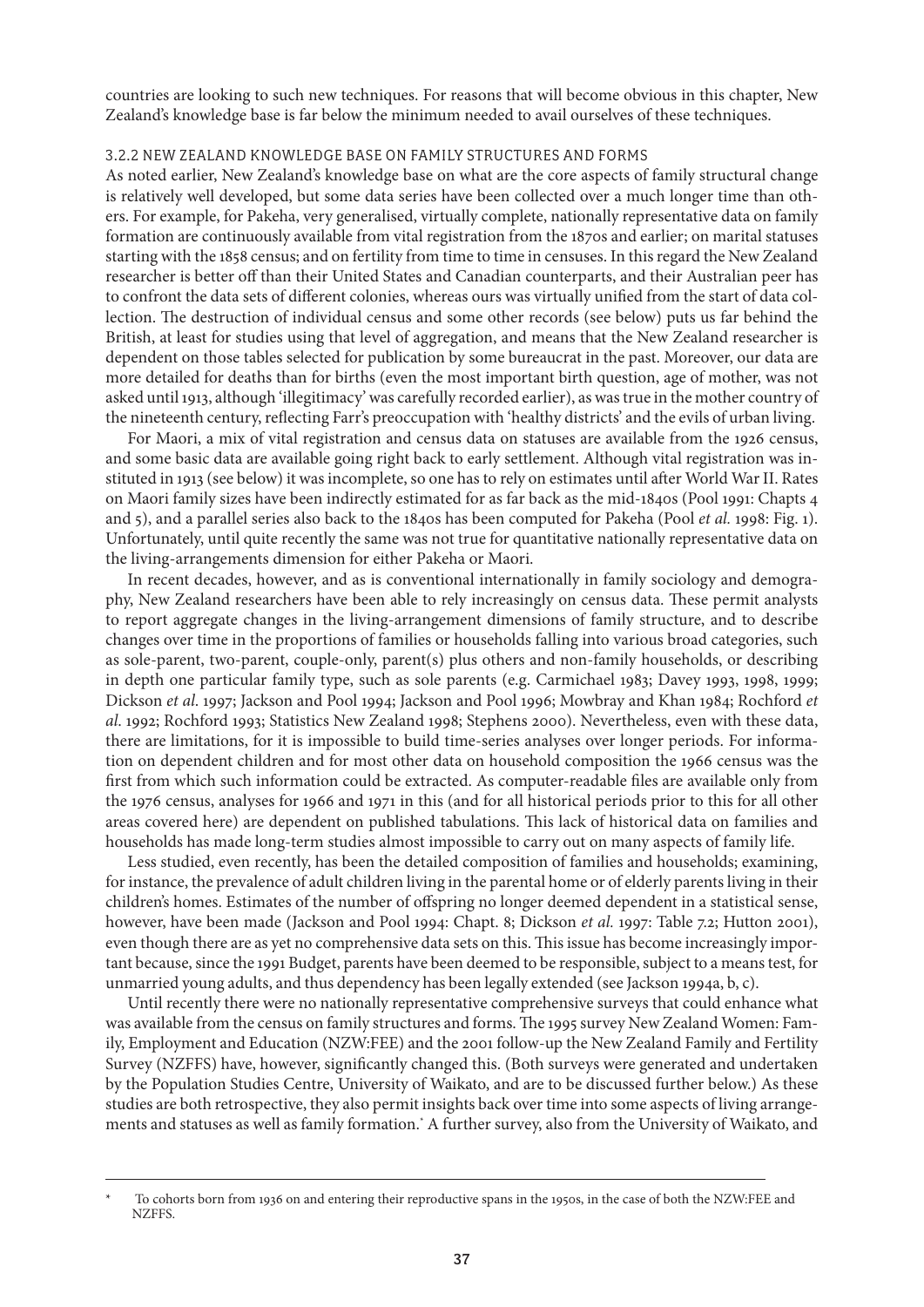in which researchers for NZW:FEE and NZFFS played a major role, is the national study on mid-life transactions (see below).

Other major data limitations for studying family structures and forms from New Zealand census data involve the measurement of the family forms that have emerged more prominently in the last 30 years – cohabiting families, remarriage families and same-sex couples. Respondents have been able to classify themselves as living in *de facto* partnerships only since 1981, limiting the time-frame available for analyses. Also, because the question is asked of individuals, the variable does not translate across well to the family level. For example, a significant minority of partners disagree on their social marital status (Carmichael 1996; Pool 1992; Douglas 1977). The same issue may make measurement of 'blended' families – involving two remarried partners, for instance – a problem as well. In addition, same-sex couples were classified as such only in 1996. As noted below, perhaps the biggest limitation of the available census data involves the form and costs of its dissemination, and thus its accessibility to the public and researchers outside governmental agencies.

The addition in 1995 of the NZW:FEE data-base to the country's knowledge base on family structures significantly improves the ability of researchers to study emerging forms of family structure, including cohabitation and 'blended' families. But to be of more lasting value, such studies need to be repeated over time in order to continue to track trends.

Detailed census data on family structures for Maori have been available only for as long as those for Pakeha, and are subject to the same limitations. Similar information is now available for recent migrant groups such as Pacific peoples and Asians. As a result quite complex analyses of family structures have been attempted (e.g. Ho *et al.* 2000). Studies examining ethnic differences in family structures since 1976 have pointed to important variations, such as higher rates of sole parenthood, of *de facto* relationships and of extended family structures among Maori and Pacific peoples (Carmichael 1996; Statistics New Zealand 1994).

A recent important addition to the literature, filling what had been a notable gap, is a study by Mervyl McPherson on extended families (2000). Her research was based first on a survey she carried out in Palmerston North, a provincial city, but also on an analysis of a range of data sources, notably the census. Interest in this study centres on the fact that it not only provides a conceptual framework adapted to New Zealand conditions but also extends the empirical knowledge about this family form and identifies policy implications.

Geographically defined sub-national studies are more limited in number and scope. Nevertheless, a series of detailed regional analyses has one chapter on regional differences in household structures and another on differentials in household incomes (Pool *et al.* 2005b; Cochrane *et al.* forthcoming).

#### 3.2.3 Comparative Studies on Family Structures and Forms

In contrast to the situation in New Zealand, the governments of Australia, Canada, the United States, the United Kingdom and other Western European countries and many private foundations especially in the United States, all fund repeated sample surveys and longitudinal studies specifically aimed at tracking changes in families and households. These countries also provide relatively easy and comprehensive access to census data (Coleman 1999). The United Nations Economic Commission for Europe (UN ECE, a United Nations region, including North America) has greatly strengthened this capacity by developing a cross-comparative data-base coming mainly from surveys carried out by official agencies, the Family and Fertility Study (FFS). It has completed its first round. Through the Population Studies Centre at the University of Waikato, New Zealand's NZW:FEE (see below) was accepted as an associate member of the UN ECE/FFS, even though the NZW:FEE was carried out by a non-official agency and New Zealand is a member-state of another UN regional commission. Participation has permitted New Zealand to have a standardised instrument, and to carry out directly comparable analyses on critical issues (e.g. Lapierre-Adamcyk *et al.* 1997; Morgan *et al.* 2001; Sceats 1999; Pool and Sceats 2003; Klijzing and Macura 1997).

The United States decennial census, and its most easily accessible output the Public Use Micro-samples (PUMS), and the Current Population Survey (CPS) provide detailed data – available for study at the individual level – on the relationships of household members. As in New Zealand, such data also have limita-

Statistics New Zealand has recently reviewed this issue.

Much of this text on comparative US-based data and analyses was written in 1999–2000 when Susan Singley was a postdoctoral fellow at the University of Waikato.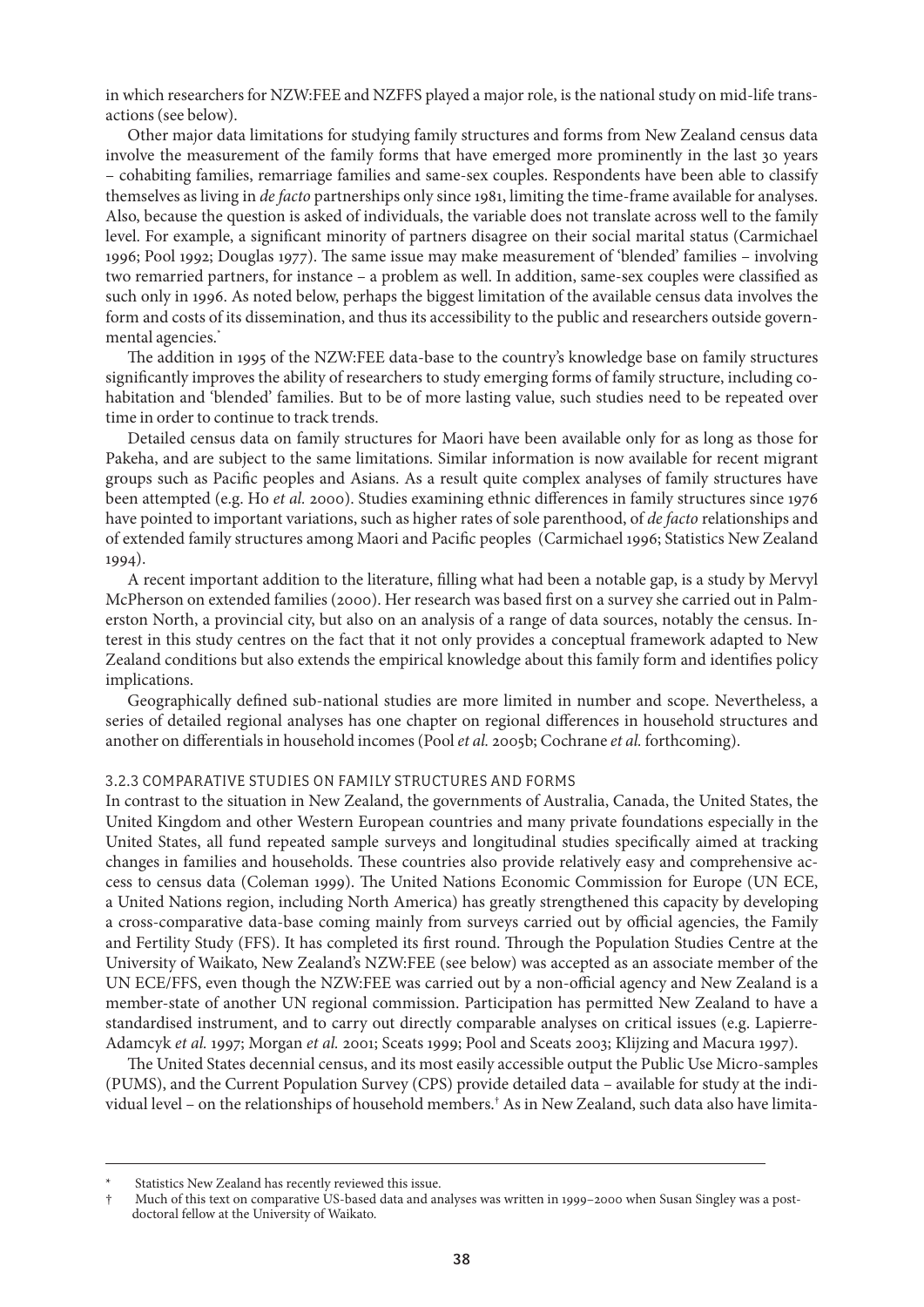tions in terms of the time-series available for cohabiting families and same-sex partnerships (see Black *et al*. 2000 for a discussion of the United States knowledge base for studying the gay and lesbian population; an attempt in Canada to obtain data on the latter population in recent censuses was not very successful, see Turcotte 1999).

For the United States an historical census-based data-base, dating back to the nineteenth century, is available for studying changes in family structure (see Ruggles 1994). From this, researchers have provided estimates of changes in household size and structure (Santi 1987; Santi 1988; Tienda and Angel 1982; Wojkiewicz *et al.* 1989), and have analysed such things as: patterns and trends in the living arrangements of single mothers (London 1999; Winkler 1993; Duncan *et al.* 1999); the rise in father-only families (Garasky and Meyer 1996); and living arrangements among the elderly (Kramarow 1995; Michael *et al.* 1980). The primary advantage of United States census data compared to those for New Zealand is the ease with which American researchers can perform individual- and household-level analyses. These can be infinitely more complex and informative than analyses done with tables of aggregated data alone (the only ones currently available in New Zealand). Moreover, access to samples of individual-level data in the United States is free, allowing researchers independently and without restriction to confirm and build upon each other's and the government's research results.

Other ongoing, national-level surveys in the United States (e.g., the National Survey of Families and Households and the Panel Study of Income Dynamics) have allowed researchers to provide more accurate estimates of the prevalence of 'blended' families (Bumpass, Raley and Sweet 1995), cohabiting unions (Bumpass and Raley 1995; Bumpass and Sweet 1989; Thornton 1988), and the implications of cohabitation trends on the family contexts of children (Bumpass and Lu 2000). These data sets cover a relatively long time-frame within which to study changes in family formation.

Canadian analyses echo some of these themes, covering questions such as cohabitation (for example, Belanger and Turcotte 1999; Lapierre-Adamcyk *et al.* 1999), while Québécois demographers have played a useful synthesising role comparing what is seen in North America with international trends (Lapierre-Adamcyk and Charvet 1999). Issues relating to the equity of female householders have also been analysed in Canada (Marr and McCready 1997). These data have been used also in policy analyses (for example, Baker and Phipps 1997).

The West Europeans have also developed a strong evidence base on a wide range of family structural changes, albeit frequently not as elaborated as the American. Their work has been enhanced by the way that various pan-European agencies, and the United Nations' regional commission (see above) collate and analyse data sets. Their data draw on surveys as well as censuses and thus their analyses can go well beyond what can be done in New Zealand. Moreover, there is an emphasis often on cross-national studies (e.g. Lesthaeghe 1991). European research has covered, for example, critical issues such as children in households (Festy 1994; Rainwater and Smeeding 1994); household composition, that points, for example, to the interesting fact that because of increased longevity the four-generation family, rare in the past, is more common (Pennec 1996); cohabitation, LATs (Villeneuve-Gokalp 1997); and reconstituted families in relation to vertical and lateral networks (Villeneuve-Gokalp 1999). The cross-comparative capacity has also provided some very incisive analyses on European couples, including data on both behaviours and value systems (Malpas 1999), and on households and their wider networks in two different settings (Gierveld *et al.* 1997).

Historical data have also been extensively analysed in numerous West European countries. Of particular interest for New Zealand is the available research in the British Isles and especially England and Wales. This uses vital data and censuses, but has also turned to detailed family reconstruction techniques, typically relying on parish registers, the only such source before the 1830s.<sup>\*</sup> It is the comparisons with the British Isles in nineteenth and twentieth centuries that are most important for New Zealand, as this country's baseline Pakeha population came at that time, including historically massive inflows such as in the early 1870s.

The family demography of England and Wales has been analysed rigorously for these periods (Garrett *et al*. 2001; Szreter 2002 edition; which also builds up theory on the links between fertility, social class and other factors, Woods 2000), but less comprehensively in the case of Scotland or Ireland (but see, for example, Anderson 1998; Blaikie 1994; Flinn *et al.* 1977; Fraser and Morris (eds) 1990: vol. II; Guinnane 1997). By good fortune New Zealand joined the 'Empire' census programme at the 1881 census and used a fairly standard schedule like those in the United Kingdom. Moreover, at the 1911 censuses almost the same questions on family and fertility were asked, thus a basis in comparison exists.

These methods first developed by Louis Henry in France have been widely used, not commonly in Roman Catholic countries, and most comprehensively in Quebec.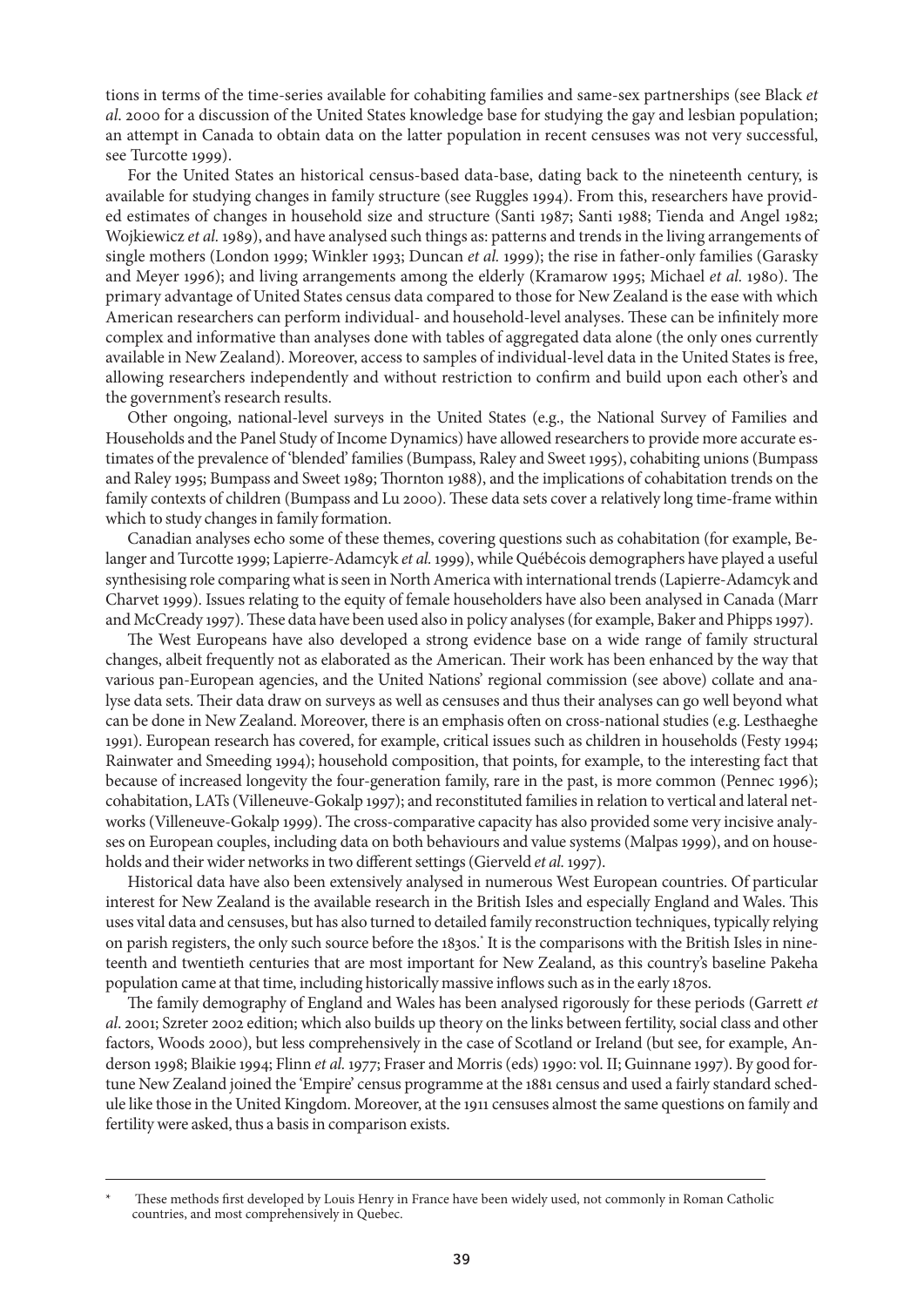The work on the 'modern' British Isles is part of a rich set of studies generated in particular by the Cambridge Group for the History of Population and Social Structure covering these countries, primarily England and Wales, from the post-medieval period to the twentieth century. This shows that in early modern England and Wales growth was slow, but accelerated in the eighteenth century. This research was synthesised two decades ago in a seminal paper by Tony Wrigley (1981) that covers a period, 1700–1820, before the Pakeha settlement of New Zealand occurred. Despite this, it is a very significant paper for us because it puts forward conclusions – which he carefully calls collectively an *explicandum*, rather than claiming that he has achieved a definitive explanation – that are critical for the present book. This *explicandum* can help us to interpret not only what happened in late nineteenth-century Pakeha society, but also identify the possible genesis of the underlying value systems that may have set in place a number of patterns and trends in family formation that have persisted in New Zealand, and perhaps other neo-Europes, until at least the 1970s. Most notable among these are norms and behaviours surrounding ex-nuptial conception and extramarital birth in relation to fluctuations in general fertility rates.

Australia too has been ahead of New Zealand in launching survey-based data collection on changing family structures and family formation (see Carmichael 2000). The Australian Institute of Family Studies, established in 1975, carried out a longitudinal survey in 1981/82: the Australian Family Formation Project. Two other surveys were also undertaken: the Family Re-formation Project, focusing on union dissolution and remarriage; and the Children in Families Project. These surveys were aimed at getting a better understanding of family formation and structure: in terms of ethnic differences in family formation (Khoo 1985), couples living in *de facto* relationships (Khoo 1986, 1987), young people leaving home (Khoo 1987) and first-marriage patterns and trends (Carmichael 1988a). In addition the Australian Bureau of Statistics has carried out periodic surveys: the Family Surveys of 1982 and 1986 (Australian Bureau of Statistics 1984; Australian Bureau of Statistics 1988) and a Survey of Families in Australia in 1992 (Castles 1993a; Castles 1994) which help throw further light on the changing family structure in Australia well into the 1990s. In 1986 the Australian National University launched a national survey, the Australian Family Project (Bracher 1987). This survey complemented the work of the Australian Institute of Family Studies and the Australian Bureau of Statistics. Data from the Australian Family Project has provided further insights into union formation and dissolution (Bracher 1990; Bracher *et al*. 1993; Santow and Bracher 1994) and family composition (Santow, Bracher and Guoth 1988; Bracher and Santow 1990).

Australian researchers have also looked into historical aspects. Some work at a national scale has been carried out looking at nineteenth-century Australian family patterns by comparison with their British counterparts (McDonald 1974; Coghlan 1903; Royal Commission NSW 1903). The decline in fertility recorded by Coghlan and the NSW Commission has been analysed recently, drawing on newer methods and contributing, inter alia, to what was to become a major body of theory, John Caldwell's Theory of Fertility Decline (Ruzicka and Caldwell 1977; theory elaborated in Caldwell 1982). Australia provides a comparison of the first order for New Zealand; reflecting this, one important demographic study covered Pakeha in both countries, but paid more attention to other aspects of population change, such as migration (Borrie 1994).

Ethnic differences in family structural patterns have already been noted for some countries overseas (for Australia see Khoo 1985; Khoo 1987). In some ways, though, at least for certain dimensions of family structures, New Zealand is ahead of other countries. As noted above, family size for both Maori and Pakeha has been estimated back into the nineteenth century, and the age-structural and status dimensions have been covered since the 1926 census (Pool 1991: *passim*). In the UN ECE/FFS, New Zealand is one of only two countries whose standard country report has ethnic differentials (Johnstone *et al.* 2001; Estonia is the other).

In order to gain a more comprehensive picture it is necessary to study changes in family morphologies over time. For example, an historical census data-base has allowed researchers to establish that in the United States higher rates of single parenthood, of children living without either parent and of extended family living arrangements among blacks compared to whites date back to the nineteenth century (Ruggles 1994).

In New Zealand, however, 'we destroyed the individual census schedules once tabulations had been completed by census officials, and historians enjoy no second chances'. Thus the 'difficulties of studying work and family are particularly great . . . (Thomson 1998: 6). Consequently, historical analyses have generally turned to expository techniques, although some other strategies have been employed. In the first case, in what its cover note appropriately calls a 'remarkable study', Charlotte Macdonald used micro-level, unit record-linkage techniques coupling together numerous different sources to reconstitute (or 'trace', as she called it) the lives of some 4000 single women who came to the Canterbury province as assisted mi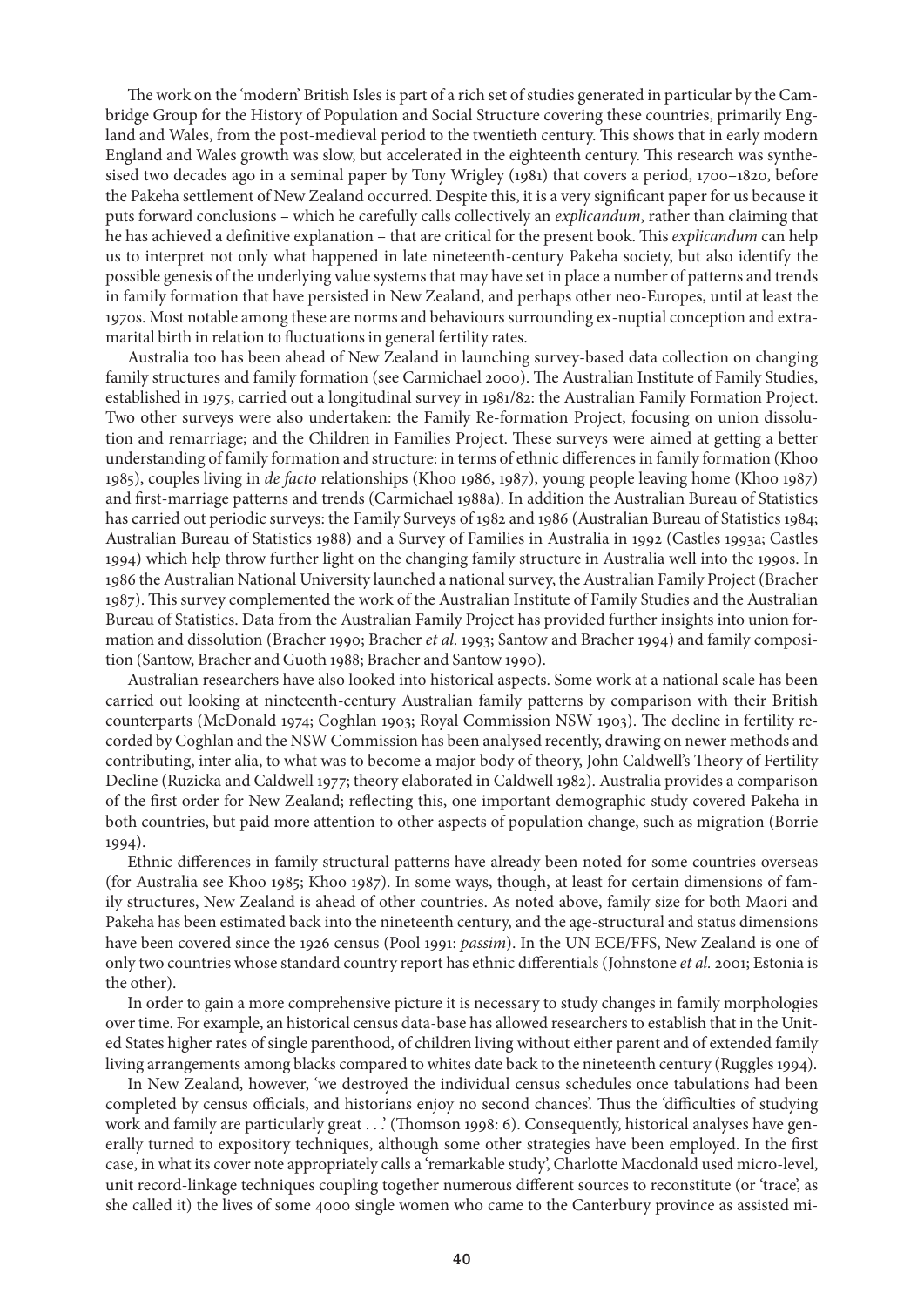grants in the 1850s and 1860s. This comprises a very large data-bank on the personal and family lives of a sample chosen from what was a very significant migration stream: around 1860 there were only about 60,000 Pakeha in total, among whom were roughly 12,000 women, in all provinces who had migrated independently. In the Vogel period of the 1870s one-fifth of all migrants came from this source (Macdonald 1990: 11–14). This research thus gives us valuable insights about Pakeha family dynamics at an early period of Pakeha settlement. On a more macro-scale, employing aggregated data and by resorting to retro-standardisation methods, Tiong (1988) and Pool and Tiong (1989) addressed related issues at a sub-national/ provincial level. They were able to study regional differences in the family size transitions of Pakeha in the late nineteenth century coming primarily from differential changes in patterns of marriage and thus family formation. Using indirect estimation techniques Pool (1991: Chapts 4 and 5) also followed the Maori family size transition in the nineteenth century, both nationally and by region and tribe, when changes in the family size differentials came primarily not from fertility but from differences in the survivorship of children. Elsie Jones, using the so-called 'Coale techniques' developed by Princeton University's Office of Population Research, mapped the Pakeha fertility decline and similar trends in the Australian states (1971), a study updated by James O'Neill (1979).

Most of the research here relates to the country as a whole. Nevertheless, where data are available, a secondary-level review of regional patterns will be undertaken.

#### 3.3 First-order Explanations: Changes in Family Formation

#### 3.3.1 Data Needed for Understanding Changes in Family Formation

Family formation is a process and thus, as implied above, its analysis requires data on changes over time for individual women and men to cover 'transitions' (see earlier chapters) into and out of various 'states' (e.g. from marriage to birth one, birth one to birth two, etc.) (Allison 1984). As noted earlier, key family processes that lead to various family structures include: union formation (through marriage, cohabitation and remarriage); union dissolution (through separation, divorce, and death of spouse); fertility; the process of children leaving (and returning to) the parental home; and other transitions into and out of various statuses and living arrangements. The data needed are typically collected as retrospective life histories or through prospective panel surveys that record the dates of key life events and changes, such as marriages, births, job changes, location changes and the like. With such comprehensive data on transitions, researchers can analyse issues such as changes in the timing and duration of marriage or cohabitation, the nature of transitions into and out of single motherhood, and the timing of births in relation to both union formation and a host of time-varying characteristics, such as employment.

#### 3.3.2 New Zealand Knowledge Base on Changes in Family Formation

Prior to the 1995 NZW:FEE survey, the New Zealand knowledge base on family-formation behaviours had been limited by a lack of life-history survey data. (See Pool and Sceats 1981 for a comprehensive review of data limitations for studying family formation up until 1980.) These limitations were largely still in place in 1994 (Jackson and Pool 1994). The rest of this section of the chapter looks first at the other data sources and then turns to the developments coming from the NZW:FEE and NZFFS and from another survey on midlife family transactions.

Essentially, before the advent of the NZW:FEE survey in 1995, researchers had to rely on vital registration and census data. The major problem with this involves the lack of individual-level information on the timing and interrelationship of various events, such as marriage, births and divorce. Moreover, prior to 1980 data on marriage, births and deaths could not be linked together in any systematic way except to study 'nuptial' and 'ex-nuptial' births. Detailed output was lacking, though Shailendra Jain's (1972) collation of detailed data provided a much-needed age-specific time-series on vital data for non-Maori for the period 1921–1967; indeed, his work constitutes a veritable treasure-chest. Beyond this, the late E. G. Jacoby (1958), to whom this book is dedicated, authored a classical marriage-cohort fertility study.<sup>†</sup> At that stage parity data, although collected by means of an imprecise question ('issue' of *this* union, thereby not distinguishing stillbirths from live births or taking account of 'issue' from previous unions), was still of utility as

See Pool et al. 2005b, and also Khawaja (1985).

This work was carried out when he was a visitor at Princeton University.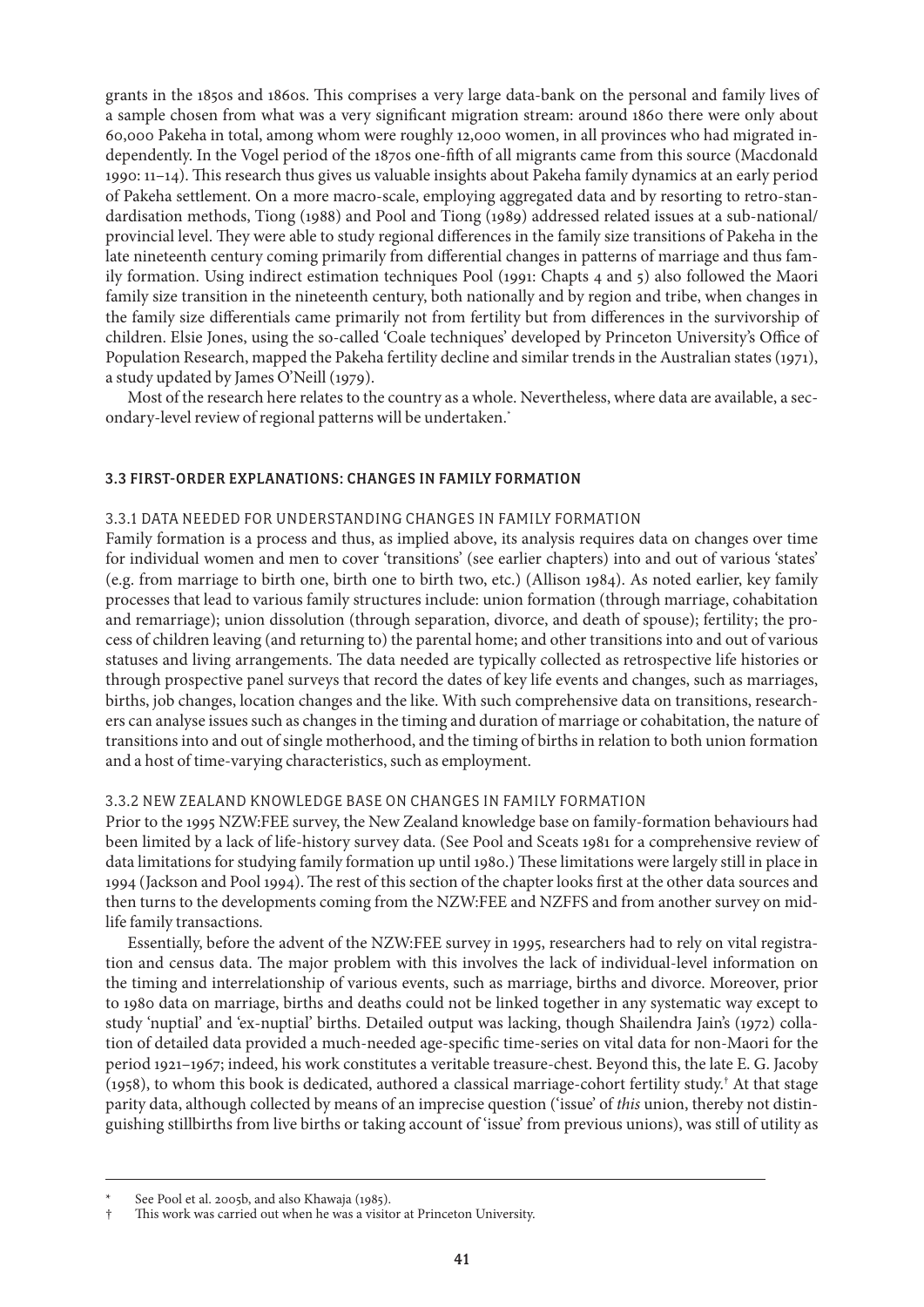most births of any parity were to a first-only union. More recently, once ex-nuptial birth ratios (ex-nuptial: total births) had increased and reconstituted unions became far more prevalent, this imprecision became a major weakness (Pool and Sceats 1981).

Data on ex-nuptial conception (measured by a birth prior to or during the first seven or eight months of marriage) and ex-nuptial childbearing have been available for Pakeha and their British forebears for a very long time. Indeed Wrigley's (1981) study of eighteenth-century England shows that the antecedents of Pakeha patterns were a well-established cyclical trend in Britain. A number of in-depth analyses on this issue have been undertaken for Pakeha. For example, Jacoby (1961) pioneered this as part of his wider study noted above (see also Trlin and Ruzicka 1977; Pool and Crawford 1980; and, above all, Carmichael 1982). It was Jacoby who first noted the relatively high levels of ex-nuptial conception followed by marital birth occurring among Pakeha as far back as reliable records went. These data are important for analyses both of family size and of family statuses.

#### *Cohabitation, Marriage, Divorce and Remarriage*

Prior to the 1981 census, the only information on cohabitation came from a study of -marriage registration data that examined the addresses of marriage-licence applicants to determine how many were co-residing at the time of application (Carmichael 1984). Since 1981, Carmichael has provided estimates of cohabitation based on reported *de facto* couples in census data (Carmichael 1996), though these data provide no information on duration, nor can they track the outcome of cohabitation (long-term cohabitation; marriage; separation). As will be discussed later, they also yield lower estimates of the prevalence of cohabitation than that from survey data.

Vital registration data allow researchers to use conventional techniques to study marriage and divorce. Since 1952 such data have been available only for the total population, (with no ethnic breakdowns).

A major limitation of all data sources prior to 1995 was a lack of information on marriage duration. The census included no such detail and for divorce registration data such details were included only from 1977 (see Pool and Sceats 1981: 49–50). To overcome this, two quantitative studies on divorce manually linked marriage and divorce data (Carmichael 1982; Patterson 1976), three used aggregate vital registration data (O'Neill 1985; McPherson 1995; Pool, Jackson and Dickson 1998) and one qualitative study has investigated the social context of divorce trends and legislation (Phillips 1981). Studies by Carmichael (1985) and Jackson and Pool (1994) also examined remarriage. The advent of NZW:FEE and NZFFS has permitted detailed analyses, based on individual records, of each of these factors and others, as will be discussed below.

#### *Fertility and Family Size, Levels and Their Determinants*

Prior to 1995, New Zealand had no national-level probability samples on family formation and its determinants, and only four such regional studies, covering the Hutt Valley (Reinken and Blakey 1976), Manawatu (Trlin and Perry 1981), Miriam Vosburgh's pioneer survey in Wellington (Vosburgh 1978) and a small-scale survey in Auckland (Keys 1969). Although not strictly in this category, one should also note two nationallevel surveys on women, one urban (Society for Research on Women 1972) and the other rural (Canterbury University Sociology Department in conjunction with the Women's Division, Federated Farmers, see Gill *et al.* 1976). They employed multi-stage sampling, purposively at a higher level (urban areas; counties) and systematically from electoral lists at the individual level. While the objectives and emphases of these studies were different from ours, some data of interest for our research here were collected.

Fertility variables have been absent from most New Zealand censuses. A limited question on the number of children ever born to women appeared only six times prior to 1981, and then often with major constraints to their utility: in 1911, 1916 and 1921, married Pakeha only, and in 1921 tabulation were published only for women at the mid-point of quinquennial age-groups (e.g. 42 years) but by duration of marriage; in 1945, married Maori only; and in 1971 and 1976 all ever-married women (Pool and Sceats 1981: 44–45). The same question has been asked again only in 1981 and 1996, but not in 2001. Estimates for 2001 employed later in this book come from the NZFFS, but are only sample based.

Before the NZW:FEE and NZFFS results became available (see below; especially Pool *et al.* 1999; Dharmalingam *et al.* 2004) the proximate determinants of family building and family size could be reviewed only by the use of fragmentary data sources. Nevertheless the regional surveys just referred to yielded some data that could be extrapolated to a national level. Sceats (1981) used the Manawatu data to analyse the timing and spacing of births, a study that has been validated more recently using NZW:FEE data and thus covering the same period, but nationally (Morgan *et al.* 2001). Sceats and Pool (1985) and Jackson and Pool (1994) argued from the existing data that it could be inferred that New Zealand women and couples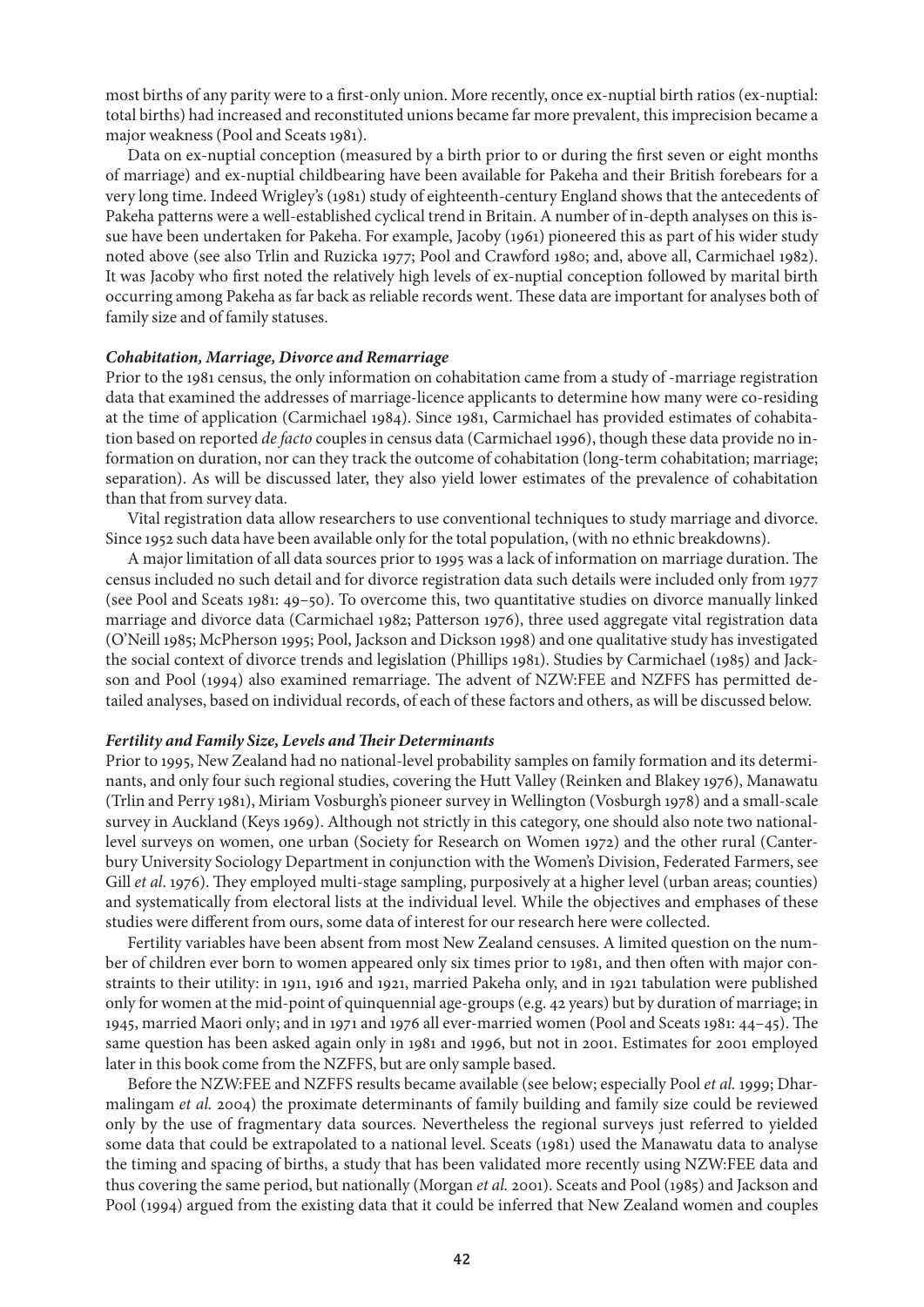were, in the main, efficient users of contraception, again a conclusion that has since been verified using the NZW:FEE. But researchers could only speculate about causally more remote determinants (see Pool and Sceats 1981). This weakness has been partly overcome in the last few years in some micro-level studies, using NZW:FEE and NZFFS data and other sources, and most recently by a macro-economic study (Poot and Siegers 2001).

# *Leaving (and Returning to) the Parental Home, and Extended Families*

The census has provided the sole information on the proportion of adult children living in their parents' home and of the proportions of elderly living with their children. The only New Zealand studies on transitions of young adults into and out of the parental home or on the durations involved are exploratory and are derived from the NZW:FEE (Hutton 2001; Dharmalingam *et al.* 2004).

# *Ethnic Differentials*

From 1913, Maori birth, death and marriage registrations were added to the existing collection for Pakeha. While virtually the same data were collected on deaths for both ethnic groups, this was not the case for either births or marriages. Vital registration had been compulsory for Pakeha from 1859 (Papps 1985a), but Maori birth data did not become accurate until 1947, and those on mortality until 1961 (Pool 1991: Chapt. 2; see also Sceats and Pool 1985a). For Pakeha births, the age of the mother was obtained from 1913 onwards, while for Maori this information was not collected until 1961. A major limitation of marriage registration data for studying family formation has been the lack of information on ethnicity, except briefly from 1948 to 1952. This left only the census – with all its cross-sectional limitations – for the study of ethnic differentials in proportions married, divorced, with children and other factors.

# *The 1995 New Zealand Women: Fertility, Employment, and Education Survey (NZW:FEE)*

The NZW:FEE, directed by Ian Pool, was New Zealand's first national-level survey designed to collect lifehistory data on family formation (described in Marsault *et al.* 1997). This survey is linked into the United Nations Economic Commission for Europe Family and Fertility Study (UN ECE/FFS), a study project that included the United States, Canada and more than 20 European countries, but not the United Kingdom or, unfortunately, Australia. That aside, the NZW:FEE has the great advantage of using internationally standardised instruments and has followed UN ECE prescriptions for a standard country report, prepared by each country in the study (for New Zealand see Johnstone *et al.* 2000). Data from the NZW:FEE survey are now allowing researchers to establish cohort-based, age-specific patterns of marriage, divorce, cohabitation, fertility and birth spacing across life-courses, and both their interrelationships and their co-variates, including those drawn from the survey itself (e.g. Dharmalingam *et al*. 1998a; Lapierre-Adamcyk, *et al.*  1997; Hillcoat-Nalletamby *et al.* 1999; Pool *et al.* 1999; the papers in Pool and Johnstone 1999; Johnstone *et al.* 2001; Dharmalingam *et al.* 2000; Pool and Sceats 2003; Dharmalingam *et al.* 2004). The analysis of different birth cohorts as they move through the life-course is vital to understanding changes in family-formation patterns that have led to changes in family structures.

A particular strength is that Maori were oversampled in a multi-stage probability survey. This means that the data on Maori can be used with a considerable degree of confidence.

Unlike most surveys of its genre internationally, the NZW:FEE was innovative in including women who were over the age of menopause (the range was 20–59 years). This allowed the researchers to analyse the family-formation behaviours of the last of the generations starting their childbearing before the Pill became available.

The survey has provided New Zealand with the first comprehensive cohort analyses of transitions into cohabitation, marriage, divorce and remarriage. For example, cohort analyses from the survey indicate that cohabitation as a first union has become increasingly common among more recent cohorts (Lapierre-Adamcyk *et al.* 1997). The proportion of women married by age 21 began to decline with the cohort born 1956–60 (Dharmalingam *et al*. 1996), and the overall risk of divorce has almost doubled since the 1960s, though researchers have noted a downturn in the risk of divorce during the 1990s (Dharmalingam *et al*. 1998a). A recently completed study also covers remarriage and family reconstitution (Dharmalingam *et al.* 2004). Other important gaps filled by the survey so far have been the analysis of age-related patterns of

These results confirm those of McPherson (1995), who used official data sources in a robust study, although she was constrained by the limited data available to her.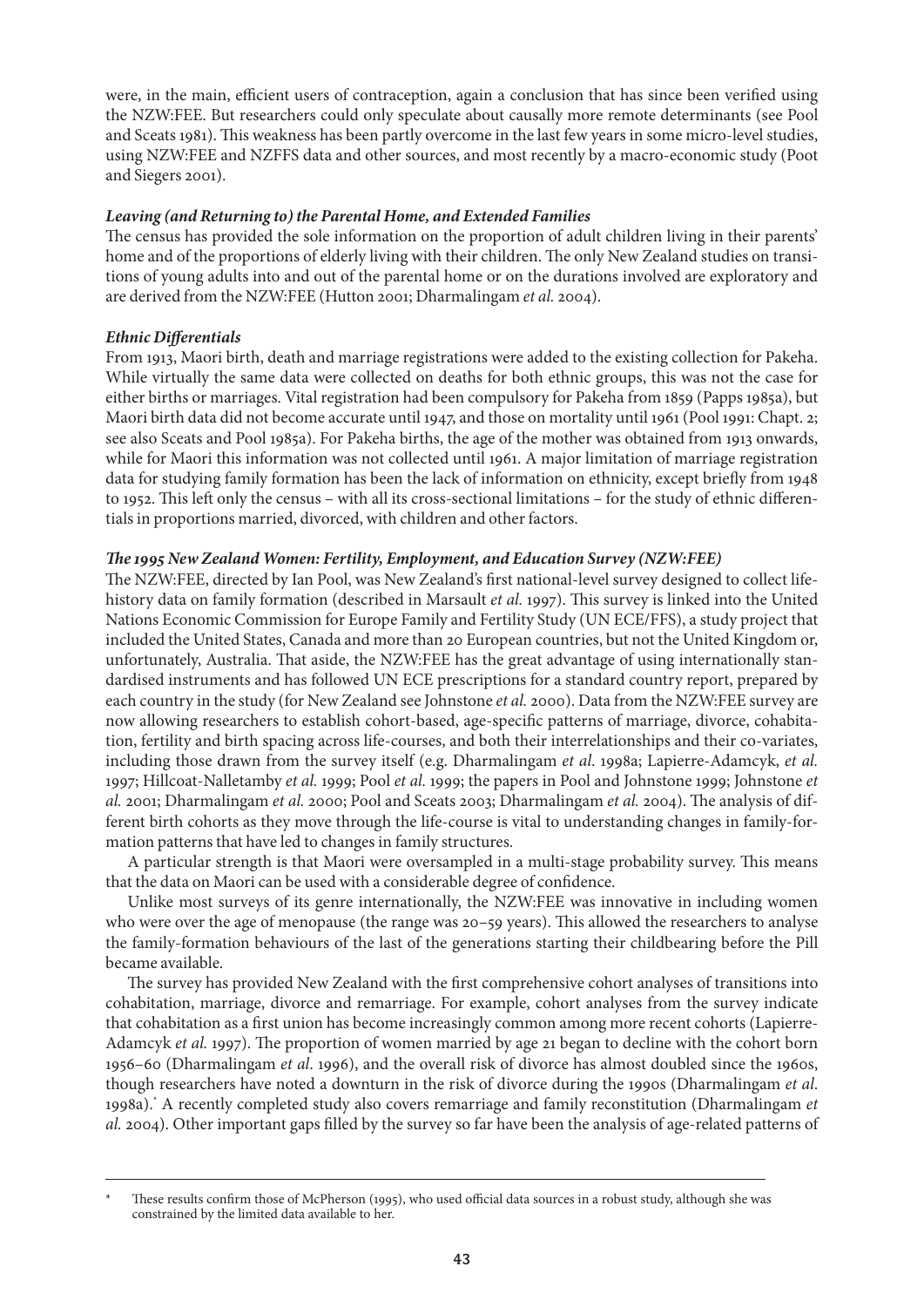reproductive behavior among different cohorts of women and variations in birth intervals (at the national level Edmeades 1999; Ball 1999a and b). These national-level analyses have confirmed Sceats's earlier findings on timing and spacing both by comparison with the United States (Morgan *et al.* 2001) and by referring to the ECE/FFS data on Canada and some West European countries (Sceats 1999). The determinants and consequences of adolescent birth (Howard 1999a and b) and work–fertility relationships (Dharmalingam, *et al.* 1998) have also been examined. Data from the survey have also been used in a Department of Labour study on gender differentials in earnings (Dixon 2000).

Recently published monograph based on the NZW:FEE and the NZFFS (Dharmalingam *et al.* 2004) looks at a wide range of family-formation issues. It also analyses sole parenting, and provides New Zealand's first study of blended families based on a probability study.

Initial exploratory analyses have also been carried out on fathers in families (Pool and Hillcoat-Nalletamby 1999). NZW:FEE has also yielded data on children leaving home and extended family networks, and on the probability that a father will still be in residence in the household when children reach given ages (Hope 1997; Hutton 2001; Dharmalingam *et al.* 2004).

#### *The 2000 Transactions in the Mid-Life Family Survey*

A further national probability survey, directed by the sociologist Peggy Koopman-Boyden, collected data in two waves on the dynamics of families whose key respondents were aged 40–54 years in 2000. The study covered not only intra-generational dynamics but also linkages 'up' and 'down' to the generations above and below them. The team included persons who had played a major role in the NZE:FEE.

This mid-life family transactions study covered household and generational structures and networks, by age, gender and ethnicity. Its main focus was how the different structures were related to giving and receiving care to/from their children and giving support to or receiving it from their parents (Koopman-Boyden *et al.* 2000; Hillcoat-Nalletamby and Dharmalingam 2003). Many of these aspects of family structures and forms are pertinent to the present book; the study also covered others of less direct interest here (e.g. leisure activities). Data collection was first through a CATI survey, using a prior face-toface survey recruitment process, and then a follow-up using a mail-back questionnaire (Koopman-Boyden *et al.* 2000; Hillcoat-Nalletamby and Dharmalingam 2003).

The age-group 40–54 years was chosen because it represented three cohorts with very different fertility histories. The oldest group comprised, in the main, men and women who had started their childbearing early, at the very end of the Baby Boom. Those aged 40–45 were among the first cohorts to shift to a new pattern of delayed childbearing. The men and women aged 45–49 years were a 'bridging' generation.

 Other aspects of this survey are outside the scope of this present book. But it must be stressed that the study did increase significantly the micro-level knowledge base on family dynamics.

# *The 2001 New Zealand Fertility and Family Survey (NZFFS)*

To supplement and extend the 1995 NZW:FEE survey the Population Studies Centre carried out a family formation survey in 2001, directed by Arunachalam Dharmalingam. About 1800 women born during the period 1936–80 were interviewed over the phone. The survey obtained more recent data on some of the issues covered in the 1995 NZW:FEE survey, and new data on emerging issues related to family structures in New Zealand. This survey also collected information on student loans and their perceived impact on family formation and intentions. Questions that interlinked the fertility behaviours of mothers and daughters have allowed us to compare the experiences of teenage childbearing over two generations, to ask whether daughters born to adolescent mothers were or were not more likely to bear a child before they reached age 20 years (Dharmalingam *et al.* 2004). An analysis of NZFFS data on fertility, family, childcare and women's work provided the base for the planning and implementing of a complementary qualitative study of family–work balance (Sceats 2002; Sceats 2003).

# *Cross-comparative and other Derivative Studies using the Surveys*

Prior to the NZW:FEE, comparative studies of family formation from a New Zealand data-base were rare. As noted earlier, Sceats (1981) had conducted a cross-comparative analysis with Canada using the Manawatu survey. The NZW:FEE has allowed such comparative work to be extended in several ways. First, several papers have already been presented on aspects of family formation comparing New Zealand with Canada (Lapierre-Adamcyk, Pool and Dharmalingam 1997) and the United States (Morgan *et al.* 2001). Secondly, the Population Studies Centre now has access from the UN ECE to standardised data sets from other FFS surveys and these have been used extensively. Even the standard country reports of the FFS have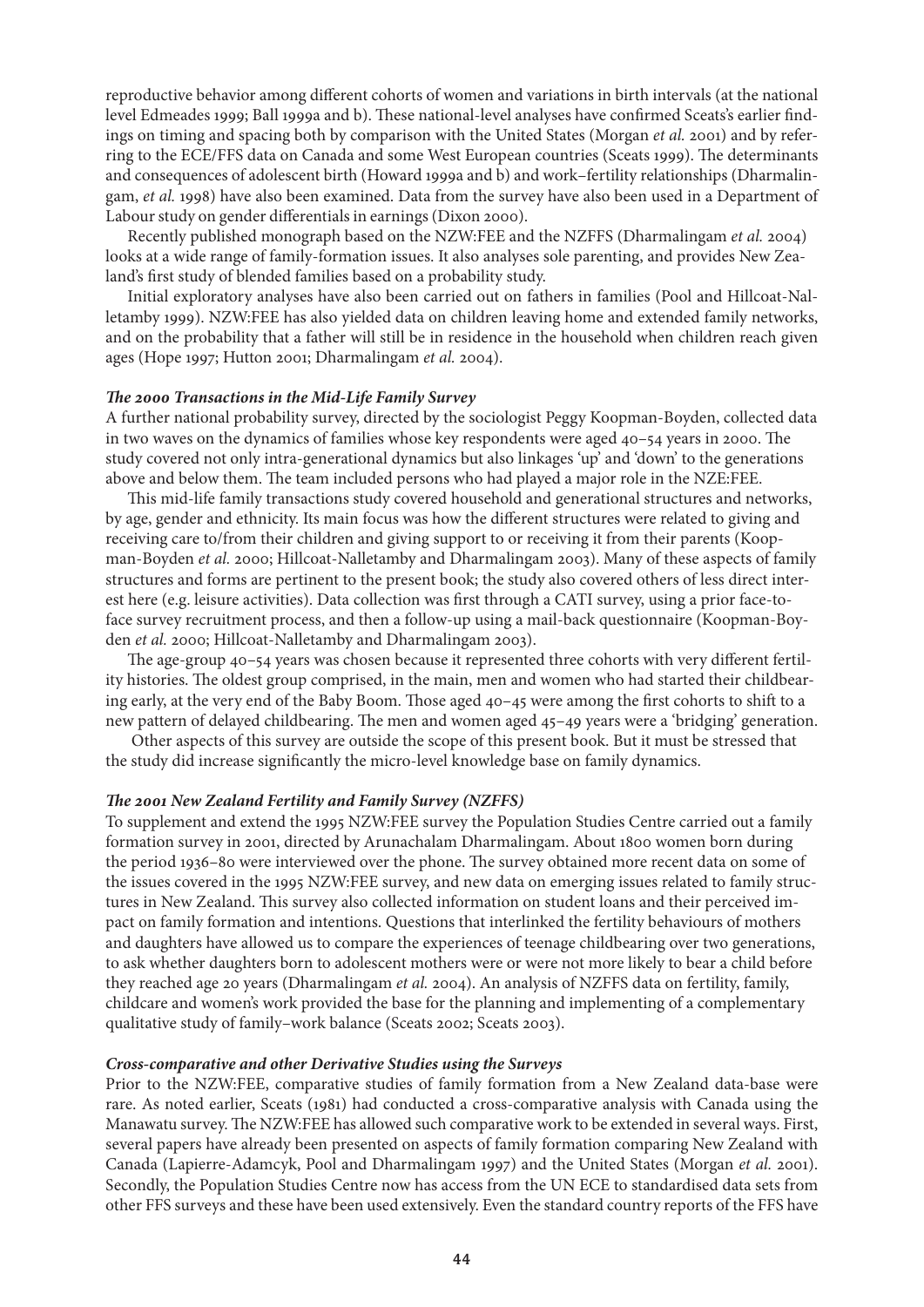increased the capacity for cross-comparative analyses, and have been employed in an analysis of the impacts of periodicity as measured by factors such as changes in the timing of a first birth (Sceats 1999; Pool *et al.* 2000) and in a cross-comparative analysis of low-fertility ESCs (Pool and Sceats 2003).

Most importantly, the NZW:FEE and the NZFFS have allowed researchers for the first time to study ethnic differentials in major family-formation behaviors. All analyses to date have looked at Maori–Pakeha differences, drawing on both the main sample and a Maori over-sample which has yielded a robust Maori data sub-set. For reasons of cost this procedure was not followed for Pacific peoples and Asians. Nevertheless, the survey has provided evidence of the family-building patterns of Pacific peoples (Ball *et al.* 1999). Maori–Pakeha comparisons are available in most analyses (e.g. Pool *et al*. 1999; Dharmalingam *et al.* 2004) and in the New Zealand standard country report (Johnstone *et al.* 2001). For Maori and Pakeha, and to a lesser degree other ethnic groups, there are now analyses on ethnic differences in the timing of shifts in marriage trends (Dharmalingam *et al*. 1996). Studies to date also show higher rates of divorce among Maori than non-Maori, particularly during the first few years of marriage (Dharmalingam *et al*. 1998a); and much higher (by a factor of four) rates of adolescent births among Maori compared to non-Maori (Howard 1999; Dharmalingam, Pool and Hillcoat-Nalletamby 1997).

Tahu Kukutai (2003) employed the NZW:FEE for another purpose. The survey not only used the census question on ethnicity but took it a step further by asking those women who gave more than one ethnic identity to nominate which they saw as their principal one. She then used NZW:FEE data to compare the different sub-groups for both aspects of family formation and socio-economic factors. Of particular interest was the ethnic identity assigned to the offspring; only those women who saw themselves as solely Pakeha identified their children as Pakeha (the majority of all others assigned Maori ethnicity to their children).

#### *Other Survey Data Sources*

Household economic data on labour-force participation have been available in the Household Economic and Household Labour Force Surveys dating from the 1980s. As a by-product they give data on some aspects of structure. In the 1990s, an attempt was made to survey the care and educational arrangements of children (Internal report to the NZ Department of Labour by Hillcoat-Nalletamby and Dharmalingam 1999). Callister (1999) has also done work on this survey. A more recent survey by Statistics New Zealand on time-use is currently being analysed. Of a somewhat different order are the two longitudinal child-development surveys which started in Dunedin (1972) and Christchurch (1977). The latter has more direct bearing on this study (see Fergusson 1998).

#### 3.3.3 Comparative Studies on Family Formation

As mentioned before, the United States, Australia, Canada and Western European countries all have major nationally representative surveys with which to track changes in the family. They have also exploited more traditional data sets. For example, Carmichael (1988) combined both registration and survey data to analyse first marriage in Australia. Munoz-Perez and Prioux (1999) used individual record linkage to study French ex-nuptial births in relation not only to their legitimation through the marriage of their parents, but also to the attributes of parents and recognition of the birth by the father. For European countries, Roussel (1993), using official data sources, has made a synthesis of the major patterns of change in familyformation trends.

Americans have always very effectively exploited available data from vital registration (e.g. see Ryder 1982), and as a result have a detailed knowledge of the size and age-structural dimensions of families. But they also have available to them comprehensive survey-based data sets coming from numerous nationally representative surveys, dating back as far as the 1950s, with antecedents in the Indianapolis Study of 1941 (Levine 1982) and the Growth of American Families study of 1955 (Freedman *et al*. 1959). As mentioned earlier, these include the National Survey of Families and Households (NSFH), conducted by the University of Wisconsin and containing both retrospective data and several waves of panel data; the Panel Study of Income Dynamics (PSID), dating back to 1968 and following the same families annually over time, and the National Longitudinal Surveys of Youth (NLSY), which follows a sample of individuals who were 14–22 years old in 1979. Geographical information, linking individual-level data with state, county and metropolitan area information, is available from all three data sets for researchers who fully comply with a confidentiality agreement.

As with the NZW:FEE, these data have allowed researchers to map out the basic trends, which are simi-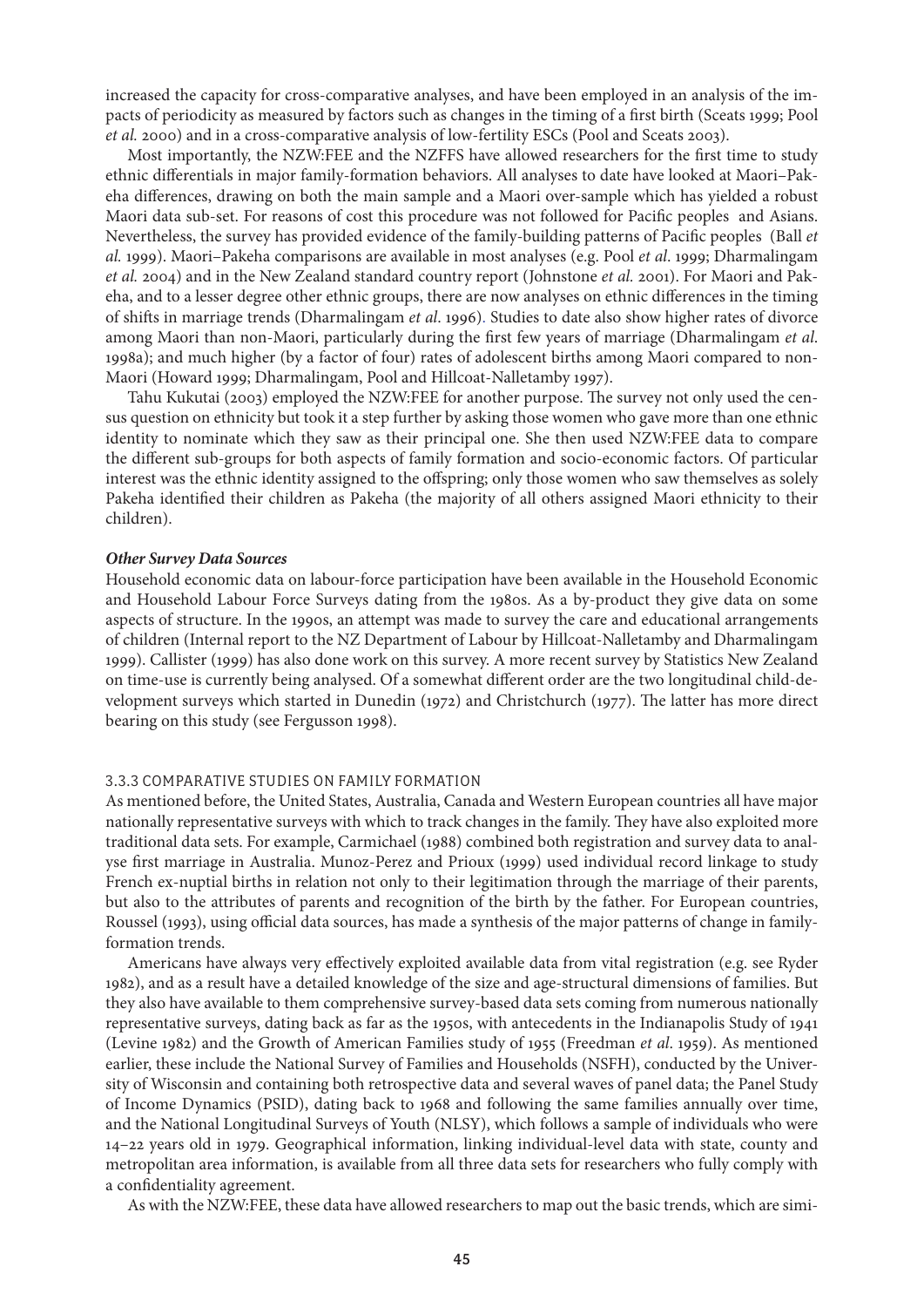lar to those found in other Western countries, including New Zealand, over past decades: falling marriage and remarriage rates; nearly equal increases in cohabitation; rising divorce rates; lengthier periods outside of marriage; and a rise in non-marital births (Bumpass and Sweet 1989; Bumpass, Sweet and Cherlin 1991; Castro, Martin and Bumpass 1989; Cherlin 1992; Goldstein 1999; Manning 1995; National Center for Health Statistics 1994; Smith, Morgan and Koropeckyj-Cox 1996; Tanfer 1987; Thornton 1988). The wealth of life-history and panel data has also allowed for more detailed analyses than have been possible in New Zealand. For example, researchers have examined differing 'modes of entry' into stepfamilies (Bumpass, Raley and Sweet 1995); trends in adult offspring leaving and returning to the parental home (DaVanzo and Goldscheider 1990; Heer, Hodge and Felson 1985; Grigsby and McGowan 1986; Weinick 1995); and the living arrangements of elderly parents (Schoeni 1998).

Similar patterns have been found for Canada, Western Europe and Australia, using such data as vital and marriage registration, Canada's *General Social Survey* and the *British Household Panel Survey* and the 1958 *National Child Development Study.* For example, various studies have documented trends in firstunion formation across several WDCs (Goldscheider *et al.* 1999; Lapierre-Adamcyk and Charvet 1999), and delayed marriage (Dalla Zuana *et al.* 1998; Belanger and Turcotte 1999; Lapierre-Adamcyk *et al.* 1999). Elsewhere there are studies on the determinants of divorce in families in the United Kingdom (Berrington and Diamond 1999); including the effects of the propensity of parents who have divorced on their children's dissolution patterns in adulthood (Kiernan and Cherlin 1999); on the substitution of cohabitation for marriage in Canada and Western Europe (Belanger and Turcotte 1999; Blom 1994; Burch and Madon 1986; Desrosiers and Le Bourdais 1993; Kravdal 1999; Prinz 1995); on the effects of what is called increasing 'partnership mobility' (Bernhardt 2000; Statistics Sweden 1994); on reconstituted families (Villeneuve-Gokalp 1999); and on changes in patterns of leaving the parental home, and the emerging LATs phenomenon (Murphy and Wang 1998; Villeneuve-Gokalp 1997). The FFS standard country reports also have a wealth of data on many of these changes (for example, for France, Toulemon and Guibert-Lantoine 1998; Norway, Noack and Orstby 1996; Netherlands, Latten and de Graaf 1997; Sweden, Grandstrom 1997; Canada, Wu 1999; Austria, Prinz *et al.* 1998; see also Klijzing and Macura 1997).

Much of the United States literature on family formation has focused on ethnic/racial differences. These studies have shown: significant differences in rates of cohabitation; marriage; divorce; adolescent childbearing; and extended family living arrangements. For example, Rendall (1999) demonstrates how differing rates of entry into and exit out of single-motherhood have led to 'racial' differences in sole parenthood; Raley's (1996) analysis shows how the differences in rates of cohabitation account for half of the ethnic gap in first marriage rates; and work by Brewster (1994) and Landale and Hauan (1996) demonstrate racial, ethnic and nativity differences in adolescent sexual activity.

There has also been an attempt to study this question in Australia. Analyses there have shown, for example, that Aborigines are more likely to live in multi-family households than non-Aborigines; that individuals from non-English-speaking countries are less likely to be living together unmarried than those either born in Australia or from other ESCs (Khoo 1986; Castles 1994); and that there are differences in the fertility behaviour between the Australian born and migrants from developing countries and Europe (Young 1991).

Recently across the WDCs there has been an upsurge in interest in issues of low to very low fertility and the related issue of delayed parenting (van Nimwegen *et al.* 2002). This was the central theme in the FFS Flagship conference in 2000 in Brussels, a major meeting bringing together Western and Eastern European countries, and at which two papers generated by the NZW:FEE were presented. As if to underline the importance of this issue, one of the leading theoreticians of reproduction, John Caldwell, has just published a major theoretical paper on this topic (Caldwell and Schindlmayr 2003). Concern at a policy level is very strong in much of Western Europe and Japan. As a result the Japanese government has launched a number of policy conferences covering aspects of this issue,<sup>†</sup> which deals with the role of production (and related factors such as migration) and touches the sensitive question of the very viability of society. A related question of interest is why ESCs have higher fertility, relatively speaking, than the other WDCs, whereas the props for reproduction, notably in the family policy area, fall well below what is available in

When referring to US studies the term 'racial' (rather than 'ethnic') will be employed, as it is a convention there.

eg Pool and Sceats (2003); see also papers to 8th Welfare Policy Conference: 'Population Decline and Immigration Policies: Japan's Choice' (Tokyo, December 2003). At this meeting, and following the lead of the UN (2001), changes in marriage patterns and a return to somewhat higher fertility through addressing work–life balance issues were seen as more viable longer-term policies than massive immigration flows.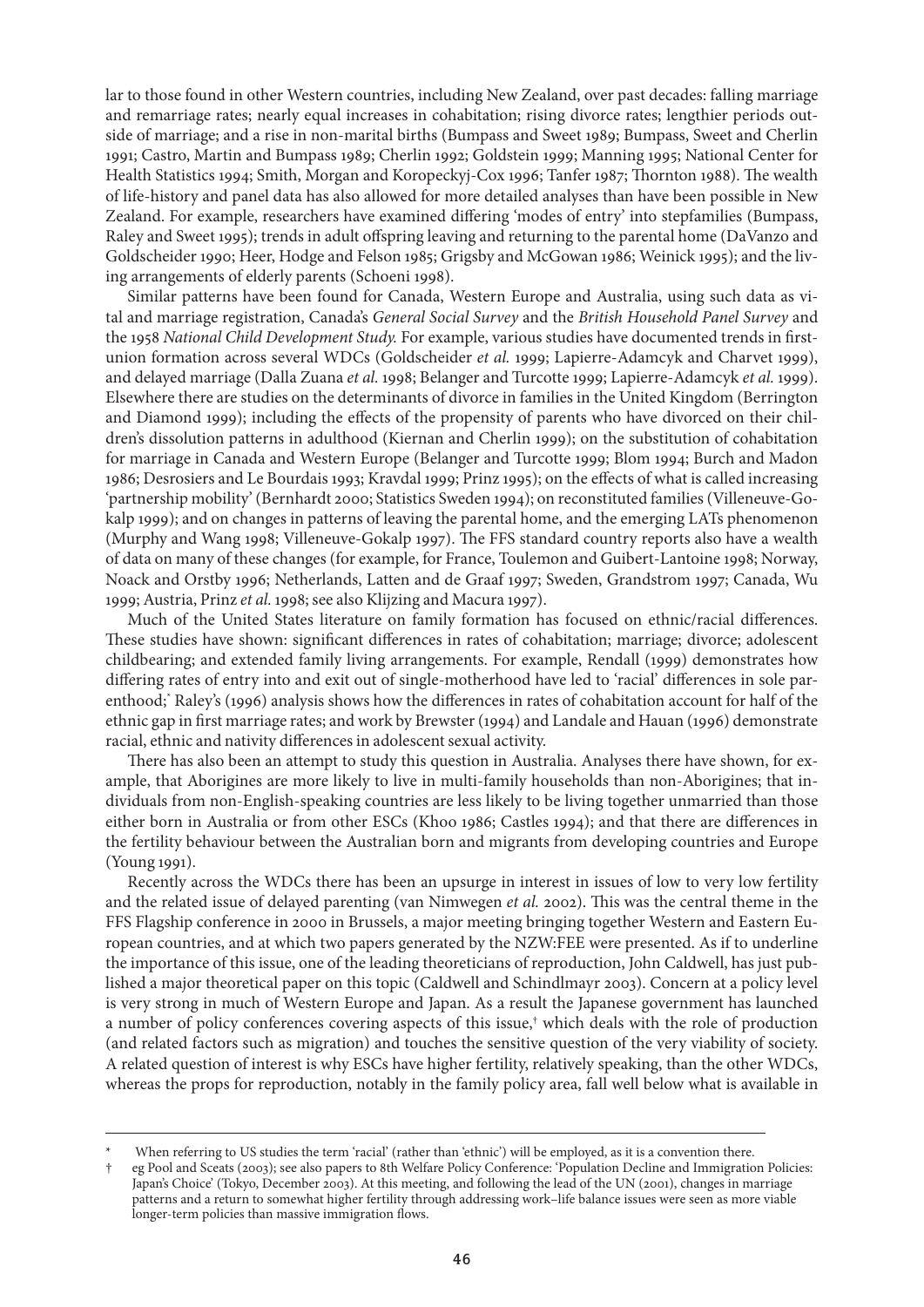France and across much of north-western Europe (Chandola *et al.* 2002; Pool and Sceats 2003).

#### 3.3.4 Effects of Family Formation on Intergenerational Linkages

Using a range of data (vital statistics and the Manawatu survey, see above), Sceats (1988a) pioneered for New Zealand the demographic analysis of dynamics of intergenerational relationships in New Zealand. She showed that there were birth cohort differentials in timing and spacing and when the last child might leave home, a factor she estimated from the fragmentary data available to her. The data did allow her, however, to make some comparisons with Menken's classical study (1985).

Another discussion of this issue was based on data drawn from the Transactions in the Mid-life Family study (Hillcoat-Nalletamby 2000; Hillcoat-Nalletamby and Dharmalingam 2001). This built on much earlier work on the elderly by Koopman-Boyden (1978).

#### 3.4 Second- and Higher-order Explanations: Socio-economic and Normative Contexts

Critical to explanations of changes in family structures is an understanding of the driving forces behind the changes in key proximate behaviours noted above. These are factors that fashion the size, age-structural and status dimensions of family structures and forms, including shifts in ages at marriage and childbearing, increasing cohabitation and growing rates of divorce. The key questions revolve around the underlying trends that have contributed to these broad-based changes. Explanations for shifts in family-formation behaviours thus centre on changes in the wider economic and social contexts (for example, for European countries see Ermisch 1994), involving a range of both macro-level changes that are highly intertwined and their micro-level co-variates.

When one turns to living arrangements, but also to some forces driving shifts in the profiles of family statuses, there is a need to assess a wide range of factors. Some are behavioural and of the order just noted above, but also they will typically involve questions relating to values and norms.

# 3.4.1 Socio-economic and Normative Contexts

In the United States, the dominant theoretical paradigm for explaining structural changes in the family has been an economic one that emphasises the changing economic roles of women and men. Two hypotheses have dominated. The 'women's independence hypothesis' focuses on the changing economic roles of women. Here the focus is on economic analyses, but a not-too-dissimilar literature on power relationships within marriage deriving its impetus from exchange theory (bartering, coming out of the sociology of work) had been developed by sociologists such as Scanzoni (1972). This thesis suggests that, with the rise in women's labour-force participation, wives and husbands have fewer distinct 'goods' to trade and the benefits of marriage thus decline (Becker 1981), leading to marriage delay, alternate forms of relationships (e.g. cohabitation), and divorce. Following the same reasoning, some, typically those adopting an extreme neo-conservative position, have argued that the greater welfare provisions that were part of the United States' 'War on Poverty' have lessened women's need for marriage as well as men's incentive to provide (Murray 1984).

A second and alternative hypothesis is that on 'male marriageability' (Wilson 1987; Lichter *et al*. 1992) and the related 'economic-provider' hypothesis (Bulcroft and Bulcroft 1993; Cooney and Hogan 1991; Koball 1999). These authors argue that the economic situation of males is central to union formation behavior. The rationale for this is the long-held norm that men must be in a position to provide well enough for a couple to form an independent household. This hypothesis has been invoked especially to explain delayed and foregone marriage among the United States black population. For example, Wilson and Neckerman (1987) suggest that the decline during the 1970s and 1980s in manufacturing jobs that once offered a 'family wage' to semi-skilled male workers led to a decline in marriage among inner-city Blacks.

Often Europeans have taken a different viewpoint by focusing on attitudinal factors. Ronald Lesthaeghe argues that a 'fundamental transition' has occurred involving Western values and norms, affecting family structures and forms. He suggests that recent changes in family formation and structure, such as the decline in fertility, delays in marriage and increases in cohabitation should not be treated as independent phenomena, but rather as 'successive manifestations of a long-term shift in the Western ideational system', particularly the rise in individualism, secularism and post-materialism (Lesthaeghe 1983: 416, 429; see also 1991; see also van de Kaa 1987, 1988).

Interestingly, a far more centrally demographic argument has recently been raised. Anna Cabre and Albert Esteve (2004), looking at the Spanish experience, have argued that a key factor may well be a 'mar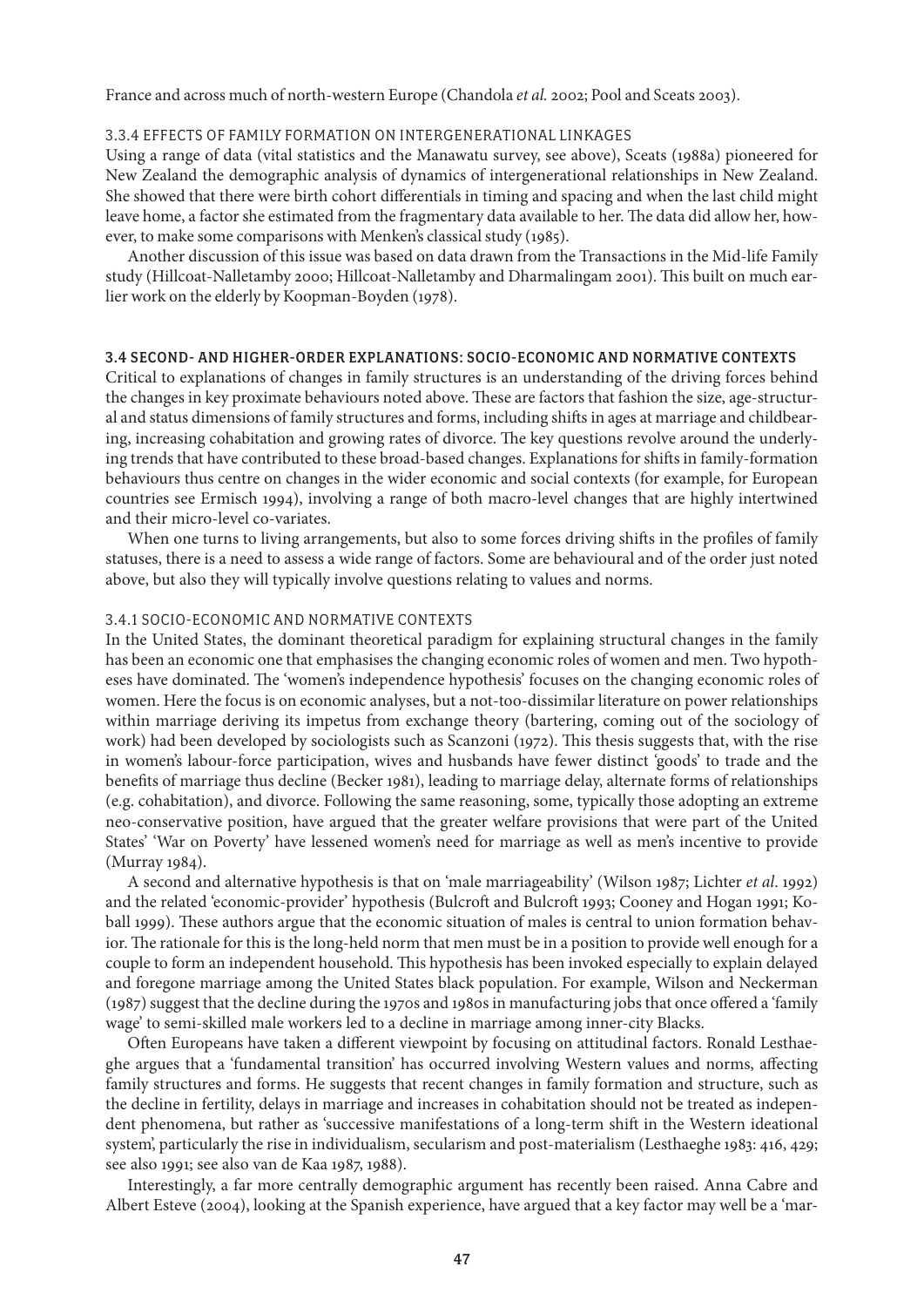riage squeeze' coming from the gender ratios, by cohort, affected by the tendency for women to marry men, say, three years older than them. This issue has been raised in New Zealand for recent decades (Jackson and Pool 1994: Table 5.14), and over an apparent 'surplus' of women aged 25–49 years at the 2001 census, as has a related topic – a surplus of males in the late nineteenth century.

#### 3.4.2 Second-order Explanations and Empirical Research in Other Countries

Most individual-level United States studies have found a positive effect of women's independence (employment status) on marriage propensities rather than the hypothesised negative effect (Cherlin 1980; Goldscheider and Waite 1986; Bennett *et al*. 1989; Lichter *et al*. 1992; Oppenheimer and Lew 1995). Likewise, Swedish research examining first union formation (Bracher and Santow 1998) and repartnering after divorce (Bernhardt 2000) finds that the most economically self-sufficient women are the most likely to form a partnership, and that highly educated mothers are least likely to divorce (Olah 2001).

Aggregate-level studies of the male marriageability hypothesis have generated mixed results, leading to only partial support for this theory (e.g., Ellwood and Crane 1990; Lerman 1989; Testa *et al*. 1989). A multilevel analysis, linking NLSY and census data, found a strong effect of the pool of full-time employed men on individual women's propensity to marry (Lichter *et al*. 1992). Grossbard-Schectman and Granger (1998) have shown, however, that the relationships between the labour market and what they call the 'marriage market' are not only complex, but also are affected by a distinctly demographic phenomenon: the size of the cohorts to which people belong.

Finally, the effect of welfare benefits on marriage rates and non-marital childbearing is weak – there is a small effect but it is not large enough to explain the increase in single motherhood in the 1980s (Ellwood and Crane 1990; Lichter *et al*. 1997; Moffitt 1992). In contrast, cross-comparative studies of the effects of family benefits of various sorts on family-size levels support, at least in part, the hypothesis that an impact of these measures is pro-natalist (Gauthier and Hatzuis 1997, an econometric analysis of data from four groupings of countries: Anglo-Saxon, Southern European, Continental and Scandinavian; Gauthier 2002; see also Poot and Siegers 2001, which compares the Netherlands and New Zealand).

Recent studies, not only from the United States but also from Sweden, highlight the need to (i) examine the determinants of both male and female union formation behavior, and (ii) account for cohabitation in studies of changes in marriage formation. The main findings from this research suggest that the difficulty and pace of men's career entry process is critical to their marriage behaviour (e.g., Oppenheimer *et al.* 1997 using NLSY data). Economic factors are more important in explaining the transition from cohabitation to marriage among men than among women (Manning and Smock 1996; Smock and Manning 1997). The determinants of re-partnering after divorce are similar for men and women but women are more likely than men to have characteristics, such as having custody of children, which predispose them to remain un-partnered (Bernhardt 2000). Papers from Australia published over the last few years demonstrate, however, that even homogamous marriages of the better qualified may be vulnerable financially and thus willing to entertain the avoidance of reproduction, because, for example, of the widespread effects of student loan debts. Increasingly such borrowing will not be by one partner, but by both (Jackson 2000b; see also Carmichael 2000).

Some of the interest is directed towards the policy issues surrounding low fertility in the WDCs, the question that was raised earlier. This is an important question for us; it is not something that is remote. While rates in New Zealand are higher than in most WDCs (exceptions are France, the US, Iceland) we seem to be drifting at sub-replacement levels.

A paper noted earlier (Caldwell and Schindlmayr 2003: 257–58; this paper has generated a major debate in the journal *Population Studies*, March 2004) raises at a theoretical level important questions, of which the most challenging was a point first raised long ago by the late Kingsley Davis (1937). He argued that high fertility may be incompatible with the life-styles of modern industrial societies, among them the mix of work patterns, consumerism and urbanisation. Of particular concern are work–life or work–family interrelationships, along with associated factors such as labour-market 'flexibility'. Entering this equation is the extent to which policy interventions can effect a balance that favours both the 'factors of production' and the 'factors of reproduction' (Castles and Mitchell 1993; Kamerman and Kahn 1997b; Gauthier 1996, 2002;

At the 1996 New Zealand census, the results showed that, of women working full time aged 30–34 years, overall 53 per cent were childless, as were 65 per cent of those who were professional-managerial full-time workers, but only 24 per cent in agriculture and other primary-sector occupations, 21 per cent among the unemployed and less than 15 per cent for parttime workers in any sector (including professional-managerial) and those not in the work force.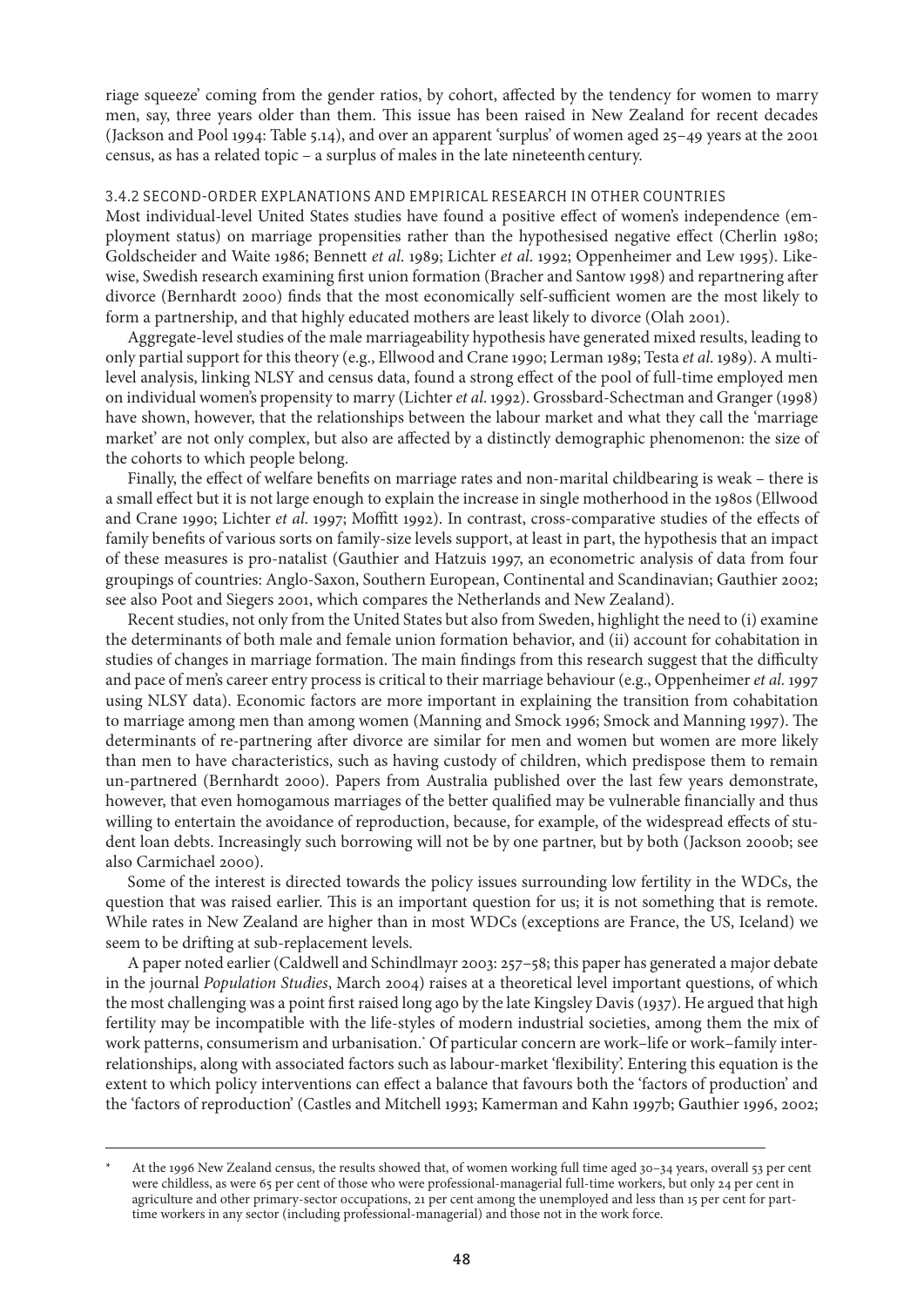Gauthier and Hatzius 1997; Sceats 2002, 2003).

A special seventieth-anniversary edition of the Italian demographic journal *Genus* in 2004 was devoted to this topic. While describing particular factors that might play a role in producing low fertility, no firm conclusion was reached. Instead paradoxes abounded: 'while there is a desire to have children, fulfilling those desires appears to pose a problem for the majority' (Salvini 2004: 20; see also Zuanna 2004). One aspect is the role of the family in providing props especially for younger adult members (e.g. support for tertiary study or housing), and particularly as this operates in Mediterranean countries (Livi Bacci and Salvini 2003). A further perspective is the role of ideational factors, such as the levels of intra-family gender equality (see especially McDonald 2000). The Australian demographer Peter McDonald has put forward the argument that very low fertility in some industrialised countries is due to the unbalanced division of housework. But the situation is more complex than this. A multi-variate analysis of genderequity (based on sharing of tasks and the timing of births in Japan) shows that even in egalitarian families, the level of education affects timing, but that these interactions are 'very likely related to cultural settings inherent in Japanese society' (Fukuda 2005: 26). Finally, Massimo Livi Bacci reminds us that fertility is an act with economic consequences, essential for societal well-being: 'Having children is, obviously, a value for parents, but it is also good for society' (2004a: 17). He then puts forward the case that 'children born as a result of individual choice and as a "private good" are also a collectively beneficial "public good" (2004b: 207).

Understanding the reasons behind ethnic differences in changes in family formation and structure has been a main goal of some overseas research. In the United States, the 'male marriageability hypothesis' has been applied most often to account for both changes and racial differences in the transition to marriage. Much of the research in the United States on racial differences in family formation, particularly in union formation and adolescent childbearing, has emphasised the effects of structural (rather than normative) conditions. These lead to racial differences in opportunities for marriage and for alternatives to early childbearing, such as neighborhood levels of poverty and joblessness (see Booth and Crouter 2000; Coleman 1988; Fossett and Kiecolt 1993; Hogan and Kitagawa 1985; Lichter *et al*. 1991; South and Crowder 1999).

# 3.4.3 Higher-order Explanations and Empirical Research in Other Countries

Empirical research examining the thesis that changing values, attitudes and norms have driven the dramatic changes in family formation seen in the latter part of the last century in Western countries has taken two forms, one at a macro- and the other micro-level. Macro-level studies across Europe and North America examine concurrent changes in major institutions, such as religion and the family, and have found support for the idea that a broader type of change has been under way in the value systems of societies (Klijzing and Macura 1997; Lesthaeghe 1983, 1991; Ermisch 1994).

Supporting this work is micro-level research, mainly from the United States, that suggests that differences in parental religiosity and attitudes toward family-formation behaviors affect differences in behaviors among young adults (Axinn and Thornton 1993; Thornton 1989; Thornton *et al.* 1992). Parental pressure may even influence the type of union entered and the propensity to enter (Barber and Axinn 1998). At an aggregate level, decreases in religiosity and increases in acceptance of alternative forms of family formation may have led to delays in marriage and increases in cohabitation. Qualitative work by Forste and Tienda (1996), Fernandez-Kelly (1994) and Edin (2000) indicates that changing gender roles have a large impact on individual women's decisions about marriage and divorce. Collectively their work suggests that women do look at men's economic situations in assessing the desirability of marriage, but that other concerns, such as whether men will participate in housework, how marriage will limit their control over household decisions and fear of domestic violence, are also important factors.<sup>†</sup>

When looking at 'policy' on work–life balance there is a need to recognise that this is likely to be formulated at various levels. Most notably what may be termed 'meta-policy' tends to be the prerogative of the state, whereas there are also policies at the corporation, enterprise or workplace level (Comments by Pool and Sceats to a Labour Market Policy Group consultation on this issue, 19 November 2003, Hamilton). Work by Sceats (2003) shows, however, that, regardless of the policy framework, implementation often depends on interactions within work units (for example, unsympathetic supervisors may play a more powerful role than the policies that ostensibly guide their actions).

In this area there appears to be a gap in the international literature; a lack of studies in male attitudes about these conflicts (Anna Cabre, director of Spain's largest demographic research centre, personal communication). The present authors are attempting at the moment to launch a CATI survey and focus group surveys on this topic. A pioneer survey on this issue was carried out on a Ghanaian male sample by Ian Pool in 1965–66 (Pool 1970).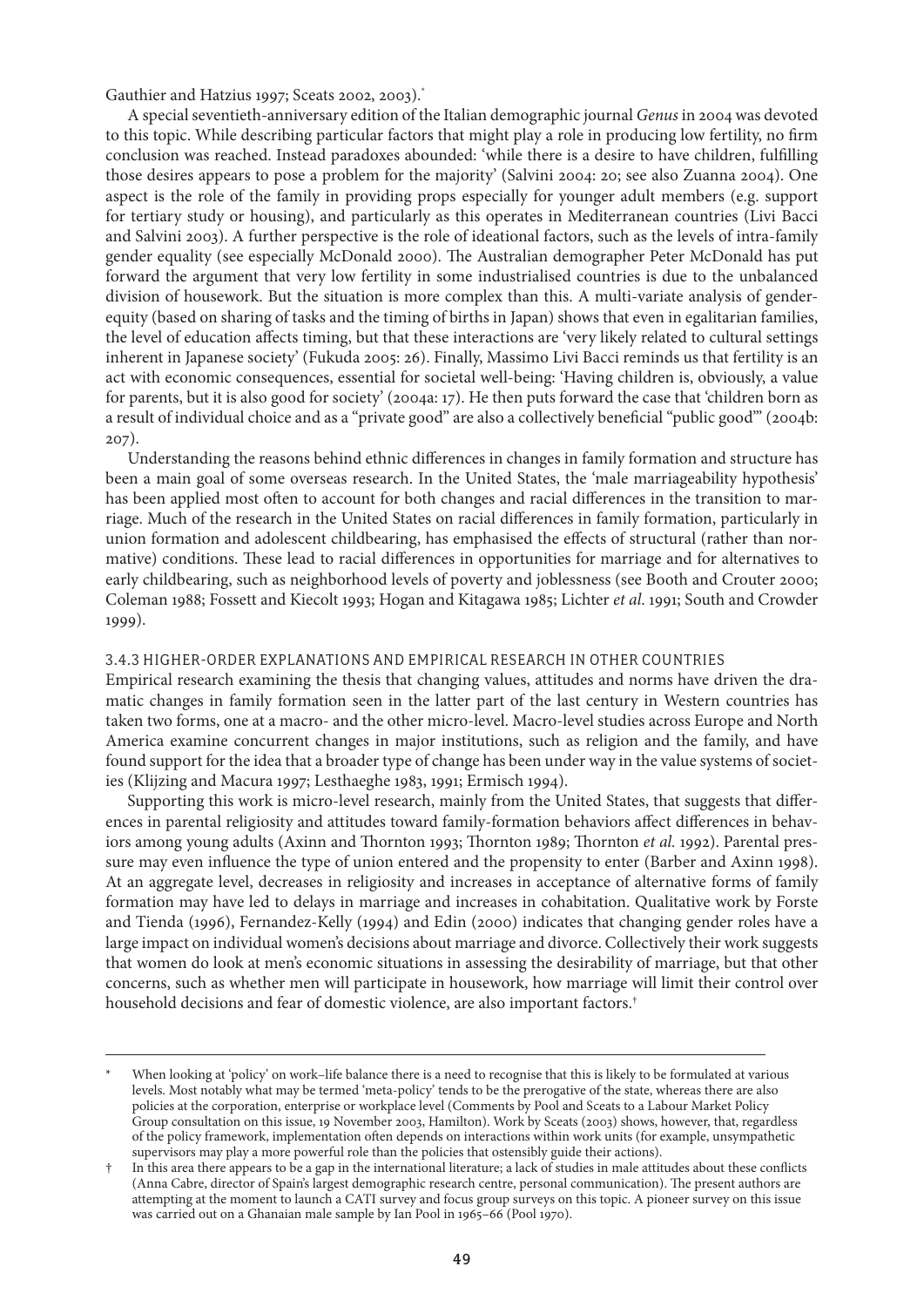But a new element has emerged. As delayed parenting is becoming more prevalent, an emerging literature cites new sources of conflict between a career and childbearing. Historically, as was noted earlier, the choice was between a career and marriage; now women, whether in formal unions or cohabitating, are often faced with choosing between motherhood and vocational pressures. This tension seems more marked in English-speaking low-fertility countries than in some other WDCs (e.g. the contrast between France and Gt Britain demonstrated by Eckert-Jaffe *et al.* 2002). With this comes reproductive polarisation, and accompanying that there are emerging undercurrents of neo-eugenicist views that also often oppose family welfare systems (see international citations in Pool 1996, including a New Zealand example, Richardson 1995; see Bassett 2003a, b, for more recent New Zealand examples).

While much of the work on second-order contextual effects on racial/ethnic differences in the United States has examined structural determinants, other researchers have carried out qualitative work to understand differences in the meaning various racial and ethnic groups place on family life (e.g. Forste and Tienda 1996). Oral history data have also been exploited, demonstrating clear differences between blacks and whites in the norms surrounding family life during the 1930s (e.g. extended definitions of who is considered part of the family; community acceptance of 'illegitimate' children) (Pagnini and Morgan 1996).

## 3.4.4 New Zealand Knowledge Base on Second- and Higher-Order Explanations for Trends in Family Formation

The New Zealand knowledge base notably lacks studies that explore explanations for trends in family structures and formation. The study of determinants requires measures of the explanatory power of temporal and spatial factors that are among the hypothesised antecedents of family-formation behavior, and whether these associations are more direct or less direct. Thus, the two main sources of New Zealand data on family formation and structures – census data, which measure all variables at one point in time, and vital registration data, which virtually lack explanatory factors altogether – have been insufficient a base on which to build more precise explanations. The 1995 NZW:FEE and the 2001 NZFFS surveys have added to New Zealand's knowledge base covering this level of explanation, but much work remains to be done on this aspect of these studies.

So far, results from these surveys have shed the most light on the 'women's independence' hypothesis by examining the link between women's education and work histories on union formation, and thus on family statuses, living arrangements and fertility behaviour (and thus family sizes). The results tend to conform to what has been found in the United States. For example, this research has found that tertiary education lowers a woman's probability of forming a first union – both marriage and cohabitation – compared to having a lower or no educational qualifications (Dharmalingam 1999). However, once married, highly educated women are less likely to divorce compared to those with less or no education (Dharmalingam *et al*. 1998a). Also indicated is a widening duration gap between women's first jobs and their first births: the age at first job has remained relatively stable, while age at first birth has become increasingly older (Dharmalingam *et al.* 1996). It appears that differences among birth cohorts in parental age at first birth (indicating later age at first birth among more recent cohorts) are driven largely by cohort differences in work duration. Finally, the links between childbearing, and entry and re-entry to the workforce, as mediated by support resources, has been analysed from NZW:FEE data (Hillcoat-Nalletamby and Dharmalingam 1999).

One final qualitative study of in-depth interviews with women aged 20–40 years in a range of work and family situations in New Zealand, Australia and England was commissioned by a Japanese government agency. It provided cross-comparative data on the impact of policies on parental leave and childcare on fertility and family-building decision making (Sceats *et al.* 2003; Sceats 2003, 2006; Sceats and Kukutai 2005).

Thus, these surveys have allowed researchers to link family-formation behaviors with individual-level determinants that are presumed to be linked to more macro-level socio-economic structures, such as changes in the demand for labor, or in the organisation and funding of education. The link between individual-level variables and their macro-level correlates cannot, however, be empirically demonstrated

The term in New Zealand, used here except where quoting other authors, is 'ex-nuptial'. Illegitimacy as a status was eliminated from the statutes in 1969 (Cartwright 1985).

The study was first carried out in 2002 in Hamilton, Melbourne and London and was commissioned by the National Institute of Population and Social Security Research, Tokyo. It included women in long-term relationships with no children, and with one, two or three children with the youngest under age six years, and who were not working, or working full or part time. This baseline survey was extended in subsequent years, and also to include Auckland and Wellington.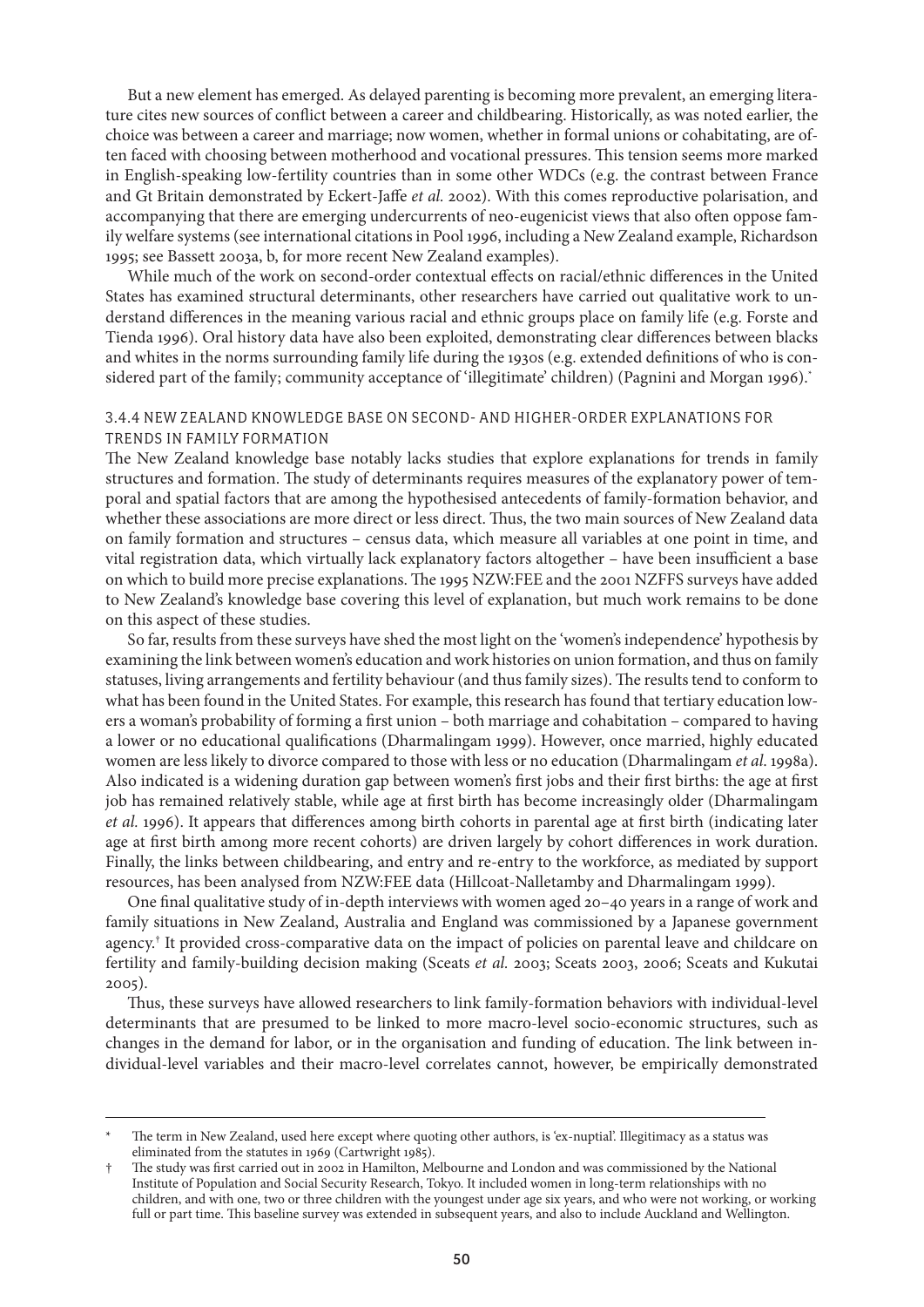in any sort of definitive way. This is not a problem unique to New Zealand, although researchers in other countries have been able to make more progress in establishing micro–macro links. Meanwhile, researchers in New Zealand have only recently been able to study the individual-level links themselves.

So far only indirect evidence is available on the 'male marriageability' and similar hypotheses for New Zealand. Callister (1998) finds that prime working-age men (25–59) with no formal qualifications were less likely than better qualified men to be part of a couple and to be in paid work. This suggests that men with no formal qualifications may be disadvantaged in both the labour and marriage markets, as has been shown in an Australian study (Birrel and Rapson 1998).

Research on other aspects of men's involvement in families in New Zealand is limited. Some issues of fathering, drawing mainly on the NZW:FEE, have been analysed, but as yet only in an exploratory way (Pool and Hillcoat-Nalletamby 1999; Hutton 2001).

Another notable gap in New Zealand's knowledge base involves the link between micro-level family behaviour, especially reproduction, and either micro- or macro-level, attitudes and values (see Pool 1992 for discussion). Important exceptions are qualitative work by sociologist Jan Cameron (1990; 1997), who examines ideas and values about parenthood and the family in general, and Sceats's (2003, 2006; Sceats and Kukutai 2006) analysis of work–life balances at the start of the twenty-first century. Other important exceptions are a study by historical sociologist Claire Toynbee (1995), based on retrospective interviews relating to the period 1900–30. It looked at family and kin, particularly as they affected factors of the household economy and work. Another study, by May (1995) on life histories, yielded the baseline data for an analysis of family dynamics in the post-World War II period.

For the most part, however, the best that researchers have been able to do is suggest links between broad, macro-level trends and individual-level behavior. For example, Ball's (1999) finding from the NZW: FEE survey that non-religious respondents have lower first-birth probabilities between the ages of 20 and 29 compared to their religious counterparts, coupled with Young's (1997) finding of increasing secularisation over the past several decades, suggests that broad-based value shifts may have contributed to the observed pattern of later childbearing among more recent cohorts. Pool *et al*. (2000) demonstrated that the 1970s were a period of rapid change in New Zealand in both a broad range of family-formation behaviors and macro-social contextual factors.

While the NZW:FEE and NZFFS have greatly increased the New Zealand knowledge base on ethnic differences in family structures and forms, the research from that survey has not gone as far in examining in depth the reasons behind these ethnic differences. New Zealand lacks completely the type of data used overseas to study contextual (e.g. neighborhood) effects of ethnic differences in family structural patterns, including adolescent birth, sole parenthood, and cohabitation. Also missing is qualitative work linking empirically cultural differences in family processes and structural outcomes.

Finally, the analyses of the impacts of policy interventions on the family have tended to be indirect and based around temporal co-variance of policy changes and shifts in structures and forms. Little direct evidence exists. Much of the research on family policy has focused on operational aspects. Moreover, as was noted in Chapters One and Two, it has been directed towards a minority of 'dysfunctional' families, and less toward the majority of families, some of which may be vulnerable. Nevertheless, recently a number of more refined studies using management data have looked at that segment of families that are dependent on welfare benefits (see Barrett, Krsinich and Wilson 2003; Barrett, Krsinich and Wilson 2002; Ball and Wilson 2002; Mayer 2002).

#### 3.5 Summary

From this review of the New Zealand knowledge base on family structures, one major impression emerges. By comparison with most WDCs New Zealand faces marked lacunae both of data and of research findings. Paralleling this, it has been shown that in the policy arena there is far more on operational aspects than on outcomes and more on micro-level factors of service delivery than on macro-level policy impacts.

# 3.5.1 Family Morphologies

New Zealand lacks a comprehensive and systematic historical data-base on family structures and forms, but starting in 1976 changes in these, at least at the most basic level, are reasonably well mapped. In part, researchers wishing to carry out more refined and powerful analyses have been constrained because access to census data is limited and costly, curtailing New Zealand's overall research output on families and households compared to other countries. Knowledge of higher-profile family forms that seem to be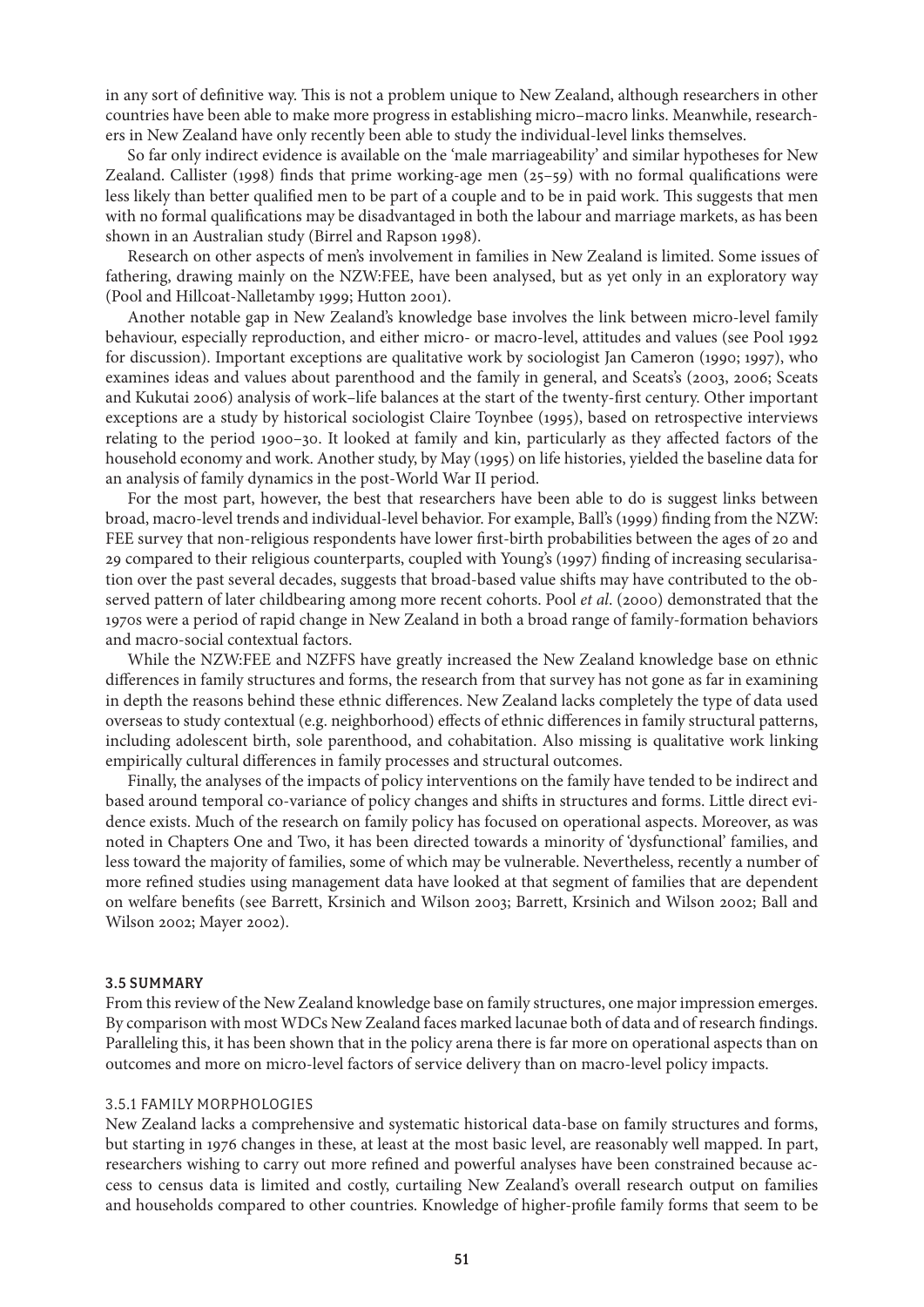increasing in prevalence – cohabiting couples, blended families, same-sex partnerships – is even more limited. As in other countries, census data do not provide a reliable time-series for these new family forms. However, New Zealand is faced with the further constraint of a lack of historical, national-level surveys that could fill this gap in data. Analysts of the NZW:FEE and the NZFFS are beginning to provide estimates of some of these emerging family forms.

#### 3.5.2 Family Formation

Trends in family-formation behaviours (the building blocks of family structure, but also information on its size, the age-distributions of households, family statuses and living arrangements) such as union formation and dissolution are becoming better understood with the NZW:FEE and NZFFS. Prior to 1995, rates in various behaviours could be established, primarily by resort to vital registration, but inter-linkages between behaviours, cohort-based trends, and ethnic differentials were severely curtailed due to lack of data. Thus transitions into the 'newer forms' of family – cohabitation, reconstituted and/or blended families – are understudied due to a lack of data, though analyses of the NZW:FEE and the NZFFS have partially filled this gap.

Even with the NZW:FEE and NZFFS, New Zealand lacks an historical, longitudinal data-base with which to study family transitions. In this regard more work needs to be done with data collections to fill existing gaps, and this is under way. For example, there is a need for analyses of cohabitation throughout the life-course; for research on cohort differences in the complexity of women's partnership histories; and of detailed examinations of transitions into and out of various family structures (a first step has been made in various papers and in Pool *et al.* 1999 and Dharmalingam *et al.* 2004).

A particularly critical gap comes from the fact that New Zealand lacks national, longitudinal data on men, and their family and work lives. The importance of studying both men's and women's family behaviour has been reinforced by recent studies in both the United States and Europe, and the need to document men's involvement in families as well as in the family–labour-market interface will only increase in years to come.

More waves of the NZW:FEE and NZFFS are needed, particularly to follow up on trends emerging in the 1990s to be discussed later such as declining rates of early cohabitation and divorce among younger cohorts. The lack of a fertility question in the 2001 census, in a period of extremely rapid change in aspects of family formation, structures and forms has proven a severe lacuna.

# 3.5.3. Explanations for Trends in Family Formation, Structures and Forms

It is in terms of explanations of trends that New Zealand's knowledge gaps are most evident and place the most severe constraints on research and policy. For example, empirical links between micro-level indicators of macro-level variables (e.g. employment, education) and family structures have only recently been established with the NZW:FEE and NZFFS. But this is insufficient as New Zealand is lacking a systematic data set that links micro-level outcomes with macro-level socio-economic determinants, including neighborhood or other area characteristics, that might influence (especially) ethnic differentials, so as to research questions seen to be important in overseas research. In this regard, data on values and attitudes, both at the individual and aggregate level for representative samples, are almost entirely absent. An exception is the New Zealand Values Study but it does not have the power, and is far less systematic, than data sets available in, for example, some Western European countries. Linking its results to fertility analyses is also problematic.

There is some qualitative work that asks individuals about the attitudes and motivation behind certain family behaviors. However, without complementary quantitative work, it is difficult to establish the representativeness of small, qualitative studies. The issue of representativeness becomes most critical when research findings are being extrapolated to policy analyses and to policy formulation.

The importance of men's economic situations on male and female union formation, and thus family statuses, and on dissolution behaviour has been demonstrated in both the United States and Sweden. At present, such studies could not be carried out in New Zealand due to lack of data.

There are also lacunae both in terms of data collection and research on the direct links between policy and family structures and forms. Both of these gaps are now being systematically addressed by the Ministry of Social Development's research groups by drawing together both management data sets and informa-

Work by Sceats has started to address this gap by comparing NZFFS results with qualitative data.